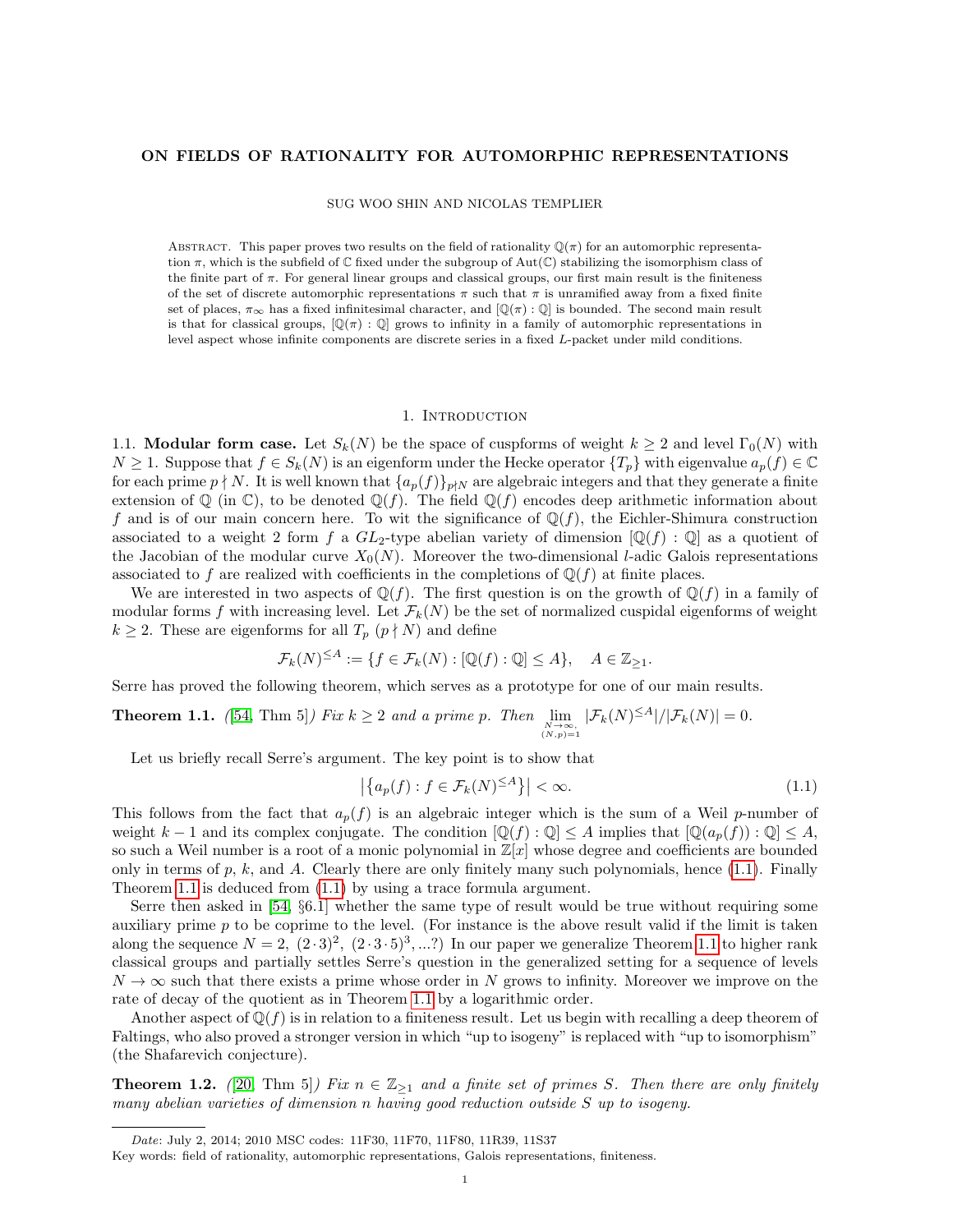The Shimura-Taniyama conjecture, as confirmed by Wiles and Breuil-Conrad-Diamond-Taylor, translates the case  $n = 1$  of the above theorem into a finiteness result about modular forms: namely there are only finitely many newforms f such that  $[\mathbb{Q}(f) : \mathbb{Q}] = 1$  which are contained in  $\mathcal{F}_2(N)$  for some level N whose prime divisors are all contained in S. With this motivation an automorphic analogue of the above finiteness theorem will be pursued in this paper.

To formulate and make progress toward the problems raised in this subsection we are going to introduce some definitions, concepts, and conjectures before stating the main results.

1.2. C-algebraic automorphic representations. Algebraicity of automorphic forms and representations has been studied by Shimura, Waldspurger, Harder, Harris, and many other mathematicians. Regarding automorphic representations of  $GL_n$  the definition of algebraicity was first formulated by Clozel [\[13\]](#page-36-1) and recently extended to arbitrary connected reductive groups by Buzzard and Gee [\[8\]](#page-35-0). In fact one main point of their paper is to distinguish between the two possible definitions of algebraicity, namely C-algebraicity and L-algebraicity, the former generalizing Clozel's notion. In this article our attention is restricted to C-algebraic representations mainly because these are expected to be exactly the ones having number fields as their fields of rationality. (There is also W-algebraicity recently suggested by Patrikis [\[44\]](#page-36-2), but again C-algebraicity is believed to be the exact condition to ensure the finiteness of the field of rationality over Q.)

To be precise let G be a connected reductive group over  $\mathbb Q$ . To avoid vacuous statements we assume throughout the paper that the rank of the groups under consideration is at least one. Let  $\pi = \otimes_v \pi_v =$  $\pi^{\infty} \otimes \pi_{\infty}$  be an automorphic representation of  $G(\mathbb{A})$ . Here  $\pi^{\infty}$  and  $\pi_{\infty}$  denote the finite and infinite components. We say that  $\pi$  is C-algebraic if, loosely speaking, the infinitesimal character of  $\pi_{\infty}$  is integral after a shift by the half sum of all positive roots (for some thus for all choices of positivity on the set of roots). When  $\sigma$  is a field automorphism of  $\mathbb{C}$ , let  $(\pi^{\infty})^{\sigma}$  denote the  $G(\mathbb{A}^{\infty})$ -representation on the underlying vector space of  $\pi^{\infty}$  twisted by a  $\sigma$ -linear automorphism. For any  $\pi$  define its field of rationality as the field of the definition of its isomorphism class, i.e.

<span id="page-1-2"></span>
$$
\mathbb{Q}(\pi) := \{ z \in \mathbb{C} : \sigma(z) = z, \ \forall \sigma \in \text{Aut}(\mathbb{C}) \text{ s.t. } (\pi^{\infty})^{\sigma} \simeq \pi^{\infty} \}. \tag{1.2}
$$

The following was conjectured by Clozel (for  $G = GL_n$ ) and Buzzard-Gee.

<span id="page-1-1"></span>**Conjecture 1.3.**  $\pi$  is *C*-algebraic if and only if  $\mathbb{Q}(\pi)$  is finite over  $\mathbb{Q}$ .

It is worth noting that in the special but subtle case of Maass cusp forms for  $GL_2$  over  $\mathbb{Q}$ , Sarnak [\[48\]](#page-36-3) classified the forms with integer coefficients, showing in particular that they are C-algebraic (i.e. Laplace eigenvalue being  $1/4$ , and made a remark on the transcendence of  $\mathbb{Q}(\pi)$ .

According to the conjecture C-algebraic representations are the most suitable for studying questions on the growth of fields of rationality. To obtain unconditional results, we show that  $\mathbb{Q}(\pi)$  is a number field for cohomological representations  $\pi$ , which form a large subset inside the set of C-algebraic representations, by adapting an argument of Clozel using arithmetic cohomology spaces. See §[2.2](#page-6-0) below. Note that if G is semisimple then any  $\pi$  such that  $\pi_{\infty}$  is a discrete series is always cohomological.

1.3. Conjectures. Let us highlight two interesting conjectures that we were led to formulate during our investigation of fields of rationality for automorphic representations. Some partial results and remarks are found in the next subsection as well as in the main body of our paper.

The first conjecture, a small refinement of the well-known Fontaine-Mazur conjecture, is not directly concerned with field of rationality but rather with integrality of local parameters (e.g. Satake parameters or Frobenius eigenvalues of a Galois representation). The question arises naturally as a weak form of integrality is needed to answer a generalization of Theorem [1.1.](#page-0-1)

<span id="page-1-0"></span>**Conjecture 1.4.** Let F be a number field and  $\rho$  :  $Gal(\overline{F}/F) \rightarrow GL_n(\overline{\mathbb{Q}}_l)$  a continuous irreducible representation unramified outside finitely many places. The following are equivalent:

- (i)  $\rho$  is de Rham at every place v|l with nonnegative Hodge-Tate weights (adopting the convention that the cyclotomic character has Hodge-Tate weight  $-1$ ).
- (ii) the Weil-Deligne representation associated with  $\rho$  at every finite place  $v \nmid l$  is integral and pure of weight  $w \in \mathbb{Z}$  which is independent of v,
- (iii)  $\rho$  appears as a subquotient of  $H^i_{\text{\'et}}(X\times_F\overline{F},\overline{\mathbb{Q}}_l)$  for some proper smooth scheme X over F and some  $i \in \mathbb{Z}_{\geq 0}$ .

The motivation for the conjecture comes from our effort to obtain Theorem [1.7](#page-3-0) below (which general-izes Theorem [1.1\)](#page-0-1), where we need a version of the statement that  $a_p(f)$  is an algebraic *integer*. We derive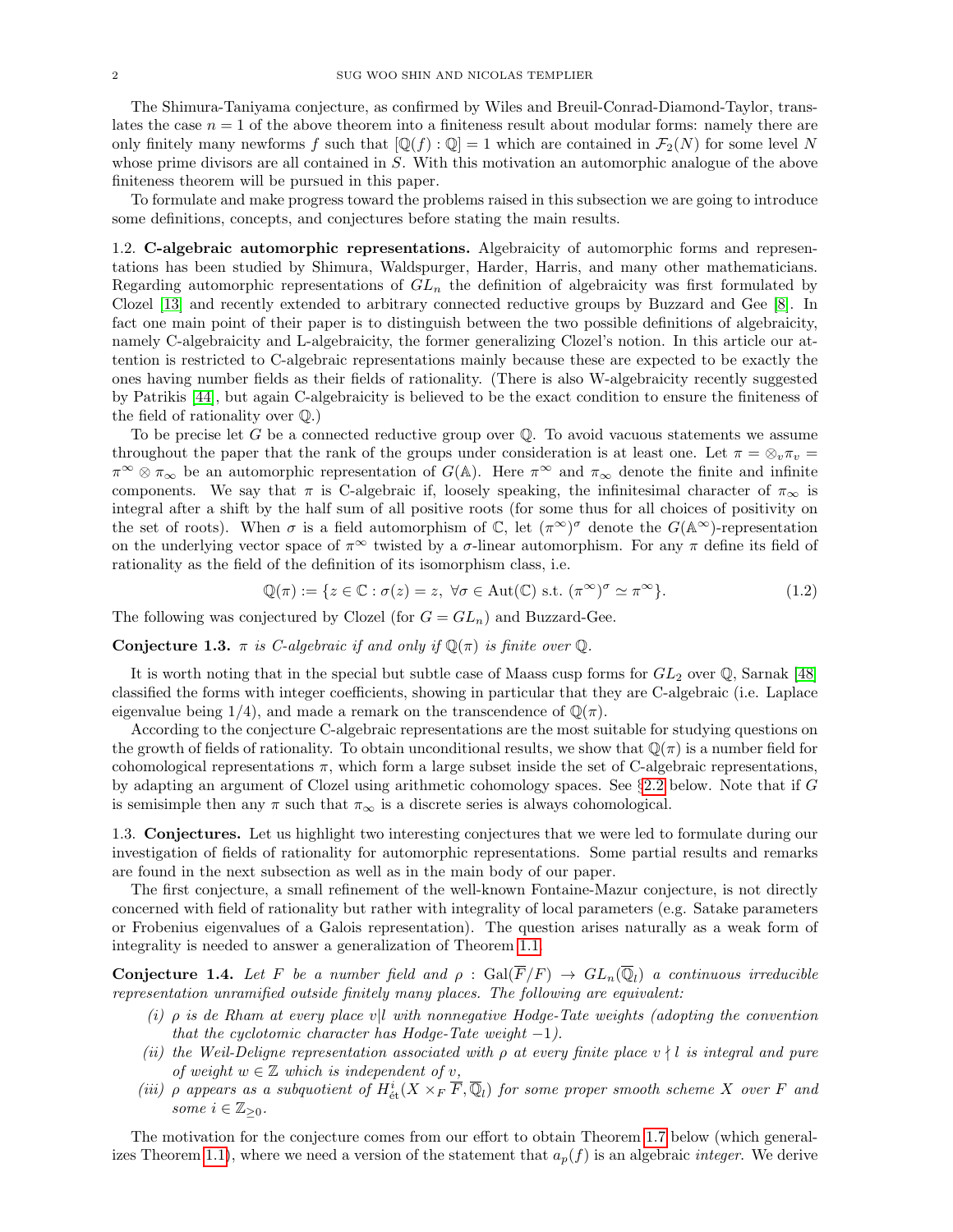a partial result toward Conjecture [1.4](#page-1-0) (Proposition [4.1\)](#page-17-0) for the Galois representations arising from (conjugate) self-dual automorphic representations by exploiting the fact that they appear in the cohomology of Shimura varieties. This serves as a crucial ingredient in the proof of Theorem [1.7.](#page-3-0)

The second conjecture is on the finiteness of automorphic representations with bounded field of rationality. It is an automorphic analogue of (the isogeny version of) the Shafarevich conjecture and its analogue for Galois representations formulated by Fontaine and Mazur([\[22,](#page-36-4) I.§3]). Theorem [1.6](#page-2-0) below partially confirms the conjecture.

<span id="page-2-2"></span>Conjecture 1.5. Fix  $A \in \mathbb{Z}_{\geq 1}$ , S a finite set of places of F containing all infinite places, and an infinitesimal character  $\chi_{\infty}$  for  $G(F \otimes_{\mathbb{Q}} \mathbb{R})$ . Then there are only finitely many discrete automorphic representations  $\pi$  of  $G(\mathbb{A}_F)$  with infinitesimal character  $\chi_{\infty}$  such that  $\pi^S$  is unramified and  $[\mathbb{Q}(\pi):\mathbb{Q}] \leq$ A.

1.4. Main results. Let us make it clear at the outset that our results concerning quasi-split classical (i.e. symplectic, orthogonal<sup>[1](#page-2-1)</sup>, or unitary) groups rely on Arthur's endoscopic classification  $[2]$  and its analogue for unitary groups due to Mok [\[42\]](#page-36-5). (However our finiteness theorem for general linear groups, cf. Theorem [1.6](#page-2-0) below, is unconditional.) The classification is based on some unproven assertions on the stabilization of the twisted trace formula for  $GL_n$  and a little more, which are hoped to be proved in the near future. So we are making the same hypotheses as Arthur does in his work. (Also see [\[4,](#page-35-2) 1.18] and the footnote around Hypothesis [4.8](#page-21-0) for a discussion of the hypotheses.) We only deal with quasi-split groups mainly because the analogous theorems for inner forms are not complete (see the last chapter of [\[2\]](#page-35-1) for a sketch), but our argument should apply equally well to the inner forms. With this in mind we have written the argument in such a way that our main theorems remain true for non-quasi-split classical groups with little change in the proof once the necessary classification becomes available. As a matter of fact, Theorem [1.7](#page-3-0) in case (i) is almost an unconditional theorem for (not necessarily quasi-split) unitary groups thanks to the base change results for cohomological representations in [\[36\]](#page-36-6). (Unlike Arthur's work, the latter are not conditional on the full stabilization of the twisted trace formula or any other hypotheses.)

Our first main result is a finiteness theorem for automorphic representations with bounded field of rationality. It is worth emphasizing that we allow arbitrary infinitesimal characters (e.g. those corresponding to C-algebraic Maass forms in the case of  $GL_2$  over  $\mathbb Q$ ) even including transcendental ones (in which case the set of  $\pi$  is expected to be empty by Conjecture [1.3\)](#page-1-1).

<span id="page-2-0"></span>Theorem 1.6. (Theorems [5.18,](#page-27-0) [5.19\)](#page-27-1) Conjecture [1.5](#page-2-2) is true for general linear groups and quasi-split classical groups.

Our second main result is on the growth of field of rationality in a family of automorphic representations. We work with a quasi-split classical group  $G$  over  $\mathbb Q$  for simplicity (in the main body  $G$  is over any totally field) and introduce a family in level aspect with prescribed local conditions as in [\[58\]](#page-37-1). Let  $n_x \in \mathbb{Z}_{\geq 1}$ ,  $\xi$  be an irreducible algebraic representation of G over C whose highest weight is regular,  $S_0$ be a finite set of finite primes (which could be empty so that no local condition may be imposed), and  $\widehat{f}_{S_0}$  be a well-behaved function on the unitary dual of  $G(\mathbb{Q}_{S_0})$ . The family in question is a sequence

$$
\mathcal{F}_x = \mathcal{F}(n_x, \hat{f}_{S_0}, \xi), \ x \in \mathbb{Z}_{\ge 1} \quad \text{such that} \quad n_x \to \infty \text{ as } x \to \infty,
$$

where each  $\mathcal{F}_x$  consists of discrete automorphic representations  $\pi$  of G which, loosely speaking, has level  $n_x$ , weight  $\xi$ , and prescribed local conditions at  $S_0$  by  $f_{S_0}$ . Then each  $\mathcal{F}_x$  is a finite set whose cardinality  $|\mathcal{F}_x|$  tends to infinity as  $x \to \infty$ . Actually in our formulation  $\mathcal{F}_x$  is a multi-set in that each  $\pi$  is weighted by the dimension of the fixed vectors of  $\pi^{\infty}$  under the principal congruence subgroup of level  $n_x$ . (See §[6.1](#page-28-0) for the precise definition of  $\mathcal{F}_x$  and  $|\mathcal{F}_x|$ .) For  $A \in \mathbb{Z}_{\geq 1}$  define

$$
\mathcal{F}_x^{\leq A} := \{ \pi \in \mathcal{F}_x : [\mathbb{Q}(\pi) : \mathbb{Q}] \leq A \}.
$$

Note that we have  $[\mathbb{Q}(\pi):\mathbb{Q}]<\infty$  for every  $\pi\in\mathcal{F}_x$  since  $\pi$  is cohomological in that  $\pi_\infty\otimes\xi$  has nonvanishing Lie algebra cohomology. We prove a theorem roughly saying that the field of rationality grows generically in the family  $\{\mathcal{F}_x\}_{x>1}$  in the case (i) or (ii) below. Note that (ii) includes the level sequence  $2, (2 \cdot 3)^2, (2 \cdot 3 \cdot 5)^3, (2 \cdot 3 \cdot 5 \cdot 7)^{\overline{4}}, \dots$  for instance. Unfortunately neither (i) nor (ii) includes the sequence  $2, 2 \cdot 3, 2 \cdot 3 \cdot 5, ...$ 

<span id="page-2-1"></span><sup>&</sup>lt;sup>1</sup>As we will never deal with the usual (disconnected) orthogonal groups, special orthogonal groups will be called orthogonal groups in favor of simpler terminology. We will be precise where we have to be.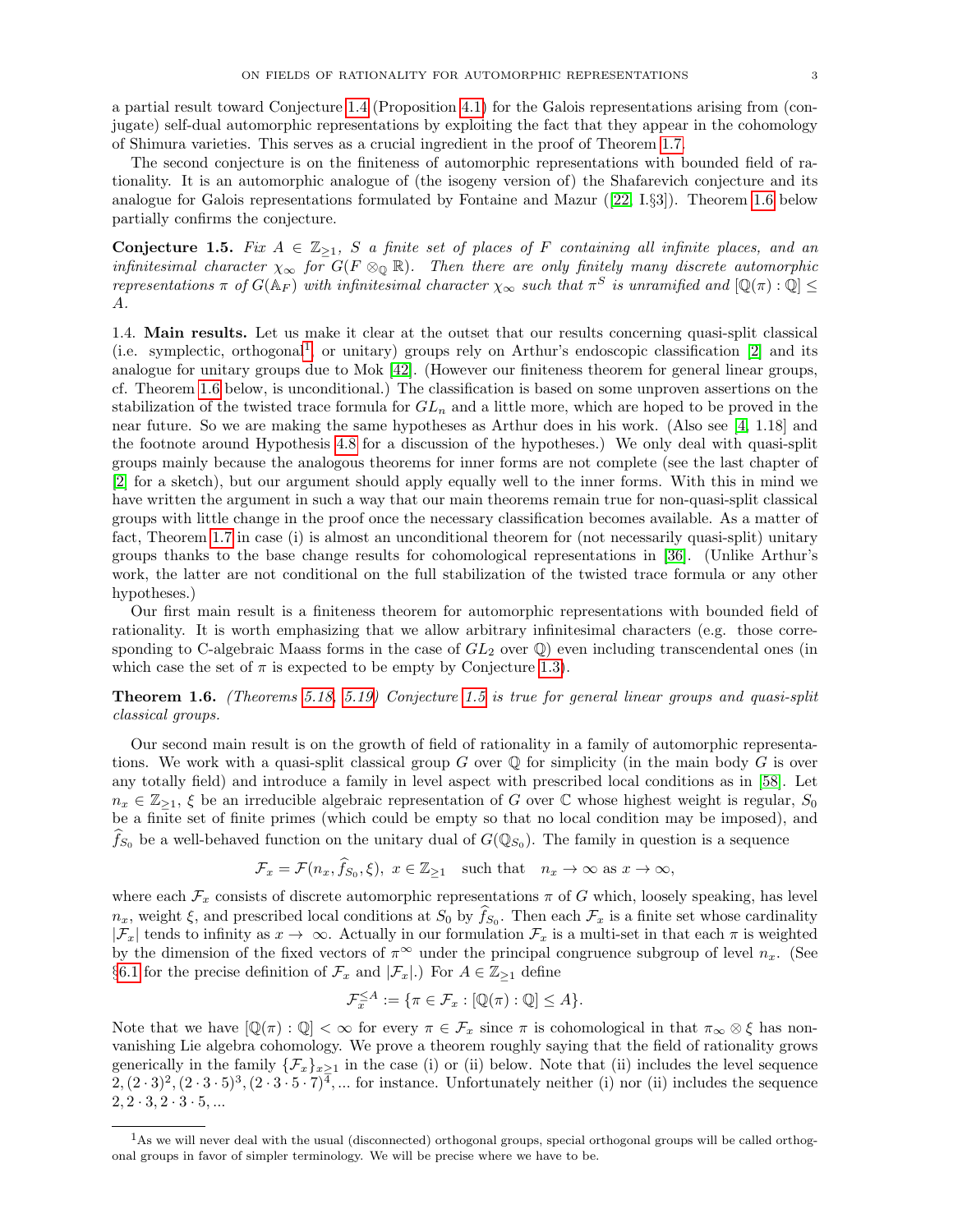<span id="page-3-0"></span>**Theorem 1.7.** (Theorems [6.1,](#page-29-0) [6.6\)](#page-30-0) Let  $G \neq \{1\}$  be a quasi-split classical group, or a non-quasi-split unitary group. Suppose there exists a prime  $p \notin S_0$ , at which G is unramified, such that either

- (i)  $(n_x, p) = 1$  for all but finitely many x, or
- (ii) ord<sub>n</sub> $(n_x) \rightarrow \infty$  as  $x \rightarrow \infty$ .

Then for every  $A \in \mathbb{Z}_{\geq 1}$ ,  $\lim_{x\to\infty} \frac{|\mathcal{F}_x^{\leq A}|}{|\mathcal{F}_x|} = 0$ . Moreover let  $S_{\text{unr}}$  be the number of primes p satisfying (i) (which could be infinite) and such that G is unramified at p. Put  $R_{\text{unr}} := \sum_{p \in S_{\text{unr}}} \text{rank } G_{\mathbb{Q}_p}$ . Then

$$
|\mathcal{F}_x^{\leq A}| = O(|\mathcal{F}_x|/(\log |\mathcal{F}_x|)^R), \quad \forall R \leq R_{\text{unr}}.
$$

Especially pleasing features of the theorem are that some arbitrarily high ramification can be treated as seen in (ii) and that the upper bound has a logarithmic power-saving. The case (ii) seems to be new already in the case of modular forms while the logarithmic saving generalizes [\[46,](#page-36-7) [24\]](#page-36-8). It would be nice to prove (or disprove) the theorem without (i) and (ii). We can do it under some restrictive hypotheses (which are too special to be discussed here) but do not know any general type of result.

It is natural to ask whether  $|\mathcal{F}_{x}^{\leq A}| = O(|\mathcal{F}_{x}|^{\delta})$  for some  $\delta < 1$  for a level-aspect family  $\mathcal{F}_{x}$  (whose level  $n_x \to \infty$ ) for an arbitrary reductive group G, cf. Question [6.5](#page-30-1) below. This is already challenging for  $G = GL(2)$  [\[54,](#page-37-0) p.89]. The above theorem does not achieve this. However we do provide a nearly optimal answer under a hypothesis on  $\{n_x\}_{x\geq 1}$  (Corollary [6.8\)](#page-31-0). Let G be a group as in Theorem [1.6](#page-2-0) and suppose that  ${n_x}_{x\geq 1}$  is supported on a finite set S of finite primes in the sense that for all but finitely many x, every prime divisor of  $n_x$  is in S. Then  $|\mathcal{F}_x^{\leq A}| = O(1)$ . This is actually an easy corollary of Theorem [1.6.](#page-2-0) Again no condition on infinitesimal characters at  $\infty$  is needed (so it applies to C-algebraic Maass forms when  $G = GL<sub>2</sub>$  for instance).

In the following we sketch the proof of Theorem [1.6](#page-2-0) and Theorem [1.7.](#page-3-0) Both theorems take local finiteness results as key inputs. The former theorem in the case of  $GL_n$  uses

**Proposition 1.8.** Fix  $A \geq 1$  and a prime p and an integer  $n \geq 2$ . There exists a constant  $C = C(A, p, n)$ such that every irreducible smooth representation of  $GL_n(\mathbb{Q}_p)$  with  $[\mathbb{Q}(\pi_p) : \mathbb{Q}] \leq A$  has conductor  $\leq C$ . (Here  $\mathbb{Q}(\pi_p)$  is the field of rationality for  $\pi_p$  defined as in [\(1.2\)](#page-1-2).)

For the proof of the proposition we pass to the Galois side via the local Langlands correspondence and examine the representation of the inertia group. Note that a suitable normalization of the local Langlands correspondence preserves the field of rationality. Since the inertia representation must have finite image, it is possible to conclude with some elementary representation theory and ramification theory for local fields. Once the proposition is in place, Theorem [1.6](#page-2-0) is an easy consequence of Harish-Chandra's finiteness theorem for automorphic forms.

Theorem [1.7](#page-3-0) requires a more arithmetic kind of local finiteness theorem. When G is a quasi-split classical group, we show the following far-reaching generalization of the finiteness of Weil numbers  $(\S1.1)$  $(\S1.1)$ to the case for higher rank groups allowing arbitrary ramification at p.

<span id="page-3-1"></span>**Proposition 1.9.** (Corollary [5.7\)](#page-26-0) Fix  $A \geq 1$ , a prime p, and an irreducible algebraic representation  $\xi$  of G. Then the set of irreducible tempered representations  $\pi_p$  of  $G(\mathbb{Q}_p)$  with  $[\mathbb{Q}(\pi_p) : \mathbb{Q}] \leq A$  which may be realized as the p-components of discrete  $\xi$ -cohomological automorphic representations  $\pi$  of  $G(\mathbb{A})$  is finite.

A crucial input in the proof is the properties of the Galois representations associated with  $\pi$  concerning weight and integrality, which we justify along the way. The integrality here is the same kind as in Conjecture [1.4.](#page-1-0)(ii). In fact this consideration led us to formulate the conjecture. To associate Galois representations, work of Arthur and Mok is applied to transfer  $\pi$  to a suitable general linear group, and the field  $\mathbb{Q}(\pi)$  has to be kept track of during the transfer. To this end we check the nontrivial fact that the transfer from  $G$  to the general linear group is rational in the sense that it commutes with the  $Aut(\mathbb{C})$ -action on the coefficients. It would be of independent interest that a similar argument would show that many other endoscopic transfers are rational (sometimes with respect to the Aut $(\mathbb{C}/F)$ -action for a number field  $F$ ).

Both (i) and (ii) of Theorem [1.7](#page-3-0) are deduced from Proposition [1.9](#page-3-1) via the theorem (proved earlier by us in [\[57\]](#page-37-2) and [\[58\]](#page-37-1)) that  $\pi_p$ 's are equidistributed with respect to the Plancherel measure for  $G(\mathbb{Q}_p)$ . The equidistribution reduces the proof to showing that the set in Proposition [1.9](#page-3-1) has negligible Plancherel measure in the subset of the unitary dual of  $G(\mathbb{Q}_p)$  consisting of representations whose levels are at most (the p-part of)  $n_x$ . Part (i) results from the fact that the Plancherel measure is atomless when restricted to the unramified unitary dual. The saving by  $(\log |\mathcal{F}_x|)^R$  in the denominator comes from the quantitative Plancherel equidistribution theorem [\[58\]](#page-37-1) and a uniform approximation of characteristic functions in the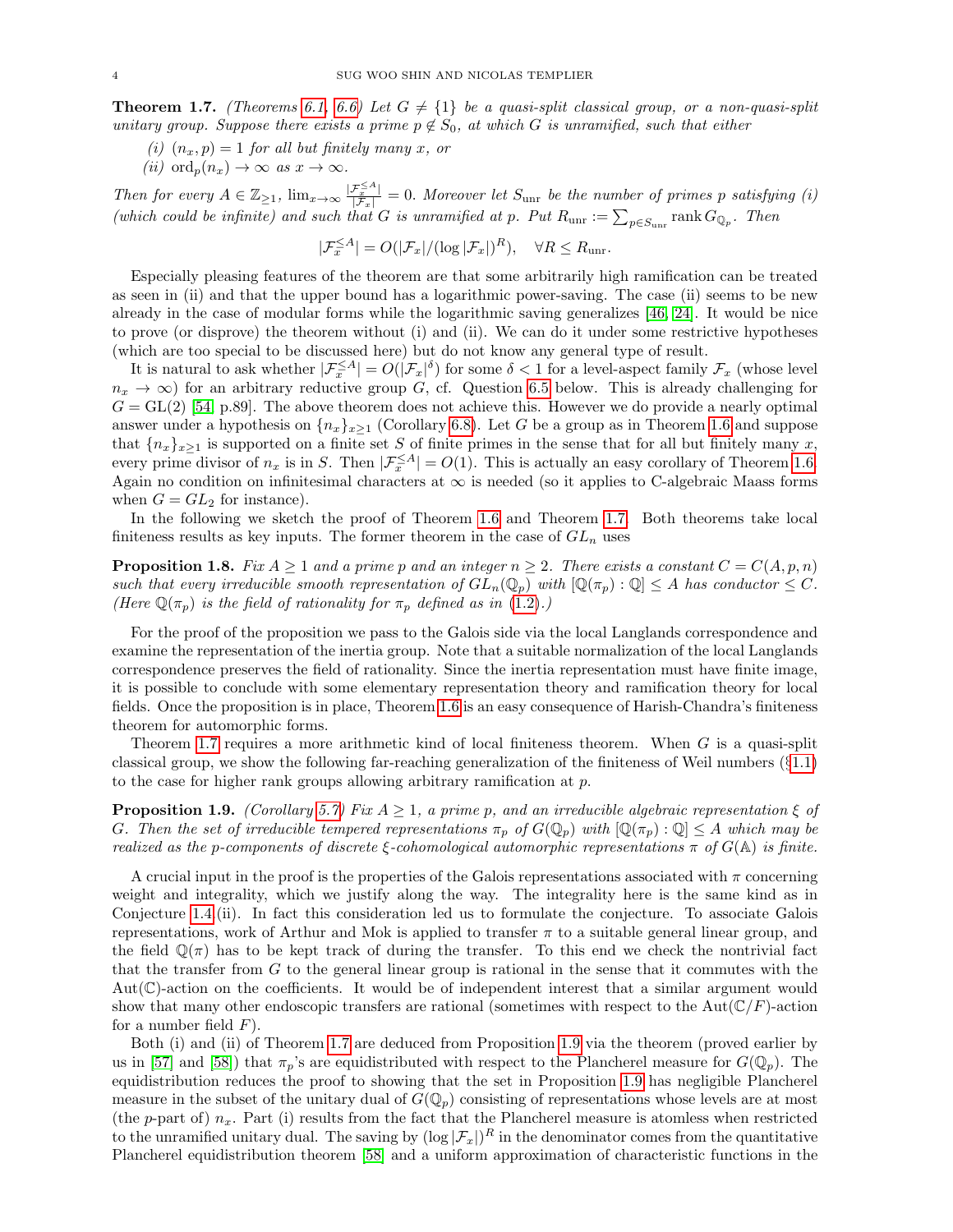unramified unitary dual by Hecke functions of bounded degree. For part (ii) observe that the condition there implies that the mass of the set in Proposition [1.9,](#page-3-1) which may not be zero since some points may correspond to discrete series, becomes negligible relative to the mass of the level  $\leq n_x$  part of the unitary dual as  $\text{ord}_n(n_x) \to \infty$ .

1.5. Organization. Section [2](#page-5-0) introduces basic notions such as C-algebraic, C-arithmetic, and cohomological automorphic representations as well as the field of rationality for local and global representations, and then builds background materials. The key result is that cohomological representations are Calgebraic and strongly C-arithmetic, indicating that a good playground to study field of rationality is the world of cohomological representations. We included many supplementary results which do not play roles in proving main theorems but are interesting in their own right. Section 3 is mainly local and Galoistheoretic. We prove the fundamental proposition that a Weil-Deligne representation with bounded field of rationality has bounded ramification and transfer the result to the automorphic side via the local Langlands correspondence for  $GL_n$ . Section 4 is global in nature and draws deep facts from both Galois and automorphic sides. It is shown that the Galois representations associated with (conjugate) self-dual automorphic representations of  $GL_n$  are pure and integral. The remainder of Section [4](#page-16-0) is concerned with the twisted endoscopic transfer and classification theorems for quasi-split classical groups relative to  $GL_n$ . This is where Arthur's work is invoked. Section [5](#page-24-0) proves key local finiteness results to be used in the proof for main theorems. The basic strategy is to prove something for  $GL_n$  and transfer the result to classical groups or vice versa. To play this game the rationality of endoscopic transfer as proved in §[5.2](#page-24-1) is essential. The culmination of Section 5 is the finiteness theorems in §[5.5.](#page-27-2) In the last Section [6](#page-28-1) we prove several results on the field of rationality for families of automorphic representations in level aspect and conclude with remarks on counting elliptic curves and some outlook.

1.6. Acknowledgments. We are grateful to Wee Teck Gan, Peter Sarnak, Jean-Pierre Serre and David Vogan for their helpful comments and the referee for a careful reading. The authors acknowledge support from the National Science Foundation under agreements No. DMS-1162250 and DMS-1200684.

# <span id="page-4-1"></span>1.7. Notation and convention.

- $\overline{k}$  denotes an algebraic closure of k for any field k.
- Res<sub>k'/k</sub> denotes the Weil restriction of scalars from a finite extension field k' to k.
- Ind and n-ind denote the unnormalized and normalized inductions from parabolic subgroups, respectively.
- F is a number field,  $\Gamma_F := \text{Gal}(\overline{F}/F)$ , and  $W_F$  is the Weil group.
- $q_v$  denotes the cardinality of the residue field and Frob<sub>v</sub> is the geometric Frobenius element at  $v$  if  $v$  is a finite place of  $F$ ,
- $S_{\infty}$  is the set of all infinite places of  $F$ ,
- A<sub>F</sub> is the ring of adèles over F;  $A_F^S$  is the restricted product of  $F_v$  for all  $v \notin S$ ;  $A_F^{\infty} := A_F^{S_{\infty}}$ .
- $G$  is a connected reductive group over  $F$ ,
- $\widehat{G}$  is the dual group, <sup>L</sup>G is the L-group.
- $G(F_v)^\wedge$  is the unitary dual of  $G(F_v)$ .
- Irr $(G(F_v))$  denotes the set of isomorphism classes of irreducible smooth representations of  $G(F_v)$ . Write Irr<sup>temp</sup>( $G(F_v)$ ) (resp. Irr<sup>ur</sup>( $G(F_v)$ )) for the subset consisting of tempered (resp. unramified - for a choice<sup>[2](#page-4-0)</sup> of a hyperspecial subgroup of  $G(F_v)$  if it exists) representations.
- $\rho \in X^*(T) \otimes_{\mathbb{Z}} \mathbb{Q}$  is the half sum of all positive roots when a choice is made of a maximal torus T and a Borel subgroup B such that  $T \subset B$  ( $\rho$  is also viewed as the half sum of all positive coroots on the dual side, cf. §[2.1](#page-5-1) below).
- $\mathcal{H}(H, k)$  denotes the k-algebra of locally constant compactly supported functions on H where H is a locally compact totally disconnected group and k is a field, and  $\mathcal{H}_U(H, k)$  the sub kalgebra of bi-U-invariant functions where  $U$  is an open compact subgroup of  $H$ . (For instance  $H = G(\mathbb{A}_F^{\infty})$  or  $H = G(F_v)$  in the notation above.)
- Given G as above, hyperspecial subgroups  $U_v^{\text{hs}}$  are fixed at finite places v outside the set  $S_{\text{ram}}$ of finitely many v such that G is ramified over  $F_v$ . We identify  $\mathcal{H}(G(\mathbb{A}_F^{\infty}), k)$  with the restricted tensor product  $\otimes'_{v \nmid \infty} \mathcal{H}(G(F_v), k)$  with respect to  $\mathcal{H}_{U_v^{\text{hs}}}(G(F_v), k)$  and decompose an irreducible admissible representation  $\pi$  of  $G(\mathbb{A}_F^{\infty})$  as  $\pi = \otimes_{v \nmid \infty}^{\prime} \pi_v$ . We speak of unramified representations at finite places  $v \notin S_{\text{ram}}$  with respect to  $U^{\text{hs}}$ .

<span id="page-4-0"></span><sup>2</sup>Such a choice will always be implicit whenever we mention unramified representations in this article.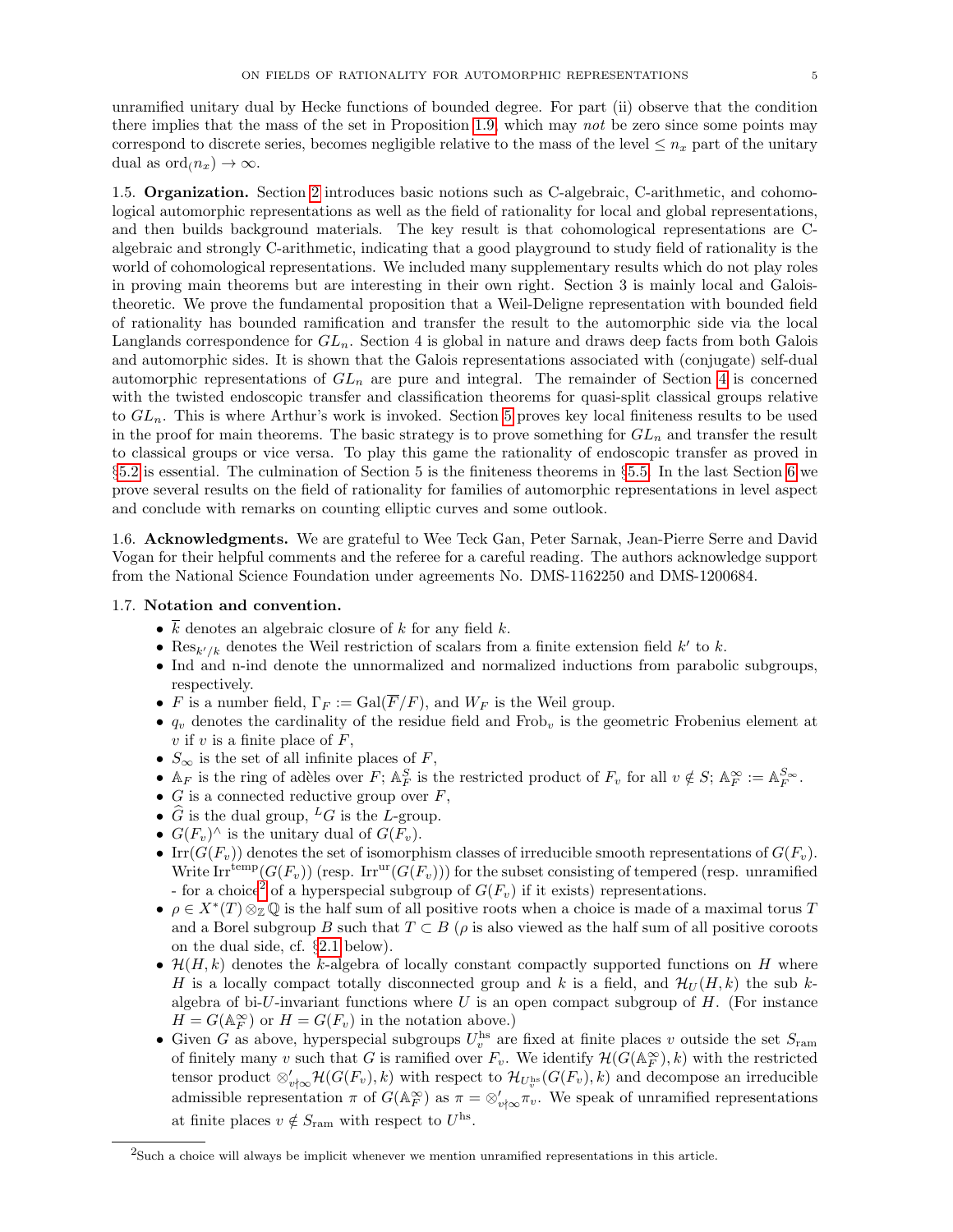- $\varphi_v : W_{F_v} \times SL_2(\mathbb{C}) \to {}^L G$  (v finite) and  $\varphi_v : W_{F_v} \to {}^L G$  (v infinite) are notation for local L-parameters; the associated local L-packets are denoted  $LP(\varphi_v)$  (in the cases where the local Langlands correspondence is established).
- Fix a field embedding  $\overline{\mathbb{Q}} \to \mathbb{C}$  and  $\overline{\mathbb{Q}}_l \to \mathbb{C}$  for each prime l once and for all.
- All twisted characters (and intertwining operators for  $\theta$  defining them) are normalized as in Arthur's book.

### 2. Field of rationality

<span id="page-5-0"></span>The reader may want to compare the contents of our  $\S 2.1$  $\S 2.1$  and  $\S 2.2$  $\S 2.2$  to  $\S 3.1$  and  $\S 7$  of  $[8]$ .

<span id="page-5-1"></span>2.1. C-algebraicity and coefficient fields. Let  $\pi = \otimes_v' \pi_v$  be an automorphic representation of  $G(\mathbb{A}_F)$ . Let S be a finite set of places of F containing  $S_{\infty}$ . We recall the definition of C-algebraicity from [\[8,](#page-35-0) Def 3.1.2] (generalizing the notion of algebraicity in [\[13\]](#page-36-1)). For each infinite place v of  $F$ , denote by  $\varphi_{\pi_v}: W_{F_v} \to {}^L G$  $\varphi_{\pi_v}: W_{F_v} \to {}^L G$  $\varphi_{\pi_v}: W_{F_v} \to {}^L G$  the associated parameter via the local Langlands correspondence ([\[37\]](#page-36-9)).

<span id="page-5-3"></span>**Definition 2.1.** For  $v | \infty, \pi_v$  is **C-algebraic** if there exists a maximal torus T of G satisfying  $\varphi_{\pi_v}(W_{\mathbb{C}}) \subset$  $\widehat{T} \times W_{\mathbb{C}}$  with the property that  $\varphi_{\pi_v}|_{W_{\mathbb{C}}} : W_{\mathbb{C}} \to \widehat{T}$  (via any R-embedding  $\sigma : F_v \hookrightarrow \mathbb{C}$ , after projecting down to  $\hat{T}$ ) belongs to  $\rho + X_*(\hat{T})$ , where  $\rho$  is the half sum of all positive coroots in  $\hat{T}$  with respect to a Borel subgroup  $\widehat{B}$  containing  $\widehat{T}$ . (The latter property is independent of the choice of  $\sigma$ ,  $\widehat{T}$ , and  $\widehat{B}$ . See [\[8,](#page-35-0) 2.3].) We say that  $\pi_v$  is **regular** if  $\varphi_{\pi_v}|_{W_{\mathbb{C}}}$  is not invariant under any nontrivial element of the Weyl group for T in G. If  $\pi_v$  is C-algebraic (resp. regular) for every infinite place v then  $\pi$  is said to be C-algebraic (resp. regular).

We remark that when  $G = GL_n$ , our notion of  $\pi$  being algebraic (resp. regular) coincides with the one in [\[13\]](#page-36-1). For the next definition we introduce a twist of a complex representation. For  $\tau \in Aut(\mathbb{C})$ and a complex representation  $(\Pi, V)$  of a group  $\Gamma$ , denote by  $\Pi^{\tau}$  the representation of  $\Gamma$  on  $V \otimes_{\mathbb{C}, \tau^{-1}} \mathbb{C}$ via  $\Pi \otimes 1$ .

**Definition 2.2.** The field of rationality  $\mathbb{Q}(\pi^S)$  is the fixed field of  $\mathbb{C}$  under the group  $\{\tau \in \text{Aut}(\mathbb{C}) :$  $({\pi}^S)^{\tau} \simeq {\pi}^S$ . If  $S = S_{\infty}$ , simply write  $\mathbb{Q}(\pi)$  for  $\mathbb{Q}({\pi}^{S_{\infty}})$ . For a finite place v of F,  $\mathbb{Q}(\pi_v)$  is defined to be the fixed field under the group  $\{\tau \in \text{Aut}(\mathbb{C}) : \pi_v^{\tau} \simeq \pi_v\}.$ 

An easy observation is that  $\mathbb{Q}(\pi)$  is the composite field of  $\mathbb{Q}(\pi_v)$  for all finite v (as a subfield of  $\mathbb{C}$ ).

Remark 2.3. Here is another possible notion of rationality, which will not be used in this paper. We say that  $\pi$  is *defined over* a subfield E of C if there exists a smooth  $E[G(\mathbb{A}_F^\infty)]$ -module  $\pi_E^\infty$  such that  $\pi_E^{\infty} \otimes_E \mathbb{C} \simeq \pi^{\infty}$ . Similarly  $\pi_v$  is said to be defined over E for a finite place v if there exists a smooth  $E[G(F_v)]$ -module  $\pi_{v,E}$  such that  $\pi_{v,E} \otimes_E \mathbb{C} \simeq \pi_v$ . If  $\pi$  (resp.  $\pi_v$ ) is defined over E then clearly  $\mathbb{Q}(\pi)$ (resp.  $\mathbb{Q}(\pi_v)$ ) contains E. A natural question is whether  $\pi$  (resp.  $\pi_v$ ) can be defined over  $\mathbb{Q}(\pi)$  (resp.  $\mathbb{Q}(\pi_v)$ ) itself. If  $\pi_v$  is unramified, it is not hard to see that  $\pi_v$  is defined over E (independently of the choice of a hyperspecial subgroup of  $G(F_v)$ ) if and only if  $E \supset \mathbb{Q}(\pi_v)$ , cf. [\[8,](#page-35-0) Lem 2.2.3, Cor 2.2.4]. The authors do not know whether the analogue holds for general generic  $\pi_n$  or  $\pi^{\infty}$ . In the case of  $G = GL_n$ , this has been shown in [\[13\]](#page-36-1) using the theory of new vectors.

Remark 2.4. Let v be a finite place of F where  $\pi_v$  is unramified. It is in general false that the Satake parameters of  $\pi_v$  are defined over  $\mathbb{Q}(\pi_v)$  (let alone  $\mathbb{Q}(\pi)$ ) in the sense of [\[8,](#page-35-0) Def 2.2.2] due to an issue with the square root of  $q_v$ .

**Definition 2.5.** For a finite v, we say  $\pi_v$  is C-arithmetic if  $\mathbb{Q}(\pi_v)$  is finite over  $\mathbb{Q}$ . An automorphic representation  $\pi$  is **C-arithmetic** if  $\mathbb{Q}(\pi^S)$  is finite over  $\mathbb{Q}$  for some finite set S containing  $S_{\infty}$ . It is strongly C-arithmetic if  $\mathbb{Q}(\pi)$  is finite over  $\mathbb{Q}$ .

<span id="page-5-2"></span>Remark 2.6. Our C-arithmeticity is equivalent to that of [\[8\]](#page-35-0). It is reasonable to believe that  $\pi$  is Carithmetic if and only if it is strongly C-arithmetic, but the only if part does not seem easy to prove directly. At least when G is a torus it can be verified that C-arithmeticity is equivalent to strong Carithmeticity. Indeed the only if part is true if  $G$  is a split torus by strong approximation. If  $G$  is a general torus the proof is reduced to the split case via a finite extension  $F'/F$  splitting G by employing the fact (see the proof of the theorem 4.1.9 in [\[8\]](#page-35-0)) that  $G(F)$  and the image of  $G(\mathbb{A}_{F'}^{\infty})$  under the norm map together generate an open and closed subgroup of  $G(\mathbb{A}_F^{\infty})$  of finite index.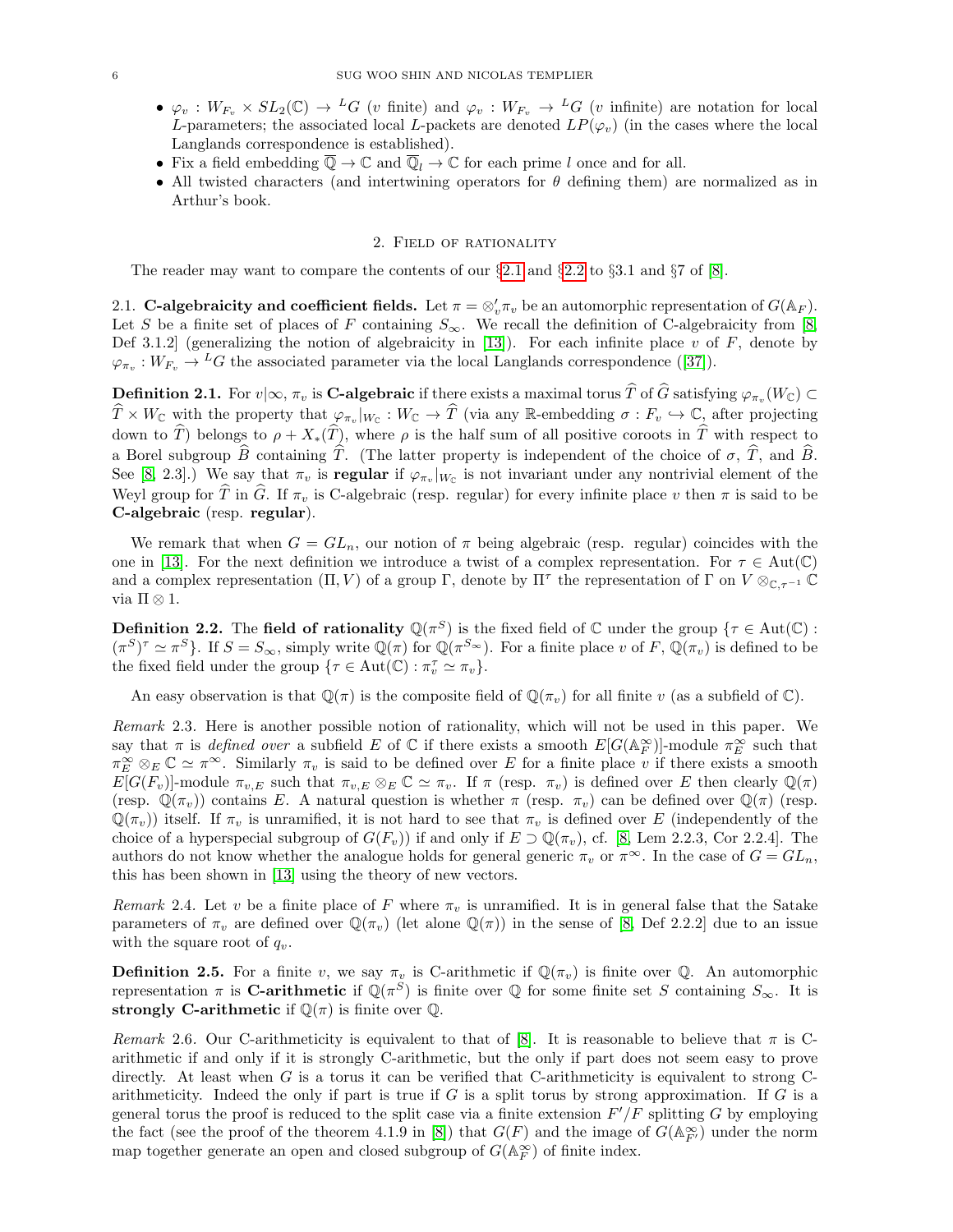Remark 2.7. Even if  $\pi_v$  is C-arithmetic at every finite v, it may happen that  $\pi$  is not C-arithmetic. For instance when  $G = GL_1$  over Q and  $\pi = |\cdot|^{1/2}$ , we have  $\mathbb{Q}(\pi_p) = \mathbb{Q}(p^{1/2})$  for each prime p so  $\pi_p$  is C-arithmetic. However  $\mathbb{Q}(\pi^S)$  is an infinite algebraic extension of  $\mathbb{Q}$ . Note that  $|\cdot|^{1/2}$  is not C-algebraic.

In general there is no reason to expect that  $\mathbb{Q}(\pi)$  is finite or algebraic over  $\mathbb{Q}$ . In this optic the significance of C-algebraicity stems from Conjecture [2.8](#page-6-1) below. An expectedly equivalent conjecture was formulated in [\[8,](#page-35-0) Conj 3.1.6], where they put C-arithmetic in place of strongly C-arithmetic. When G is a torus, the two versions of the conjecture are indeed equivalent (Remark [2.6\)](#page-5-2), so our conjecture is known to be true by [\[8,](#page-35-0) Thm 4.1.9] based on work of Weil and Waldschmidt.

## <span id="page-6-1"></span>**Conjecture 2.8.**  $\pi$  is *C*-algebraic if and only if it is strongly *C*-arithmetic.

We remark that there are other reasons why C-algebraic automorphic representations stand out. One reason is that C-algebraicity is a natural necessary condition in the cuspidal case (and not too far from being a sufficient condition) to contribute to cohomology, cf. Lemma [2.14](#page-7-0) below. Another reason is that l-adic Galois representations are expected to be associated with C-algebraic representations, cf. [\[8,](#page-35-0) Conj 5.3.4]. (In a simpler way Galois representations should also be attached to L-algebraic representations, which differ from C-algebraic ones by "twisting". See Conjectures 3.2.1 and 3.2.2 of [\[8\]](#page-35-0).)

C-algebraicity and C-arithmeticity are preserved under unnormalized parabolic induction. (Compare with [\[8,](#page-35-0) Lem 7.1.1] and the paragraph above it.)

<span id="page-6-4"></span>**Lemma 2.9.** Let M be a Levi subgroup of an F-rational parabolic subgroup P of G. Let  $\Pi_M$  be an automorphic representation of  $M(\mathbb{A}_F)$ . Suppose that  $\Pi$  is an irreducible subquotient of the unnormalized induction  $\text{Ind}_{P}^{G}(\Pi_M)$ . Then  $\Pi_M$  is C-algebraic if and only if  $\Pi$  is C-algebraic. If  $\Pi_M$  is C-arithmetic (resp. strongly C-arithmetic) then so is  $\Pi$ .

Remark 2.10. The lemma is in fact purely local and the same argument proves the analogue for  $M(F \otimes_{\mathbb{Q}}$ R)-representations. For normalized induction, one can prove similar statements with L- in place of C-.

*Proof.* We may assume  $F = \mathbb{Q}$  by reducing the general case via restriction of scalars. Let T be a maximal torus of M over C and B a Borel subgroup of G over C containing T. Put  $B_M := M \cap B$ . Then  $\rho, \rho_M \in X^*(T) \otimes_{\mathbb{Z}} \mathbb{Q}$  are defined. Let  $\chi_{\Pi_{M,\infty}}$  (resp.  $\chi_{\Pi_{\infty}}$ ) denote the character of  $X_*(\widehat{T}) = X^*(T)$ associated to  $\varphi_{\Pi_{M,\infty}}$  (resp.  $\varphi_{\Pi_{\infty}}$ ) as in Definition [2.1](#page-5-3) well-defined up to  $W(M,T)$ -conjugacy (resp.  $W(G, T)$ -conjugacy). Let  $\lambda_{\Pi_{M, \infty}}$  (resp.  $\lambda_{\Pi_{\infty}}$ ) denote the infinitesimal character of  $\Pi_{M, \infty}$  (resp.  $\Pi_{\infty}$ ).

The condition of the lemma tells us that  $\lambda_{\Pi_{\infty}}$  and  $\lambda_{\Pi_{M,\infty}} + (\rho - \rho_M)$  are in the same  $W(G,T)$ -orbit in  $X^*(T) \otimes_{\mathbb{Z}} \mathbb{C}$ . On the other hand,  $\lambda_{\Pi_{M,\infty}}$  and  $\chi_{\Pi_{M,\infty}}$  are in the same  $W(M,T)$ -orbit and similarly  $\lambda_{\Pi_{\infty}}$ and $\chi_{\Pi_{\infty}}$  are in the same  $W(G, T)$ -orbit ([\[62,](#page-37-3) Prop 7.4]). Therefore if  $\Pi_M$  is C-algebraic then so is  $\Pi$ .

We check that  $\Pi$  is strongly C-arithmetic if  $\Pi_M$  is strongly C-arithmetic. Let S be the finite set of places (including  $S_{\infty}$ ) outside which  $\Pi_M$  is unramified. The assumption tells us that  $\Pi_v$  is a subquotient of  $\text{Ind}_P^G(\Pi_{M,v})$  at every finite place v. Hence  $\Pi_v^{\sigma}$  is a subquotient of  $\text{Ind}_P^G(\Pi_{M,v}^{\sigma})$  at every v for every  $\sigma \in \text{Aut}(\mathbb{C})$ . (The latter implication fails if normalized induction was used and if  $\sigma$  does not fix  $q_v^{1/2}$ .) For  $v \notin S$  and  $\sigma \in Aut(\mathbb{C}/\mathbb{Q}(\Pi_M))$  we see that  $\Pi_v$  and  $\Pi_v^{\sigma}$  are isomorphic as both of them are the unique unramified subquotient of  $\text{Ind}_P^G(\Pi_{M,v})$ . For finite  $v \in S$ ,  $\Pi_v$  is C-arithmetic since  $\sigma \in \text{Aut}(\mathbb{C}/\mathbb{Q}(\Pi_M))$ permutes the finitely many irreducible subquotients of  $\text{Ind}_{P}^{G}(\Pi_{M,v}^{\sigma})$ . Therefore  $\mathbb{Q}(\Pi)$  is contained in the finite field extension of  $\mathbb{Q}(\Pi_M)$  generated by  $\mathbb{Q}(\Pi_v)$  for  $v \in S$ , hence  $\Pi$  is strongly C-arithmetic.

The above proof also shows that if  $\Pi_M$  is C-arithmetic then  $\Pi$  is C-arithmetic.  $\Box$ 

<span id="page-6-0"></span>2.2. Rationality for cohomological representations. Temporarily let  $G$  be a connected reductive group over Q. Let  $\pi$  be an automorphic representation of  $G(\mathbb{A})$ . Let  $K_{\infty}$  be a subgroup of  $G(\mathbb{R})$  whose image in  $G^{\text{ad}}(\mathbb{R})$  is a maximal compact subgroup. Let  $K^0_{\infty}$  be the neutral component of  $K_{\infty}$  with respect to the real topology. Let Q be a parabolic subgroup of  $G(\mathbb{C})$  with Levi component  $K_{\infty,\mathbb{C}}$ . Put  $\mathfrak{g} := \mathrm{Lie}\, G(\mathbb{C})$  and  $\mathfrak{q} := \mathrm{Lie}\, Q(\mathbb{C})$ .

<span id="page-6-2"></span>**Definition 2.11.** We say that  $\pi$  is **cohomological** (resp.  $\overline{\partial}$ -**cohomological**) if  $H^i(\mathfrak{g}, K^0_\infty, \pi_\infty \otimes \xi) \neq 0$ (resp.  $H^i(\mathfrak{q}, K^0_\infty, \pi_\infty \otimes \xi) \neq 0$ ) for some  $i \geq 0$  and some irreducible algebraic representation  $\xi$  of  $G(\mathbb{C})$ (resp.  $K_{\infty,\mathbb{C}}$ ). In this case  $\pi$  is said to be  $\xi$ -cohomological (resp.  $\xi$ - $\overline{\partial}$ -cohomological).

<span id="page-6-3"></span>**Lemma 2.12.** If  $G = GL_n$  then every cuspidal regular C-algebraic automorphic representation  $\pi$  of  $G(\mathbb{A}_F)$  is cohomological.

*Proof.* Follows from [\[13,](#page-36-1) Lem 3.14].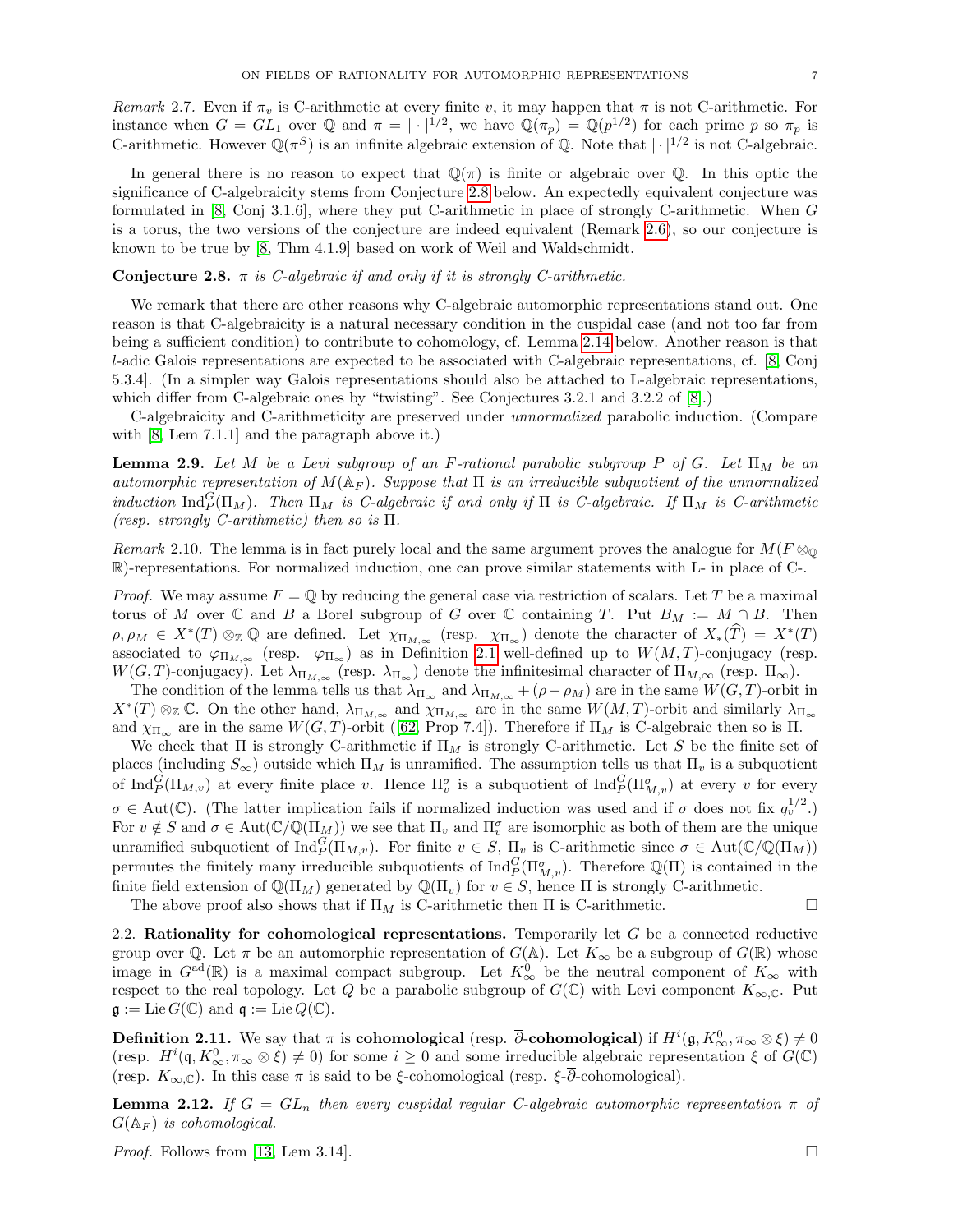Remark 2.13. If  $\pi_{\infty}$  is an arbitrary regular C-algebraic representation of  $GL_n(\mathbb{R})$ ,  $GL_n(\mathbb{C})$ , or a product thereof, then there is no reason for  $\pi_{\infty}$  to have non-vanishing cohomology as in Definition [2.11.](#page-6-2) What makes the above lemma work is the condition that  $\pi_{\infty}$  is (essentially) tempered, which is implied by the cuspidality of  $\pi$ , cf. [\[13,](#page-36-1) Lem 4.9].

From now on, let F be a number field and G a connected reductive group over  $F$ . By applying the above definition to  $\text{Res}_{F/\mathbb{Q}}G$  we define  $K_{\infty}$ , Q,  $\mathfrak{g}$ , q and make sense of  $(\overline{\partial})$ -cohomological representations. In light of the above remark, a sensible generalization of Lemma [2.12](#page-6-3) would be the following assertion: For any connected reductive group  $G$  over  $F$ , every cuspidal regular C-algebraic automorphic representation of  $G(\mathbb{A}_F)$  is cohomological if its infinite component is tempered. (For a general G the latter condition is not a consequence of global cuspidality. Early counterexamples are due to Kurokawa, Howe and Piatetski-Shapiro.) We believe that the assertion is true but were not able to verify it. In the converse direction we have

# <span id="page-7-0"></span>**Lemma 2.14.** Any cohomological automorphic representation  $\pi$  of  $G(\mathbb{A}_F)$  is C-algebraic.

*Proof.* We may assume  $F = \mathbb{Q}$ . Let T be a maximal torus over  $\mathbb{C}$  and B a Borel subgroup of G over  $\mathbb{C}$ containing T. Let  $\lambda_{\xi} \in X^*(T)$  be the highest weight vector for  $\xi^{\vee}$  with respect to  $(B,T)$  where  $\xi$  is as above. Let  $\chi_{\pi_{\infty}} \in X_*(\widehat{T}) \otimes_{\mathbb{Z}} \mathbb{C} = X^*(T) \otimes_{\mathbb{Z}} \mathbb{C}$  be the character determined by  $\varphi_{\pi_{\infty}}|_{W_{\mathbb{C}}}$  as in Definition [2.1.](#page-5-3) Then  $\chi_{\pi_{\infty}}$  is well-defined up to  $W(G, T)$ -conjugacy. If  $\pi$  is  $\xi$ -cohomological then the infinitesimal character of  $\pi_{\infty}$  is the same as that of  $\xi^{\vee}$ , namely  $\lambda_{\xi^{\vee}} + \rho$ . Hence  $\chi_{\pi_{\infty}}$  and  $\lambda_{\xi^{\vee}} + \rho$  are in the same  $W(G, T)$  $W(G, T)$  $W(G, T)$ -orbit ([\[62,](#page-37-3) Prop 7.4]). We conclude that  $\chi_{\pi_{\infty}} - \rho \in X^*(T)$  independently of the choices so far and that  $\pi_{\infty}$  is C-algebraic.

Roughly speaking, cohomological (cuspidal) automorphic representations are important in that they are realized in the Betti cohomology (or étale cohomology via comparison theorem) of locally symmetric quotients associated with G. This plays a fundamental role in Clozel's work for  $G = GL_n$ , cf. Remark [2.16](#page-7-1) below. In work of Blasius-Harris-Ramakrishnan (cf. Proposition [2.19](#page-8-0) below) they prove C-arithmeticity by realizing cuspidal automorphic representations in the coherent cohomology of Shimura varieties, which is possible for  $\overline{\partial}$ -cohomological representations.

We would like to show C-arithmeticity for a large class of cohomological representations by realizing them in the Betti cohomology of locally symmetric quotients with coefficient sheaves defined over number fields. This must be well known to experts, the idea being similar to [\[63\]](#page-37-4) and [\[13\]](#page-36-1), but we provide some details as there does not seem to be a handy reference for the general case.

For any sufficiently small open compact subgroup  $U \subset G(\mathbb{A}_F^{\infty})$ , consider the manifold

$$
S_U(G) := G(F) \backslash G(\mathbb{A}_F) / UK_\infty^0
$$

with finitely many connected components. Let  $\xi$  be an irreducible algebraic representation of  $\text{Res}_{F/\mathbb{Q}}G$ over C and denote by  $\mathcal{L}_{\xi}$  the associated local system of C-vector spaces on  $S_U(G)$ . (By abuse of notation we omit the reference to U in  $\mathcal{L}_{\xi}$ .) Such a  $\xi$  admits a model  $\xi_E$  over a number field E (so that  $\xi_E \otimes_E \mathbb{C} \simeq \xi$ ) and one can use the highest weight theory to show that  $\mathcal{L}_{\xi}$  also admits a model  $\mathcal{L}_{\xi,E}$ , a local system of E-vector spaces. For  $i \geq 0$  define

$$
H^{i}(S(G), \mathcal{L}_{\xi}) := \varinjlim_{U} H^{i}(S_{U}(G), \mathcal{L}_{\xi})
$$
\n(2.1)

and similarly  $H^i(S(G), \mathcal{L}_{\xi,E})$ . The usual Hecke action equips  $H^i(S(G), \mathcal{L}_{\xi})$  (resp.  $H^i(S(G), \mathcal{L}_{\xi,E})$ ) with the structure of admissible  $\mathbb{C}[G(\mathbb{A}^{\infty})]$ -module (resp.  $E[G(\mathbb{A}^{\infty})]$ -module), where admissibility corresponds to the fact that  $H^i(S_U(G), \mathcal{L}_{\xi}) = H^i(S(G), \mathcal{L}_{\xi})^U$  is finite dimensional.

Much work has been done to decompose  $H^i(S(G), \mathcal{L}_{\xi})$  by means of automorphic representations. When  $S_U(G)$  are compact, Matsushima's formula does the job. Results in the general case are due to Franke, Harder, Li, Schwermer and others. This enables us to show C-arithmeticity for cuspidal representations.

<span id="page-7-2"></span>**Proposition 2.15.** Let  $\pi$  be a cuspidal  $\xi$ -cohomological automorphic representation of  $G(\mathbb{A}_F)$ . Then

- (i)  $\pi^{\infty}$  is a  $G(\mathbb{A}_F^{\infty})$ -module direct summand of  $H^i(S(G), \mathcal{L}_{\xi})$  for some  $i \geq 0$ .
- (ii)  $\pi$  is strongly C-arithmetic.

<span id="page-7-1"></span>Remark 2.16. Clozel has shown this for general linear groups([\[13,](#page-36-1) Th 3.13, Lem 3.14, 3.15]). We are adapting his ideas to the case of arbitrary reductive groups. (See also the last paragraph of §7 in [\[8\]](#page-35-0) for the case of trivial coefficients.)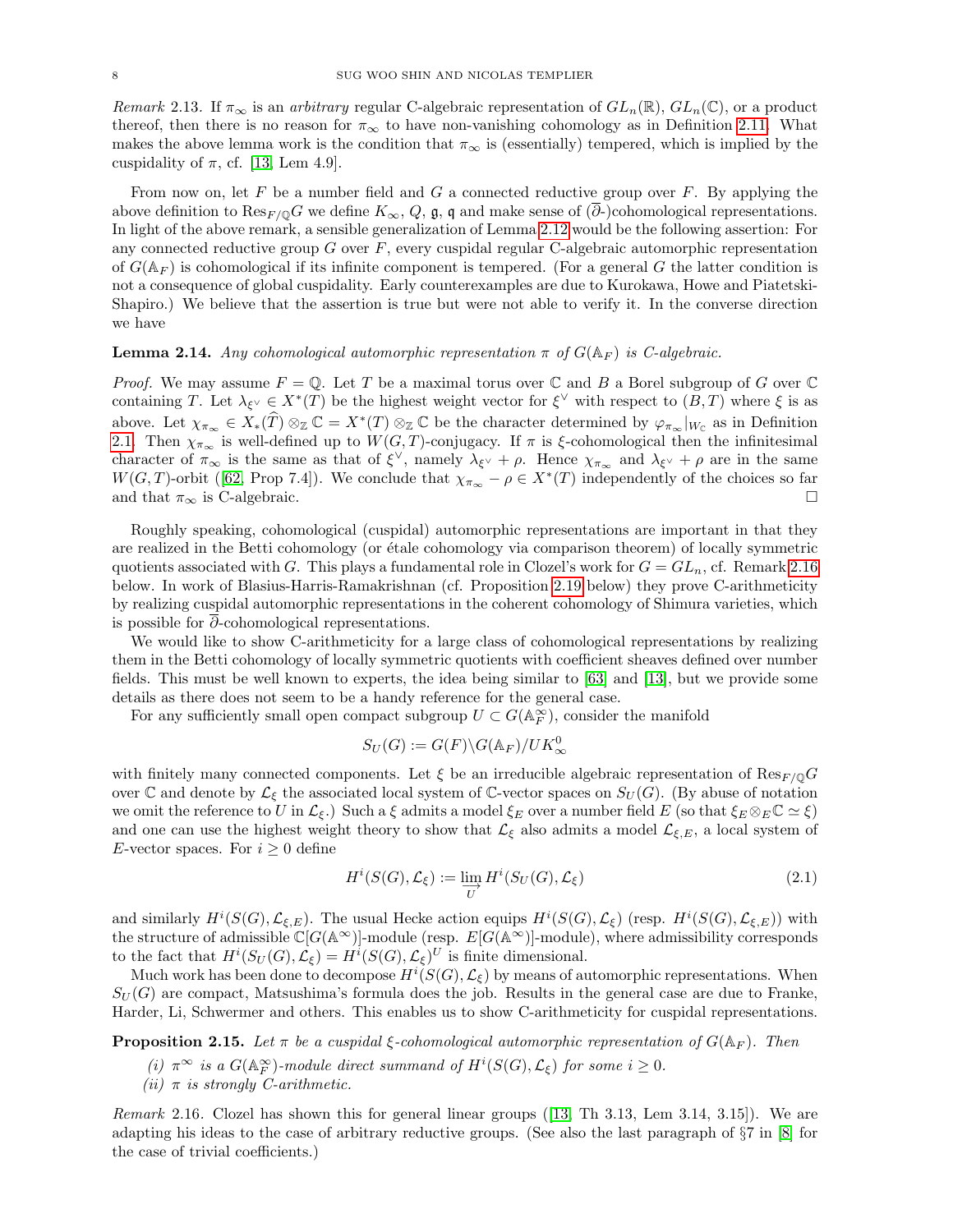Remark 2.17. When  $G = GL_n$  we know moreover that  $\mathbb{Q}(\pi)$  is a totally real or CM field, cf. [\[44,](#page-36-2) Cor 6.2.3]. The argument requires to know the subtle point that twists of  $\pi^{\infty}$  by Aut(C) are finite parts of automorphic representations of  $G(\mathbb{A}_F)$ . As this is not known in general, it seems difficult to check whether  $\mathbb{Q}(\pi)$  is a totally real or CM field for an arbitrary reductive group. However see Proposition  $2.19$ .(ii) below.

*Proof.* Part (i) follows from the description of the cuspidal part of  $H^i(S(G), \mathcal{L}_{\xi})$  via Lie algebra cohomology([\[51,](#page-37-5) (13.6)], [\[23\]](#page-36-10)). Note that the cuspidal part is a direct summand, cf. page 242 of [\[51\]](#page-37-5). Part (ii) can be shown by arguing as in the proof of [\[13,](#page-36-1) Prop 3.16]. The argument is sketched here for the convenience of the reader.

Let  $U = \prod_{v \nmid \infty} U_v \subset G(\mathbb{A}_F^\infty)$  be a sufficiently small open compact subgroup such that  $(\pi^\infty)^U \neq 0$ . Then  $(\pi^{\infty})^U$  is a direct summand of  $H^i(S_U(G), \mathcal{L}_{\xi})$  and moreover irreducible as a  $\mathcal{H}_U(G(\mathbb{A}_F^{\infty}), \mathbb{C})$ -module. (This follows from the irreducibility criterion of [\[21,](#page-36-11) p.179].) Since the field of definition is the same for  $\pi^{\infty}$  as a  $G(\mathbb{A}_F^{\infty})$ -module and for  $({\pi}^{\infty})^U$  as a  $\mathcal{H}_U(\widetilde{G}(\mathbb{A}_F^{\infty}), \mathbb{C})$ -module, it is enough to show that the isomorphism class of  $(\pi^{\infty})^U$  is fixed under a finite index subgroup of Aut( $\mathbb{C}$ ).

We start by finding a model of  $(\pi^{\infty})^U$  on a  $\overline{\mathbb{Q}}$ -vector space. Burnside's theorem implies that irreducible  $\mathcal{H}_U(G(\mathbb{A}_F^{\infty}), \mathbb{C})$ -module subquotients of  $H^i(S_U(G), \mathcal{L}_{\xi})$  and those of the  $\mathcal{H}_U(G(\mathbb{A}_F^{\infty}), \overline{\mathbb{Q}})$ -module  $H^i(S_U(G), \mathcal{L}_{\xi, E} \otimes_E \overline{\mathbb{Q}})$  correspond bijectively.<sup>[3](#page-8-1)</sup> In particular there is an irreducible  $\mathcal{H}_U(G(\mathbb{A}_F^\infty), \overline{\mathbb{Q}})$ -module subquotient W of  $H^i(S_U(G), \mathcal{L}_{\xi,E} \otimes_E \overline{\mathbb{Q}})$  such that  $W \otimes_{\overline{\mathbb{Q}}} \mathbb{C} \simeq (\pi^{\infty})^U$ . Since  $\sigma \in \text{Gal}(\overline{\mathbb{Q}}/E)$  induces a *σ*-linear self-automorphism of  $H^i(S_U(G), \mathcal{L}_{\xi,E} \otimes_E \overline{\mathbb{Q}})$  as a  $\mathcal{H}_U(G(\mathbb{A}_F^\infty), \overline{\mathbb{Q}})$ -module, the induced action permutes the irreducible subquotients of  $H^i(S_U(G), \mathcal{L}_{\xi,E} \otimes_E \overline{\mathbb{Q}})$  (the point being that  $\mathcal{H}_U(G(\mathbb{A}_F^\infty), \overline{\mathbb{Q}})$  has a natural Q-structure). We see from the finite-dimensionality of the latter space that the isomorphism class of W is fixed by a finite index subgroup of  $Gal(\overline{\mathbb{Q}}/E)$  as desired.

<span id="page-8-2"></span>Corollary 2.18. Let M be a Levi subgroup of an F-rational parabolic subgroup of G. Any automorphic representation of  $G(\mathbb{A}_F)$  appearing as a subguotient of an unnormalized parabolic induction of a cuspidal cohomological automorphic representation of  $M(\mathbb{A}_F)$  is C-algebraic and strongly C-arithmetic.

*Proof.* Immediate from Lemma [2.9,](#page-6-4) Lemma [2.14](#page-7-0) and Proposition [2.15.](#page-7-2)

In the rest of this subsection we briefly recall some results of Blasius, Harris and Ramakrishnan for the sake of completeness, even though their results will not be used in this paper. Under a restrictive hypothesis (cf. [\[5,](#page-35-3) §0.1]), namely that  $\text{Res}_{F/\mathbb{Q}}G$  is of hermitian symmetric type so that  $G(F \otimes_{\mathbb{Q}} \mathbb{R})/K_{\infty}$ admits a  $G(F \otimes_{\mathbb{Q}} \mathbb{R})$ -invariant complex structure, the three authors have shown:

<span id="page-8-0"></span>**Proposition 2.19.** Keep the hypothesis in the above paragraph. Let  $\pi$  be any automorphic representation of  $G(\mathbb{A}_F)$  such that  $\pi_{\infty}$  is a nondegenerate limit of discrete series or a discrete series representation of  $G(F \otimes_{\mathbb{Q}} \mathbb{R})$  whose restriction to the maximal  $\mathbb{R}$ -split torus of  $(Res_{F/\mathbb{Q}}G)(\mathbb{R})$  is algebraic. Then

- (i) any such  $\pi$  is  $\overline{\partial}$ -cohomological, C-algebraic and
- (ii) if  $\pi$  is moreover cuspidal then  $\mathbb{Q}(\pi)$  is either a totally real or a CM field (in particular  $\pi$  is strongly C-arithmetic).

Remark 2.20. One can extend part (ii) beyond the cuspidal case by applying Lemma [2.9](#page-6-4) as it was done in Corollary [2.18.](#page-8-2)

*Proof.* This is Theorems 3.2.1 and 4.4.1 of [\[5\]](#page-35-3) except for the C-algebraicity of  $\pi$ , which is easy to deduce from the description of the infinitesimal character of  $\pi_{\infty}$  in [\[5,](#page-35-3) Thm 3.2.1] by an argument as in the proof of Lemma [2.14.](#page-7-0) Note that a subfield of a CM field is either totally real or CM.

2.3. Satake parameters under functoriality. Let  $H$  and  $G$  be connected reductive groups over a number field  $F$ . We form their L-groups using the full Galois group over  $F$  rather than a finite Galois group or the Weil group. (Later we use the Weil group in the case of even orthogonal groups. In that case the material of this subsection can still be adapted. See §[4.2.](#page-19-0)) Let  $\eta: {}^L H \to {}^L G$  be an L-morphism. Let  $(\widehat{B}_H, \widehat{T}_H)$  (resp.  $(\widehat{B}, \widehat{T})$ ) be a pair of a Borel subgroup of  $\widehat{H}$  (resp.  $\widehat{G}$ ) and a maximal torus contained in it. We may choose  $(\widehat{B}, \widehat{T})$  such that  $\eta(\widehat{T}_H) \subset \widehat{T}$  (and  $\eta(\widehat{B}_H) \subset \widehat{B}$  but the latter is unnecessary for us). These data determine  $\rho_H \in \frac{1}{2}X_*(\widehat{T}_H)$  and  $\rho \in \frac{1}{2}X_*(\widehat{T})$  as the half sums of all positive coroots in  $\widehat{T}_H$  and  $\widehat{T}$ , respectively. Moreover  $\eta$  induces  $\eta_* : X_*(\widehat{T}_H) \to X_*(\widehat{T})$ .

<span id="page-8-1"></span><sup>&</sup>lt;sup>3</sup>Consider the Jordan-Hölder quotients  $M_1, ..., M_k$  of  $H^i(S_U(G), \mathcal{L}_{\xi, E} \otimes_E \overline{\mathbb{Q}})$ . By Burnside's theorem, the  $\overline{\mathbb{Q}}$ -algebra morphism from  $\mathcal{H}_U(G(\mathbb{A}_F^{\infty}), \overline{\mathbb{Q}})$  to  $\text{End}_{\overline{\mathbb{Q}}}(M_j)$  is onto. So the Jordan-Hölder quotients remain irreducible after  $\otimes_{\overline{\mathbb{Q}}} \mathbb{C}$ .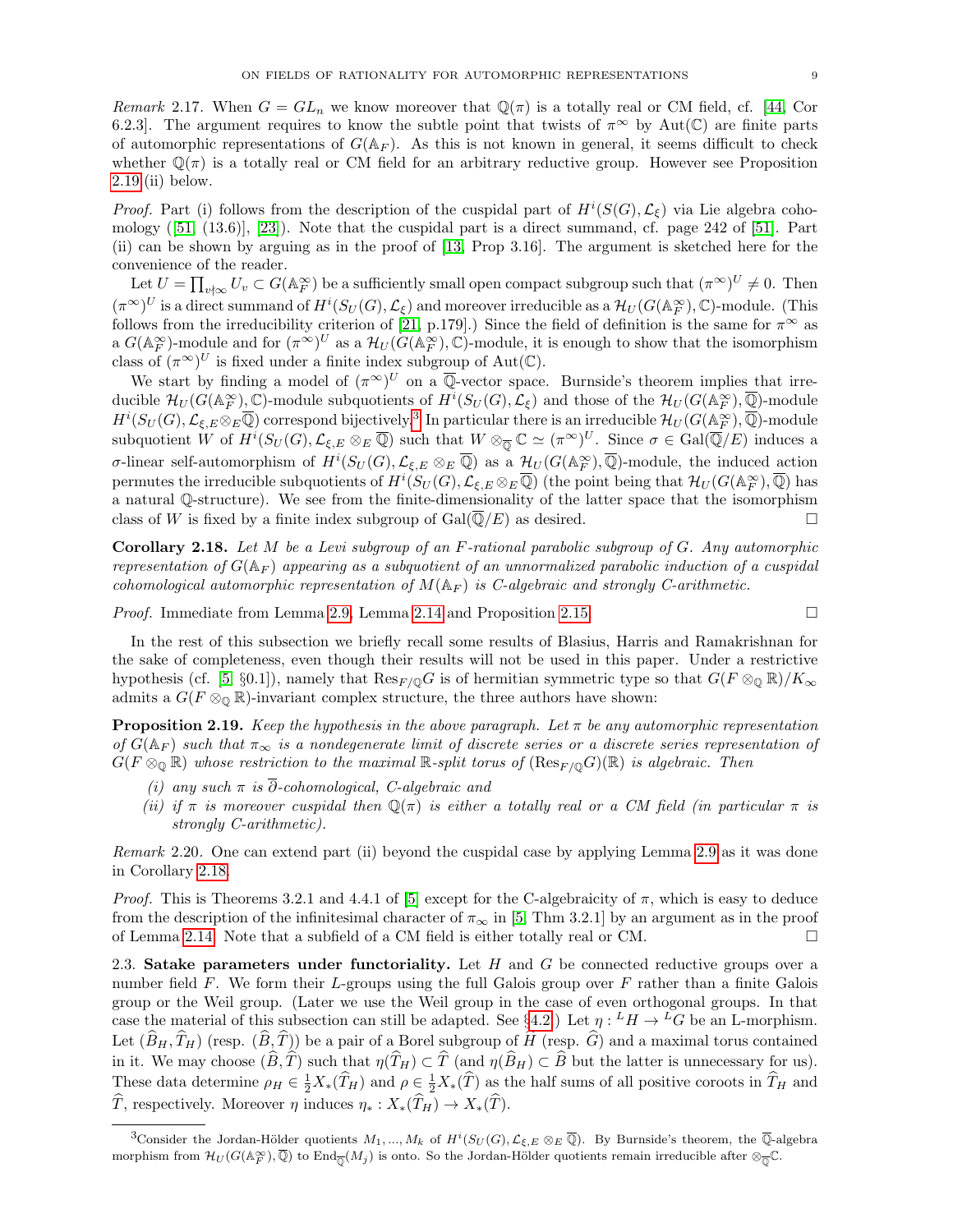<span id="page-9-2"></span>**Definition 2.21.** An L-morphism  $\eta: {}^L H \to {}^L G$  is said to be C-preserving if  $\rho - \eta_*(\rho_H)$  at each  $v | \infty$ belongs to  $X_*(\widehat{T})$  (rather than just  $\frac{1}{2}X_*(\widehat{T})$ ).

In view of Definition [2.1,](#page-5-3) a C-preserving L-morphism carries L-packets of C-algebraic representations to L-packets of C-algebraic representations at infinite places. The C-preserving property does not depend on the choice of maximal tori and Borel subgroups. Indeed one can go between different maximal tori in  $\widehat{H}$  (resp.  $\widehat{G}$ ) by conjugation. Moreover if  $\widehat{T}_H$  is fixed, another choice of  $\widehat{B}_H$  changes  $\rho_H$  by a Weyl group element  $w_H$  for  $\widehat{H}$ , but clearly  $w_H \rho_H - \rho_H \in X_*(\widehat{T}_H)$  so  $\rho - \eta_*(\rho_H)$  is shifted by an element of  $X_*(\widehat{T})$ (rather than just  $\frac{1}{2}X_*(\widehat{T})$ ). A similar argument shows the independence of the choice of  $\widehat{B}$  as well.

The aim of this subsection is to show that for a C-preserving  $L$ -morphism, the transfer of unramified representations is compatible with twisting by field automorphisms of C. We begin with some preparation. Let S be a finite set of places of F containing  $S_{\infty}$  such that H, G and  $\eta$  are unramified whenever  $v \notin S$ . From now on assume  $v \notin S$ . Let  $A_v$  be a maximal  $F_v$ -split torus of G, and  $T_v$  be the centralizer of  $A_v$  in G over  $F_v$ . Let  $B_v$  be a Borel subgroup of G containing  $T_v$ . Define  $\rho_v \in \frac{1}{2}X_*(A_v)$  to be the half sum of all  $F_v$ -rational  $B_v$ -positive roots relative to  $A_v$ . Write  $q_v^{1/2}$  for the positive square root of  $q_v$ . Denote by  $\text{sgn}_{\sigma,\rho_v}: T_v(F_v) \to \{\pm 1\}$  a character defined via the following composite map

$$
T_v(F_v) \to T_v(F_v)/T_v(\mathcal{O}_v) \simeq X_*(A_v) \to \{\pm 1\}
$$

where  $\lambda \in X_*(A_v)$  is sent to  $\lambda(\varpi_v) \in T_v(F_v)/T_v(\mathcal{O}_v)$  under the isomorphism in the middle and to  $(\sigma(q_v^{1/2})/q_v^{1/2})^{\langle \lambda, 2\rho_v \rangle} \in {\pm 1}$  under the last map. (In particular  $sgn_{\sigma,\rho_v}(\lambda) = 1$  if either  $q_v^{1/2} \in \mathbb{Q}$  or  $\langle \lambda, \rho_v \rangle \in \mathbb{Z}$ .) Likewise  $A_{H,v}, T_{H,v}, B_{H,v}, \rho_{H,v}$  and  $\text{sgn}_{\sigma, \rho_{H,v}}$  are defined for H. Write  $\delta_{B_v}^{1/2}$  $B_v^{1/2}: T_v(F_v) \to \mathbb{R}_{>0}^{\times}$ for the modulus character, which factors through the character  $\lambda \mapsto (q_v^{1/2})^{\langle \lambda, 2\rho_v \rangle}$  from  $X_*(A_v)$  to  $\mathbb{R}_{>0}^{\times}$ .

<span id="page-9-1"></span>**Lemma 2.22.** Suppose  $v \notin S$  and let  $\chi_v : T_v(F_v) \to \mathbb{C}^\times$  be a continuous character. If  $\pi_v \in \text{Irr}^{\text{ur}}(G(F_v))$ is a subquotient of n-ind ${}_{B_v(F_v)}^{G(F_v)}(\chi_v)$  then for every  $\sigma \in \text{Aut}(\mathbb{C})$ ,  $\pi_v^{\sigma}$  is a subquotient of n-ind ${}_{B_v(F_v)}^{G(F_v)}(\chi_v^{\sigma} \otimes$  $\text{sgn}_{\sigma,\rho_v}$ ). The exact analogue holds true for H.

*Proof.* Recall that the unnormalized parabolic induction commutes with  $\sigma$ -twisting, cf. Lemma [2.9.](#page-6-4) So  $\pi_v^{\sigma}$  is an unramified subquotient of the following representation: all inductions below are from  $B_v(F_v)$  to  $G(F_v).$ 

$$
\operatorname{n-ind}(\chi_v)^\sigma = \operatorname{Ind}(\chi_v \otimes \delta_{B_v}^{1/2})^\sigma = \operatorname{Ind}(\chi_v^\sigma \otimes (\delta_{B_v}^{1/2})^\sigma) = \operatorname{n-ind}(\chi_v^\sigma \otimes (\delta_{B_v}^{1/2})^\sigma / \delta_{B_v}^{1/2})).
$$

By definition  $(\delta_{B}^{1/2})$  $B_v^{1/2}$   $\sigma/\delta_{B_v}^{1/2} = \text{sgn}_{\sigma,\rho_v}$ . Since a principal series representation has a unique unramified subquotient, the first part of the lemma follows. The argument for H is the same.

We have that  $\eta$  is unramified at  $v \notin S$ , so it comes from a map on  $\text{Fr}_v$ -cosets  $\widehat{H} \rtimes \text{Fr}_v \to \widehat{G} \rtimes \text{Fr}_v$ , again denoted  $\eta$ . The Satake isomorphism provides a canonical bijection between the set of  $\widehat{G}$ -conjugacy classes in  $\hat{G} \rtimes \text{Fr}_v$  (resp.  $(\hat{H}\text{-conjugacy classes in }\hat{H} \rtimes \text{Fr}_v)$  with Irr<sup>ur</sup>( $G(F_v)$ ) (resp. Irr<sup>ur</sup>( $H(F_v)$ )). Write

$$
\eta_* : \mathrm{Irr}^{\mathrm{ur}}(H(F_v)) \to \mathrm{Irr}^{\mathrm{ur}}(G(F_v))
$$

for the map induced by  $\eta$ .

<span id="page-9-0"></span>**Lemma 2.23.** Let  $v \notin S$  and suppose that  $\eta : {}^L H \to {}^L G$  is an L-morphism with finite kernel. (So  $\eta$  is unramified.) Then there exists  $N \in \mathbb{Z}_{\geq 0}$  such that every fiber of  $\eta_*$  has cardinality at most N.

Remark 2.24. The N in the lemma can be chosen independently of v. For this observe that the order of the Weyl group in G is clearly bounded independently of v and that the size of the kernel of  $\eta_{T,*}$  is also uniformly bounded since there are only finitely many  $Fr_v$ -actions on  $T_{H,v}$  and  $T_v$  as v varies (up to Weyl group actions).

*Proof.* Obviously the proof is reduced to the case where  $\eta$  is injective, which will be assumed throughout. Let  ${}^L B_{H,v}$  be a Borel subgroup of  ${}^L H$  relative to the base field  $F_v$  (see [\[6,](#page-35-4) §3] for this and other related notions in the proof). Then  $\widehat{B}_{H,v} := {}^L B_{H,v} \cap \widehat{H}$  is a Borel subgroup of  $\widehat{H}$ . Since  $\eta(\widehat{B}_{H,v})$  is a closed solvable subgroup of  $\widehat{G}$ , it is contained in some Borel subgroup  $\widehat{B}_v$  of  $\widehat{G}$ . Then the normalizer  ${}^L B_v$  of  $\widehat{B}_v$  in  ${}^L G$  is a Borel subgroup of <sup>L</sup>G. Let  $i_H : {}^L B_{H,v} \hookrightarrow {}^L H$  and  $i : {}^L B_v \hookrightarrow {}^L G$  denote the inclusions. Write  $\widehat{T}_{H,v}$  and  $\widehat{T}_v$  for the maximal tori in  $\widehat{B}_{H,v}$  and  $\widehat{B}_v$ . The normalizer  ${}^L T_{H,v}$  of  $\widehat{T}_{H,v}$  in  ${}^L B_{H,v}$  is a Levi subgroup of  ${}^L B_{H,v}$ , and similarly we have a Levi subgroup  ${}^L T_v$  of  ${}^L B_v$ . We can identify  ${}^L T_{H,v}$  and  ${}^L T_v$ with the L-groups for minimal Levi subgroups  $T_{H,v}$  and  $T_v$  of H and G over  $F_v$ , respectively. Clearly we have  $\eta({^L}B_{H,v}) \subset {^L}B_v$  and so  $\eta({^L}T_{H,v}) \subset {^L}T_v$ . Denote the induced map  ${^L}T_{H,v} \to {^L}T$  by  $\eta_T$ . Notice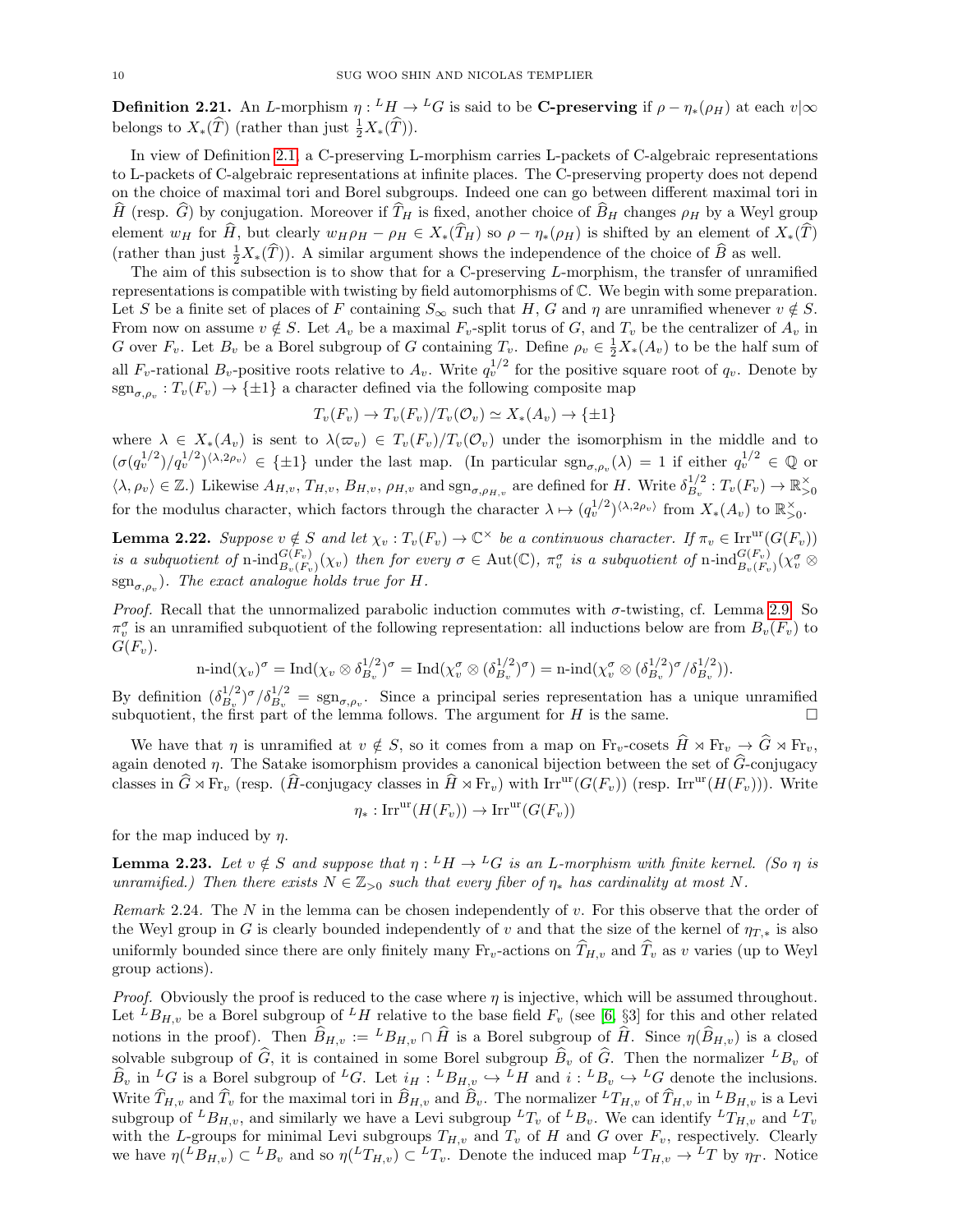that i, i<sub>H</sub> and  $\eta_T$  are unramified. We have a commutative diagram as below on the left, which induces a commutative diagram on the unramified spectra.

<span id="page-10-0"></span>
$$
{}^{L}T_{H,v} \xrightarrow{\eta_{T}} {}^{L}T_{v} , \qquad \text{Irr}^{\text{ur}}(T_{H,v}(F_{v})) \xrightarrow{\eta_{T,*}} \text{Irr}^{\text{ur}}(T_{v}(F_{v}))
$$
\n
$$
\downarrow_{i_{H}} \qquad \qquad \downarrow_{i_{H,*}} \qquad \qquad \downarrow_{i_{*}} \qquad \qquad \downarrow_{i_{*}}
$$
\n
$$
{}^{L}H \xrightarrow{\eta} {}^{L}G \qquad \text{Irr}^{\text{ur}}(H(F_{v})) \xrightarrow{\eta_{*}} \text{Irr}^{\text{ur}}(G(F_{v}))
$$
\n
$$
(2.2)
$$

Weknow ([\[6,](#page-35-4) §10.4]) how to describe  $i_*$  and  $i_{H,*}$  using parabolic induction:  $i_*(\chi_v)$  is the unique unramified subquotient of n-ind( $\chi_v$ ) and the analogue is true for  $i_{H,*}$ . According to the well known classification of unramified representations, we know firstly that  $i_*$  and  $i_{H,*}$  are surjective and secondly that the fiber of  $i_∗$  (resp.  $i_{H,*}$ ) has cardinality at most the order of the Weyl group for  $T_v$  in G (resp. for  $T_{H,v}$  in H). This order can be bounded uniformly in v. On the other hand  $\eta_{T,*}$  has finite fibers. Indeed [\[6,](#page-35-4) §9.4] identifies  $\eta_{T,*}$  with a group homomorphism

$$
\widehat{T}_{H,v}/(\mathrm{Fr}_v-1)\widehat{T}_{H,v}\to \widehat{T}_v/(\mathrm{Fr}_v-1)\widehat{T}_v
$$

 $(\mathrm{Fr}_v$ denoting the geometric Frobenius action), and the above map has finite kernel  $([6, §6.3, (2)])$  $([6, §6.3, (2)])$  $([6, §6.3, (2)])$ . All in all, the fibers of  $\eta_*$  are finite.

<span id="page-10-1"></span>**Lemma 2.25.** Suppose that  $\eta: {}^L H \to {}^L G$  is C-preserving. Let  $v \notin S$ . For each  $\pi_{H,v} \in \text{Irr}^{\text{ur}}(H(F_v)),$ 

- (*i*)  $(\eta_* \pi_{H,v})^{\sigma} = \eta_* (\pi_{H,v}^{\sigma}).$
- (ii)  $\mathbb{Q}(\eta_* \pi_{H,v}) \subset \mathbb{Q}(\pi_{H,v}).$
- (iii) If  $\eta$  has finite kernel and N is as in Lemma [2.23](#page-9-0) then  $[\mathbb{Q}(\pi_{H,v}) : \mathbb{Q}(\eta_* \pi_{H,v})] \leq N!$ .

Proof. Let us prove (i). Adopt the setting in the proof of the last lemma. The first observation is that when  $H = T_H$  and  $G = T$  are tori, (i) follows from the fact that  $\eta_*$  is naturally defined over  $\mathbb Q$  since an algebraic map  ${}^L T_H \to {}^L T$  corresponds to a  $\text{Fr}_v$ -equivariant map  $X_*(\widehat{T}_H) = X^*(T_H) \to X_*(\widehat{T}) = X^*(T)$ . Now consider the general case. For simplicity of notation only in this proof, we use n-ind to mean the unique unramified subquotient of the normalized induction. Now by surjectivity of  $i_{H,*}$  write  $\pi_{H,v}$  =  $i_{H,*}(\chi_{H,v}) = \text{n-ind}_{B_{H,v}}^H(\chi_{H,v})$  for a smooth character  $\chi_{H,v} : T_{H,v}(F_v) \to \mathbb{C}^{\times}$ . Put  $\chi_v := \eta_{T,*}(\chi_{H,v})$ . From the case of tori we know that

$$
\eta_{T,*}(\chi_{H,v}^{\sigma}) = \chi_v^{\sigma}.
$$

Using Lemma [2.22](#page-9-1) and the commutativity of [\(2.2\)](#page-10-0) we compute

$$
(\eta_* \pi_{H,v})^{\sigma} = (\eta_* i_{H,*} \chi_{H,v})^{\sigma} = (i_* \chi_v)^{\sigma} = \mathrm{n}\text{-}\mathrm{ind}(\chi_v)^{\sigma} = \mathrm{n}\text{-}\mathrm{ind}(\chi_v^{\sigma} \otimes \mathrm{sgn}_{\sigma,\rho_v}).\tag{2.3}
$$

Similarly, noting in addition that  $\eta_{T,*}$  is a homomorphism,

$$
\eta_*(\pi_{H,v}^{\sigma}) = \eta_*(i_{H,*}(\chi_{H,v})^{\sigma}) = \eta_*(i_{H,*}(\chi_{H,v}^{\sigma} \otimes \text{sgn}_{\sigma,\rho_{H,v}}))
$$
\n(2.4)

 $= \text{n-ind}(\eta_{T,*}(\chi^{\sigma}_{H,v} \otimes \text{sgn}_{\sigma,\rho_{H,v}})) = \text{n-ind}(\eta_{T,*}(\chi^{\sigma}_{H,v}) \otimes \eta_{T,*}(\text{sgn}_{\sigma,\rho_{H,v}})) = \text{n-ind}(\chi^{\sigma}_{v} \otimes \text{sgn}_{\sigma,\eta_{*}(\rho_{H,v})}).$ Since  $\eta$  is C-preserving,  $sgn_{\sigma,\rho_v} = sgn_{\sigma,\eta_*(\rho_{H,v})}$  and thus the proof of (i) is complete.

Part (ii) is clear from (i). To verify (iii), put  $\pi_v := \eta_* \pi_{H,v}$ . By (i),  $\pi_v \in \eta_*^{-1}(\pi_v)$  for every  $\sigma \in$  $Aut(\mathbb{C}/\mathbb{Q}(\pi_v))$ . This yields a homomorphism from  $Aut(\mathbb{C}/\mathbb{Q}(\pi_v))$  to the permutation group on  $\eta_*^{-1}(\pi_v)$ . Since  $|\eta_*^{-1}(\pi_v)| \leq N$ , the kernel has finite index at most N!. This proves (iii).

Corollary 2.26. Keep the assumptions of Lemma [2.25.](#page-10-1)

- (i) Let  $v \notin S$ . If  $\pi_{H,v} \in \text{Irr}^{\text{ur}}(H(F_v))$  is C-arithmetic then  $\eta_* \pi_{H,v}$  is C-arithmetic. The converse is true if there is a constant  $\kappa$  such that every fiber of  $\eta_* : \text{Irr}^{\text{ur}}(H(F_v)) \to \text{Irr}^{\text{ur}}(G(F_v))$  has cardinality at most  $\kappa$ .
- (ii) Let  $\pi_H$  and  $\pi$  be automorphic representations of  $H(\mathbb{A}_F)$  and  $G(\mathbb{A}_F)$  such that  $\pi_v = \eta_*(\pi_{H,v})$  for all  $v \notin S$ . If  $\pi_H$  is C-arithmetic then so is  $\pi$ .

*Proof.* Immediate from (ii) and (iii) of Lemma [2.25.](#page-10-1)

Remark 2.27. Compare our results with the lemmas 6.2 and 6.3 of [\[8\]](#page-35-0), where it is shown that any Lmorphism  $\eta: {}^L H \to {}^L G$  carries L-algebraic (resp. L-arithmetic) representations to L-algebraic (resp. L-arithmetic) representations. (It is worth noting that they use Galois groups to form the L-groups; it can fail to be true if Weil groups are used.) One could try to derive our results in §[4.2](#page-19-0) directly from their results by twisting but this is not automatic for two reasons: some groups lack twisting elements (in the sense of [\[8,](#page-35-0) §5.2]) and some others admit no L-algebraic representations at all.

 $\Box$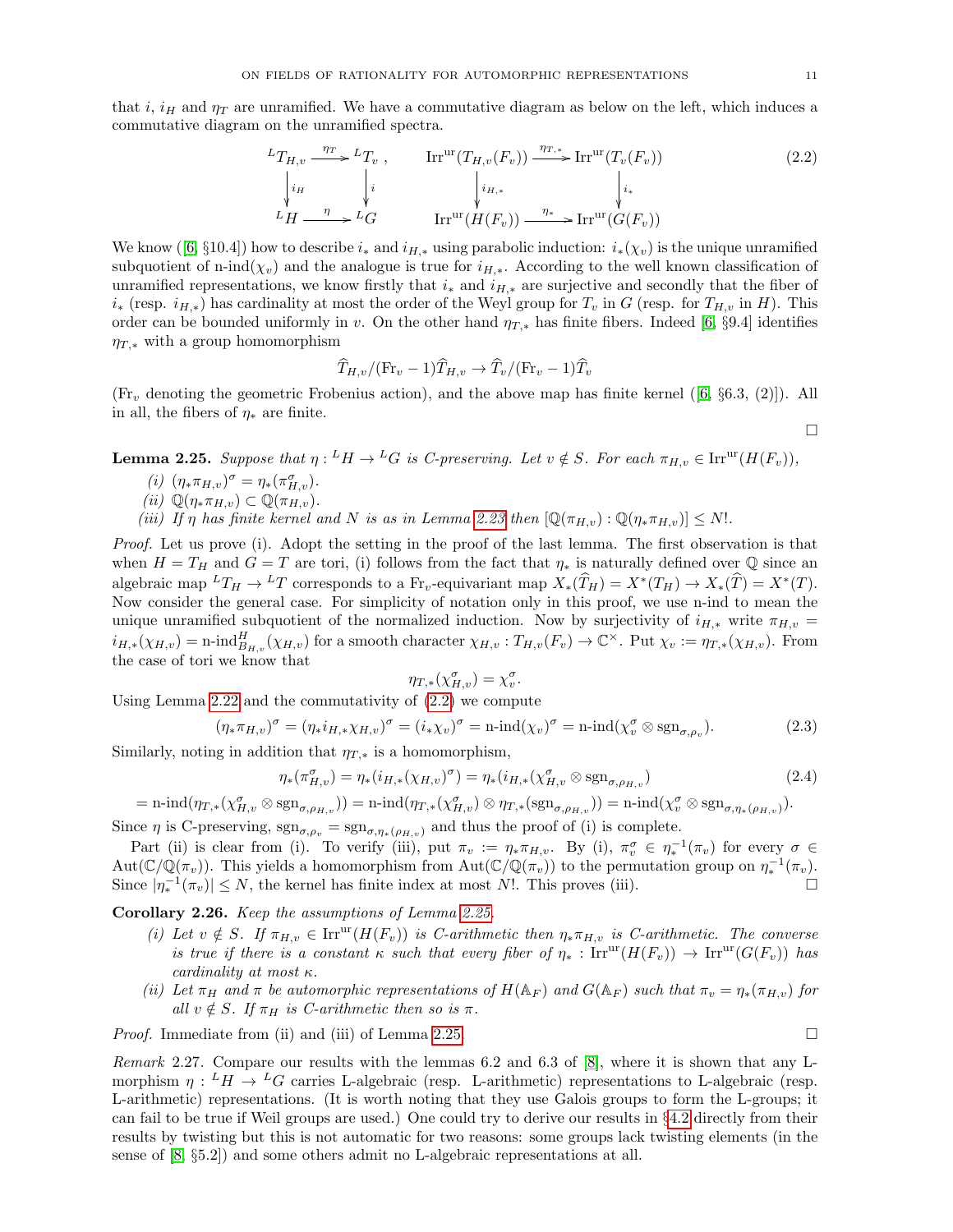### 3. Purity and rationality of local components

The contents of this section are purely local and the following notation will be used.

- K is a finite extension of  $\mathbb{Q}_p$  with residue field  $\mathbb{F}_q$ ,  $\mathcal{O}_K$  is its integer ring, and Frob<sub>K</sub> is the geometric Frobenius element in  $Gal(K^{\text{ur}}/K))$ .
- $W_K$  and  $I_K$  are the Weil and inertia groups of  $K$ ,
- $\Omega$  is an algebraically closed field of characteristic 0 with the same cardinality as  $\mathbb C$  (usually  $\Omega$  is taken to be  $\mathbb C$  or  $\overline{\mathbb Q}_l$  for a prime l),
- Frob $K \in W_K/I_K$  is the geometric Frobenius element,
- $v: W_K \to \mathbb{Z}$  is defined as  $W_K \twoheadrightarrow W_K/I_K \simeq \mathbb{Z}$  where the last isomorphism carries Frob<sub>K</sub> to 1,
- $|\cdot|_{W_K}: W_K \to \mathbb{Q}^{\times}$  is a character given by  $\tau \mapsto q^{-v(\tau)}$ .
- sc( $\pi$ ) denotes the supercuspidal support of  $\pi \in \text{Irr}(G(K))$ .

<span id="page-11-1"></span>3.1. Pure Weil-Deligne representations. Our basic definitions are based on those of [\[60,](#page-37-6) p.471]. Their definition is slightly more general in that the weight is allowed to be a real number. For our purpose it suffices to consider only integral weights.

A Weil-Deligne representation (or WD representation for simplicity) of  $W_K$  (over  $\Omega$ ) is a triple  $(V, \rho, N)$  where V is a finite dimensional  $\Omega$ -vector space,  $\rho: W_K \to GL(V)$  is a group homomorphism such that  $\rho(I_K)$  is finite, and  $N \in \text{End}_{\Omega}(V)$  is a nilpotent operator such that  $\rho(\tau)N\rho(\tau)^{-1} = |\tau|_{W_K}N$ . It is said to be unramified if  $\rho(I_K)$  is the identity and  $N = 0$ , **Frobenius semisimple** (or "F-ss" for short) if  $\rho$  is semisimple, and irreducible if  $\rho$  is irreducible and  $N = 0$ . Let  $(V, \rho, N)^{F\text{-ss}} := (V, \rho^{\text{ss}}, N)$  denote the Frobenius semisimplification of  $(V, \rho, N)$ , where  $\rho^{\text{ss}}$  is defined as follows: Fix a lift  $\phi \in W_K$  of Frob<sub>K</sub> and let  $\rho(\phi) = su$  be the Jordan decomposition with semisimple part s. Then  $\rho^{ss}(\phi^n \tau) := s^n \rho(\tau)$  for all  $n \in \mathbb{Z}$  and for all  $\tau \in I_K$ , which defines  $\rho^{\text{ss}}$  independently of the choice.

Let  $n \in \mathbb{Z}_{\geq 1}$ . For a continuous *l*-adic representation  $r : \text{Gal}(\overline{K}/K) \to GL_n(\overline{\mathbb{Q}}_l)$ , there is a standard way (depending on whether  $l \neq p$  or  $l = p$ ) to associate a Weil Deligne representation  $WD(r)$  of  $W_K$  as explained on pp.467-470 of [\[60\]](#page-37-6). (One can view  $WD$  as a functor on appropriate categories.)

We recall the key definitions about purity. Let  $w \in \mathbb{Z}$ . A q-Weil number (resp. integer) of weight w is an algebraic number  $\alpha$  (resp. an algebraic integer  $\alpha$ ) such that  $|\iota(\alpha)| = q^{w/2}$  for any field embedding  $\iota : \overline{\mathbb{Q}} \to \mathbb{C}$ . A WD representation  $(V, \rho, N)$  of  $W_K$  is **strictly pure** of weight w if every eigenvalue of the image under  $\rho$  of some (hence every) lift of Frob<sub>K</sub> is a q-Weil number of weight w. We say that  $(V, \rho, N)$ is **mixed** if there exists an increasing filtration of sub WD representations  $\{Fil_iV\}_{i\in\mathbb{Z}}$  on V such that  $\text{Fil}_i V = 0$  if  $i \ll 0$ ,  $\text{Fil}_i V = V$  if  $i \gg 0$  and  $\text{gr}_i V := \text{Fil}_i V / \text{Fil}_{i+1} V$  is strictly pure of weight i for every  $i \in \mathbb{Z}$ . A mixed  $(V, \rho, N)$  admits a unique filtration such that  $N(\mathrm{Fil}_i V) \subset \mathrm{Fil}_{i-2}V$ . Let us say  $(V, \rho, N)$  is **pure** of weight w if it is mixed and if  $N^i$ :  $gr_{w+i}V \to gr_{w-i}V$  is an isomorphism for every i with respect to the unique filtration just mentioned. More generally let  $\psi$  be a finite multi-set such that the elements of w are distinct integers  $w_1, ..., w_r$  with multiplicities  $m_1, ..., m_r$ . Then  $(V, \rho, N)$  is said to be **pure of** weight  $\underline{w}$  if  $V = \bigoplus_{i=1}^{r} (V_i, \rho_i, N_i)$  with each  $(V_i, \rho_i, N_i)$  being pure of weight  $w_i$  and of dimension  $m_i$ . (If so, we have in particular  $|\underline{w}| = m_1 + \cdots + m_r = \dim V$ .) Finally a mixed  $(V, \rho, N)$  is **integral** if for some (hence every) lift  $\phi \in W_K$  of Frob<sub>K</sub>, every eigenvalue of  $\phi$  on V is an algebraic *integer* (so that every eigenvalue of  $\phi$  on  $gr_iV$  is a q-Weil *integer* of weight *i*).

The above definitions are motivated by Deligne's weight-monodromy conjecture in its integral form (cf. [\[16\]](#page-36-12), [\[47,](#page-36-13) Conj 0.3, 0.5]). The conjecture is equivalent to the one without Frobenius semisimple/semisimplification in the statement.

<span id="page-11-0"></span>**Conjecture 3.1.** (cf. [\[47,](#page-36-13) Conj 0.3, 0.5]) Let l be any prime (which could be equal to p). Let  $(V, \rho, N)$  be an F-ss WD representation on a  $\overline{\mathbb{Q}}_l$ -vector space. If  $(V, \rho, N)$  is a subquotient of  $WD(H^i_{\text{\'et}}(X\times_K\overline{K}, \overline{\mathbb{Q}}_l))^{\text{F-ss}}$ for some proper smooth scheme  $X$  over  $K$  then it is pure of weight i and integral.

It is worth noting that when X has a proper smooth integral model over  $\mathcal{O}_K$  and  $l \neq p$ , the conjecture is known by Deligne's work on the Weil conjectures. In that case the WD representation below is unramified and strictly pure of weight i. In the non-smooth (bad reduction) case the conjecture is known when dim  $X \leq 2$  by Rapoport and Zink and in some special cases, for instance for certain Shimura varieties. A recent breakthrough by Scholze([\[50\]](#page-36-14)) provides a proof for any complete intersection in a projective smooth toric variety. The converse of Conjecture [3.1,](#page-11-0) which is not as deep as the original conjecture, also seems true. (A proof was announced by Teruyoshi Yoshida but has not appeared in print at the time of writing.)

Motivated by Conjecture [3.1](#page-11-0) (as well as its converse) and the Fontaine-Mazur conjecture ([\[22,](#page-36-4) Conj 1], also see [\[59,](#page-37-7) Conj 1.3]), we speculate on the following global conjecture, which in particular slightly refines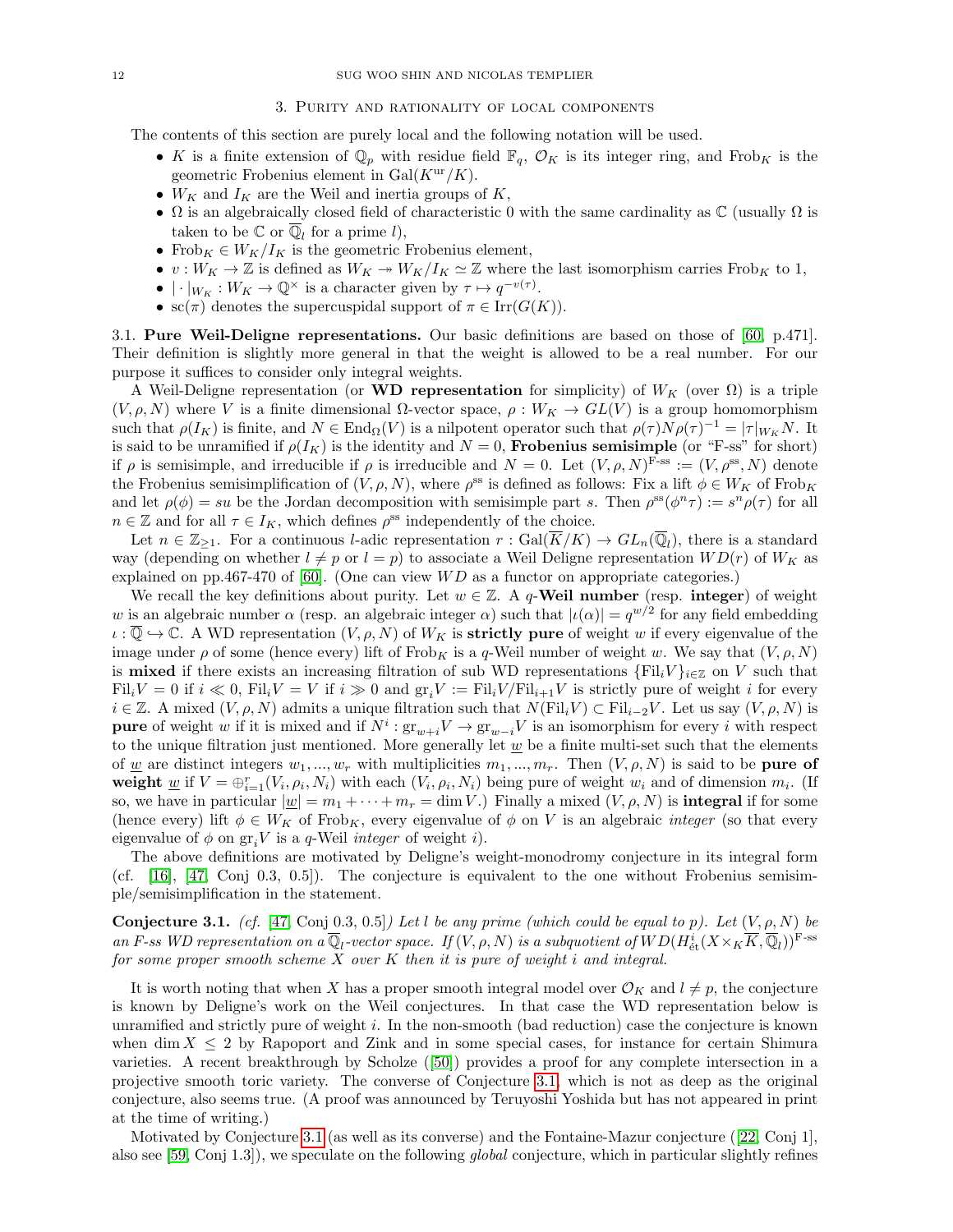the conjecture by Fontaine and Mazur in a sign aspect. More precisely, their conjecture says that (i) and (iii) below are equivalent if nonnegativity is dropped in (i) and a Tate twist of cohomology is allowed in (iii). The conjecture can be stated for all primes  $l$  simultaneously in the language of compatible systems, cf. [\[59\]](#page-37-7).

<span id="page-12-1"></span>**Conjecture 3.2.** Let F be a number field and  $\rho$ :  $Gal(\overline{F}/F) \rightarrow GL_n(\overline{\mathbb{Q}}_l)$  a continuous semisimple representation unramified outside finitely many places. The following are equivalent.

- (i)  $\rho$  is de Rham at every place v|l with nonnegative Hodge-Tate weights.<sup>[4](#page-12-0)</sup>
- (ii) the WD representation associated with  $\rho$  at every finite place v is integral and pure of weight w, which is independent of v, has entries in  $\mathbb Z$  and satisfies  $|w|=n$ .
- (iii)  $\rho$  appears as a subquotient of  $\oplus_{i\geq 0} H^i_{\text{\'et}}(X\times_F \overline{F},\overline{\mathbb{Q}}_l)$  for some proper smooth scheme X over F.

When  $\rho$  is furthermore irreducible, we may replace the condition in (ii) with "integral and pure of weight w for some  $w \in \mathbb{Z}^n$ , and the condition in (iii) with "...a subquotient of  $H^i_{\text{\'et}}(X \times_F \overline{F}, \overline{\mathbb{Q}}_l)$  for some  $i \geq 0...$ ". (For a given  $\rho$  the corresponding w and i are expected to be equal, cf. Conjecture [3.1.](#page-11-0))

In Proposition [4.1](#page-17-0) below we derive a partial result toward Conjecture [3.2](#page-12-1) from the well known results concerning the construction of Galois representations from automorphic representations. That result will be a key to the finiteness result of §[5.3,](#page-25-0) where the role of integrality will become clear. This was our original motivation. However Conjecture [3.2](#page-12-1) is interesting in its own right and we plan to discuss it in more on some other occasion.

Remark 3.3. Part (ii) may be equivalent to (ii)' below, allowing to exclude finitely many v:

(ii)' the WD representation associated with  $\rho$  at almost every finite v is pure and integral.

Conjecture [2.8](#page-6-1) suggests that it would also be equivalent to:

(ii)<sup>n</sup> the WD representation associated with  $\rho$  at (almost) every finite v is integral and has its field of rationality contained in some number field  $E$  independent of  $v$ .

Remark 3.4. We are reduced to a more standard conjecture if we get rid of "with nonnegative Hodge-Tate weights" in (i), "integral" in (ii) and allow a Tate twist in (iii). In this form we already mentioned that the equivalence of (i) and (iii) is exactly the Fontaine-Mazur conjecture.

Remark 3.5. The implication (iii) $\Rightarrow$ (i) is known by results of p-adic Hodge theory (the solution of the  $C_{\text{pst}}$  conjecture and comparison of filtrations in complex and p-adic Hodge theories) and the fact that the Hodge filtration on  $H^i_{\text{\'et}}(X\times_F \mathbb{C},\overline{\mathbb{Q}}_l)$  has jumps only in nonnegative indices with respect to any field embedding  $F \hookrightarrow \mathbb{C}$ . According to Conjecture [3.1,](#page-11-0) (iii) should imply (ii). Finally we remark that (i) $\Leftrightarrow$ (ii) may be viewed as the arithmetic analogue of Conjecture [2.8.](#page-6-1)

Remark 3.6. When  $\rho$  is associated with a (classical) cuspidal holomorphic eigenform  $f = \sum_{n\geq 1} a_n q^n$ of weight  $k \in \mathbb{Z}_{\geq 1}$  with  $a_1 = 1$  so that  $a_n$  are algebraic integers for all  $n \geq 1$ , then (under a suitable normalization)  $\rho$  satisfies (i), (ii) and (iii) with Hodge-Tate weights 0 and  $k-1$ . Now assume that  $a_n \in \mathbb{Z}$ for all *n*. The equivalence (i) $\Leftrightarrow$ (ii)', applied to the twist of  $\rho$  by the cyclotomic character, amounts to the assertion that f is ordinary, i.e.  $a_p$  is a p-unit for infinitely many primes p.

It is useful to know a preservation property under base field extensions.

<span id="page-12-3"></span>**Lemma 3.7.** Let  $\widetilde{\rho} = (V, \rho, N)$  be a WD representation of  $W_K$ , and  $L/K$  be a finite extension. Then  $\widetilde{\rho}|_{W_L}$  is pure (resp. integral) if and only if  $\widetilde{\rho}$  is pure (resp. integral).

*Proof.* Straightforward. (The preservation of purity is Lemma 1.4.2 of [\[60\]](#page-37-6)).

Given  $(V, \rho, N)$  as above and  $s \in \mathbb{Z}_{\geq 1}$ , one constructs a new Weil-Deligne representation

$$
\mathrm{Sp}_s(V) := (V^s, \rho | \cdot |_{W_K}^{s-1} \oplus \cdots \oplus \rho | \cdot |_{W_K} \oplus \rho, N)
$$

such that  $N: \rho | \cdot |_{W_K}^i \stackrel{\sim}{\to} \rho | \cdot |_{W_K}^{i-1}$  for  $i = 1, ..., s-1$  and  $N = 0$  on  $\rho$ . Note that  $Sp_s(V)$  is uniquely determined up to isomorphism. If  $(V, \rho, N)$  is pure of weight w then  $Sp_s(V)$  is pure of weight  $w + s - 1$ .

<span id="page-12-2"></span>**Lemma 3.8.** Let  $n \geq 1$  and  $(V, \rho, N)$  be an n-dimensional F-ss WD representation of  $W_K$ . Then there exist

- $m \in \mathbb{Z}_{\geq 1}, s_1, ..., s_m \in \mathbb{Z}_{\geq 1}$  and
- a collection of irreducible  $n_i$ -dimensional F-ss WD representations  $(V_i, \rho_i, 0), i = 1, ..., m$ ,

<span id="page-12-0"></span><sup>4</sup> In our convention the cyclotomic character has Hodge-Tate weight −1 (rather than 1).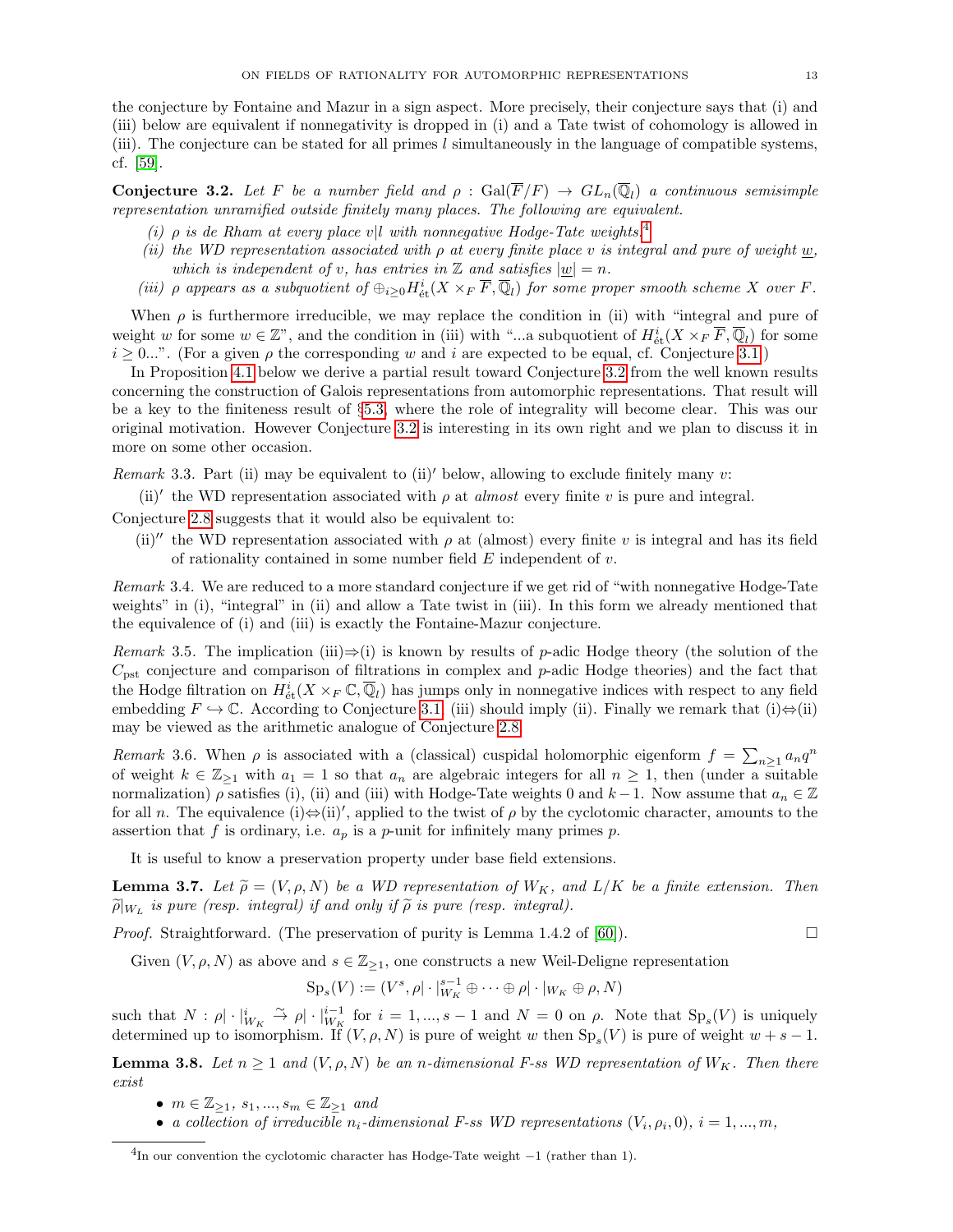such that  $V = \bigoplus_{i=1}^m \text{Sp}_{s_i}(V_i)$ . Moreover if  $(V, \rho, N)$  is pure of weight  $w \in \mathbb{Z}$  then each  $V_i$  is strictly pure of weight  $w - s_i + 1$ .

Proof. The first assertion follows from the standard fact that any indecomposable F-ss WD representation is of the form  $Sp_s(V)$  for an irreducible F-ss WD representation V. If  $(V, \rho, N)$  is pure of weight w then so is each  $\text{Sp}_{s_i}(V_i)$ . From this and the definition of  $\text{Sp}_{s_i}(V_i)$  it is elementary to verify that  $V_i$  is strictly pure of weight  $w - s_i + 1$ .

Pure Weil-Deligne representations enjoy a remarkable rationality property of importance to us.

<span id="page-13-0"></span>**Lemma 3.9.** A pure F-ss WD representation  $(V, \rho, N)$  of  $W_K$  (of some weight  $w \in \mathbb{Z}$ ) has a number field as a field of rationality.

*Proof.* By Lemma [3.8](#page-12-2) it suffices to treat  $Sp_s(V)$  when  $(V, \rho, 0)$  is an irreducible F-ss WD representation which is strictly pure of weight  $w \in \mathbb{Z}$ . Clearly  $Sp_s(V)$  can be defined over the same number field over which  $(V_i, \rho_i, N_i)$  is defined. Hence we are further reduced to showing that  $(V, \rho, 0)$  has a number field as a field of rationality when it is irreducible and strictly pure of some weight  $w \in \mathbb{Z}$ .

It is enough to verify that the trace function  $T := \text{tr } \rho : W_K \to \Omega$  has image contained in a finite extension of Q in  $\Omega$ . Fix a lift  $\phi \in W_K$  of Frob<sub>K</sub>. The eigenvalues of  $\rho(\phi)$ , say  $\lambda_1, ..., \lambda_n$ , are contained in a finite Galois extension E of  $\mathbb Q$  as they are Weil numbers. We will show that there exists  $d \geq 1$  such that for every  $m \geq 0$ ,

$$
\rho(\phi^m \tau)^d = \rho(\phi^m)^d.
$$

Then for every  $\tau \in W_K$ , the eigenvalues of  $\rho(\tau)$  are contained in the set of  $\alpha \in \Omega$  such that  $\alpha^d \in$  $\{\lambda_1^m,\ldots,\lambda_n^m\}$  for some  $m\geq 1$ . The set of such  $\alpha$  clearly generates a finite extension of E, in which  $T(W_K)$ must be contained.

Let us show the existence of d as above. For  $A, B \in GL_{\Omega}(V)$  we write  $A^B$  for  $BAB^{-1}$ . The homomor- $\text{phism }\tau\mapsto \phi\tau\phi^{-1}\text{ induces a homomorphism }\theta:\phi^{\mathbb{Z}}\to \text{Aut}(I_{K}/I_{K}\cap\ker(\rho)).\text{ Put }i:=|I_{K}/I_{K}\cap\ker(\rho)|<\infty$ and  $j := |\text{Aut}(I_K/I_K \cap \text{ker}(\rho))|$ . Then  $\rho(\tau)^i = 1$  and  $\rho(\tau)^{\rho(\phi^j)} = \rho(\tau)$  for all  $\tau \in I_K$ . Then (using  $\rho(\tau)^{\rho(\phi^j)} = \rho(\tau)$  and  $\rho(\tau)^i = 1$  in the second and third equalities, respectively)

$$
\rho(\phi^m \tau)^{ij} \rho(\phi^m)^{-ij} = \rho(\tau)^{\rho(\phi^m)} \rho(\tau)^{\rho(\phi^{2m})} \cdots \rho(\tau)^{\rho(\phi^{ijm})}
$$

$$
= \left(\rho(\tau)^{\rho(\phi^m)} \rho(\tau)^{\rho(\phi^{2m})} \cdots \rho(\tau)^{\rho(\phi^{jm})}\right)^i = 1.
$$
(3.1)

 $\Box$ 

Hence we get the desired d by putting  $d := ij$ .

Later we would like to utilize some results of Arthur, in which local L-parameters are used in place of Weil-Deligne representations. We recall the standard way to go between the two. Recall that a local L-parameter for  $GL_n(K)$  is a continuous homomorphism

$$
\varphi: W_K \times SL_2(\mathbb{C}) \to GL(V)
$$

for an *n*-dimensional C-vector space V such that  $\varphi|_{W_K}$  is semisimple and  $\varphi|_{SL_2(\mathbb{C})}$  is an algebraic representation. For such a  $\varphi$  one associates a WD representation  $WD(\varphi) := (V, \rho, N)$  such that

$$
\rho(\tau) = \varphi\left(\tau, \begin{pmatrix} |\tau|_{W_K}^{1/2} & 0 \\ 0 & |\tau|_{W_K}^{-1/2} \end{pmatrix}\right), \quad N = \varphi\left(1, \begin{pmatrix} 0 & 1 \\ 0 & 0 \end{pmatrix}\right).
$$

The association  $\varphi \mapsto WD(\varphi)$  defines a bijection between the set of equivalence classes of L-parameters for  $GL_n(K)$  and the set of isomorphism classes of *n*-dimensional Frobenius semisimple WD representations. (In fact it is a categorical equivalence.) In fact the L-parameter  $\varphi$  can be defined over any  $\Omega$  in place of C and the various definitions for WD representations at the beginning of §[3.1](#page-11-1) carry over to  $\varphi$ . For instance  $\varphi$  gives rise to a pure WD representation if and only if  $\varphi|_{W_F}$  is strictly pure of integral weight in the sense defined earlier.

<span id="page-13-1"></span>3.2. Twists of the Local Langlands correspondence. Let  $rec_K$  denote the local Langlands bijection for  $GL_n(K)$  as in [\[28\]](#page-36-15) (cf. [\[30\]](#page-36-16)) so that for each irreducible smooth representation  $\pi$  of  $GL_n(K)$ , rec $K(\pi)$ denotes the associated *n*-dimensional Frobenius semisimple Weil-Deligne representation of  $W_K$ . Here both representations are considered on C-vector spaces. We introduce a different normalization

$$
\mathscr{L}_K(\pi) := \mathrm{rec}_K(\pi) \otimes |\cdot|_{W_K}^{-(n-1)/2}.
$$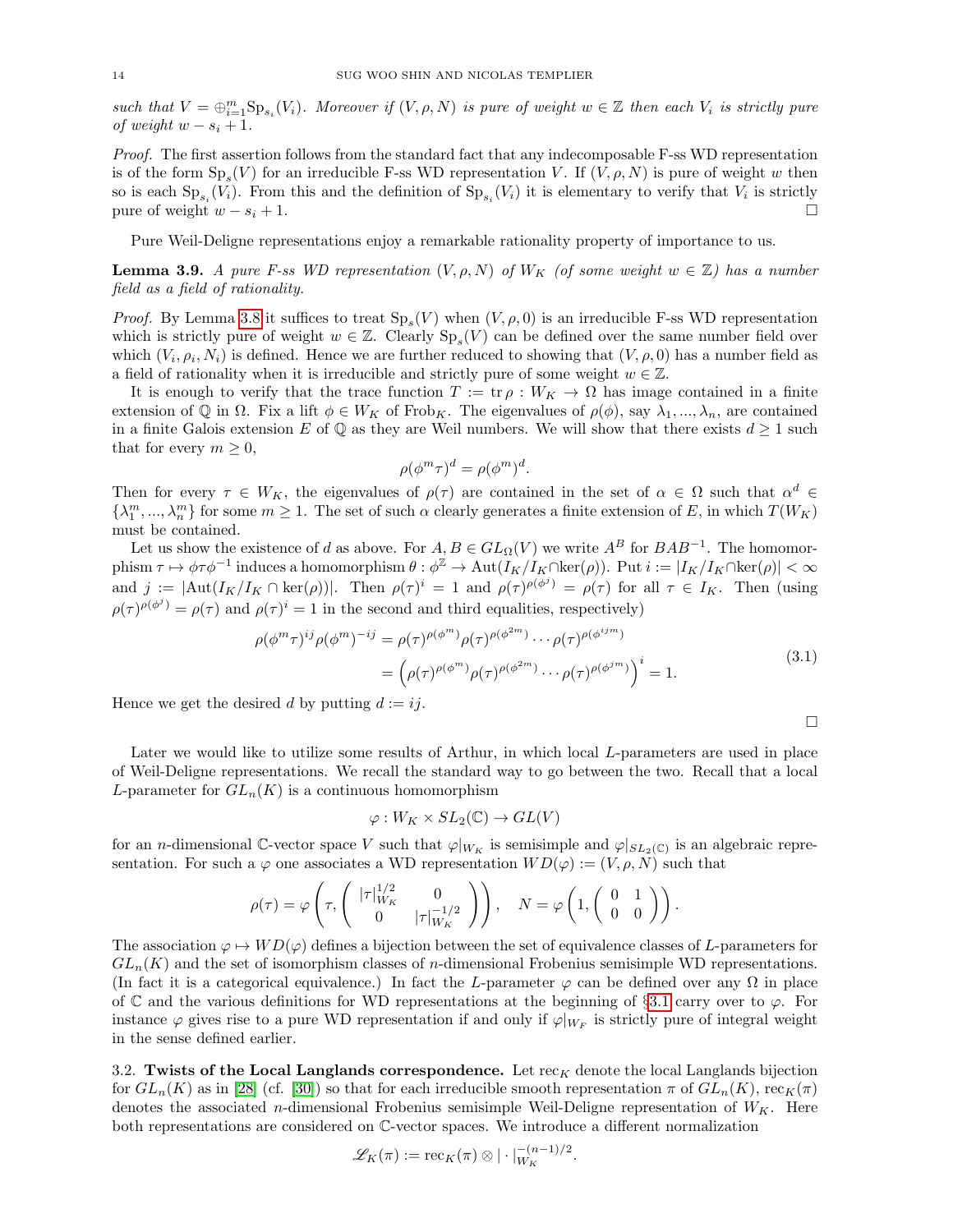It was shown in [\[28,](#page-36-15) Lem VII.1.6.2] that

<span id="page-14-0"></span>
$$
\mathcal{L}_K(\pi^{\sigma}) = \mathcal{L}_K(\pi)^{\sigma}, \quad \forall \sigma \in \text{Aut}(\mathbb{C}/\mathbb{Q}).
$$
\n(3.2)

(To be precise [\[28\]](#page-36-15) shows  $(3.2)$  up to semisimplification, i.e. disregarding N, but this easily implies  $(3.2)$ without semisimplification.) Hence  $\operatorname{rec}_K(\pi^{\sigma}) = \operatorname{rec}_K(\pi)^{\sigma}$  for all  $\sigma \in \operatorname{Aut}(\mathbb{C}/\mathbb{Q}(q^{1/2}))$ .

**Lemma 3.10.** Let  $\pi$  be an irreducible smooth representation of  $GL_n(K)$  (on a C-vector space). If  $\mathscr{L}_K(\pi)$ is pure of weight  $w \in \mathbb{Z}$  then  $\mathbb{Q}(\pi)$  is finite over  $\mathbb{Q}$ .

*Proof.* Immediate from Lemma [3.9](#page-13-0) and [\(3.2\)](#page-14-0).

<span id="page-14-4"></span>3.3. Bound on field of rationality implies bound on ramification. For  $j \in \mathbb{R}_{\geq 0}$  let  $I_K^j$  denote the j-th ramification subgroup of  $I_K$  with respect to the upper numbering. Similarly for any Galois extension M of L (which are extensions of K), we write  $Gal(M/L)^{j}$  and  $Gal(M/L)_{j}$  for the upper and lower numbering ramification subgroups of  $Gal(M/L)$ . Denote by dep and cond the depth and conductor, which are defined for WD representations of  $W_K$  as well as irreducible smooth representations of  $GL_n(K)$ . The depth of a WD representation  $(V, \rho, N)$  may not be as standard as the others so we recall it here:  $dep(V, \rho, N)$  is defined to be the infimum among the elements  $j \in \mathbb{R}_{\geq 0}$  such that  $\rho(I_K^j)$  is trivial. The infimum is actually attained and the depth is a rational number.

The following lemma will play a key role in the proof of finiteness results of §[5.5.](#page-27-2) In the proof all extensions of E (which is a subfield of  $\mathbb{C}$ ) are considered in  $\mathbb{C}$ .

<span id="page-14-3"></span>**Lemma 3.11.** <sup>[5](#page-14-1)</sup> Fix  $n \in \mathbb{Z}_{\geq 1}$  and  $A \in \mathbb{Z}_{\geq 1}$ . There exists  $d = d_{n,K,A} \in \mathbb{R}_{\geq 0}$  (depending on n, A and K) such that for every n-dimensional F-ss WD representation  $(V, \rho, N)$  whose field of rationality is an extension of  $\mathbb Q$  of degree  $\leq A$ ,

 $dep(V, \rho, N) \leq d.$ 

*Proof.* Consider the representation  $\rho|_{I_K}: I_K \to GL(V)$  with finite image. Let E be the field of rationality of  $(V, \rho, N)$ . By [\(3.2\)](#page-14-0),  $\wedge^i \rho^{\sigma} \simeq \wedge^i \rho$  for all  $\sigma \in \text{Aut}(\mathbb{C}/E)$ . We take the trace and see that the degree n characteristic polynomial of  $\rho(\tau)$  has coefficients in E. Hence each eigenvalue  $\lambda$  of  $\rho(\tau)$  for  $\tau \in I_K$ , which are roots of unity, must be contained in a finite extension of E of degree  $\leq n$ , so in a finite extension of Q of degree  $\leq nA$ . Let f be the least common multiple of the order of  $\lambda$  as  $\lambda$  runs over all eigenvalues of  $\rho(\tau)$  for  $\tau \in I_K$  (i.e. the least power  $f \geq 1$  such that  $\lambda^f = 1$ ). In particular  $\rho(\tau^f)$  is a semisimple element with all eigenvalues equal to 1, i.e. the identity element.

Put  $\mu_{\leq nA} := \bigcup_{[E'':\mathbb{Q}]\leq nA} \mu_{\infty}(E'')$  where  $\mu_{\infty}(E'')$  denotes the set of all roots of unity in  $E''$ . One sees

from an elementary theory of cyclotomic fields that  $\mu_{\leq n}A$  is a finite set (its cardinality is the least common multiple of  $m \in \mathbb{Z}_{\geq 1}$  such that  $\varphi(m) \leq n\lambda$ , where  $\varphi$  is the Euler totient function). We have  $f \leq |\mu_{\leq n\lambda}|$ , an upper-bound which by construction depends only on n and A.

The finite group  $H := I_K/\ker \rho$  is equipped with an embedding  $\overline{\rho}: H \hookrightarrow GL(V)$  induced by  $\rho$ . Let E' be the finite extension of  $\mathbb Q$  obtained by adjoining all f-th roots of unity. As H has exponent dividing f, Brauer'stheorem ([\[52,](#page-37-8) §12.3, Th 24]) implies that  $\bar{\rho}$  is defined over E', i.e. there exists a representation  $\overline{\rho}' : H \hookrightarrow GL(V_{E'})$  on an E'-vector space  $V_{E'}$  such that  $\overline{\rho}' \otimes_{E'} \mathbb{C} \simeq \overline{\rho}$  as H-representations.

Now choose any prime l relatively prime to f, and a place w of  $E'$  above l. Denote by  $k_w$  the residue field of E' at w. The l-adic representation  $\overline{\rho}' : H \hookrightarrow GL_n(E'_w)$  has a model over  $GL_n(\mathcal{O}_{E'_w})$  in the sense that the model becomes isomorphic to  $\bar{\rho}'$  after extending scalars to  $E'_w$ .<sup>[6](#page-14-2)</sup> We denote the model by the same symbol  $\bar{\rho}'$ . The kernel of the map  $\flat : GL_n(\mathcal{O}_{E'_w}) \to GL_n(k_w)$  taking matrix entries modulo the maximal ideal of  $\mathcal{O}_{E'_{w}}$  is a pro-l group, which must have trivial intersection with H. Hence  $\flat \circ \overline{\rho}'$  is an injection  $H \hookrightarrow GL_n(k_w)$ . The upshot is that

$$
|I_K/\ker \rho| = |H| \quad \text{divides} \quad |GL_n(k_w)|. \tag{3.3}
$$

The cardinality  $|GL_n(k_w)|$  can be made to depend only on nA. Indeed f and E' depend only on nA by construction. By choosing the minimal prime l coprime to f, and w above l minimalizing  $|k_w|$ , we arrange that the cardinality  $|GL_n(k_w)|$  depends only on nA, cf. [\(3.4\)](#page-16-1) below.

<span id="page-14-1"></span> $5$ After furnishing the proof of the lemma, we found that a proof had been given to an essentially same problem by  $[22, 1]$  $[22, 1]$ §4.(a)]. We note two differences. First we work with the field of rationality rather than the field of definition. Second we obtain an explicit bound on  $d_{n,A,K}$  which is not immediately available from [\[22\]](#page-36-4). We also mention an analogous result for crystalline representations, cf. [\[9,](#page-35-5) §4].

<span id="page-14-2"></span><sup>&</sup>lt;sup>6</sup>This is true even for continuous *l*-adic representations of any profinite group. The main point is that the  $\mathcal{O}_{E'_w}$ -module generated by finitely many translations of an  $\mathcal{O}_{E_w'}$ -lattice is still an  $\mathcal{O}_{E_w'}$ -lattice.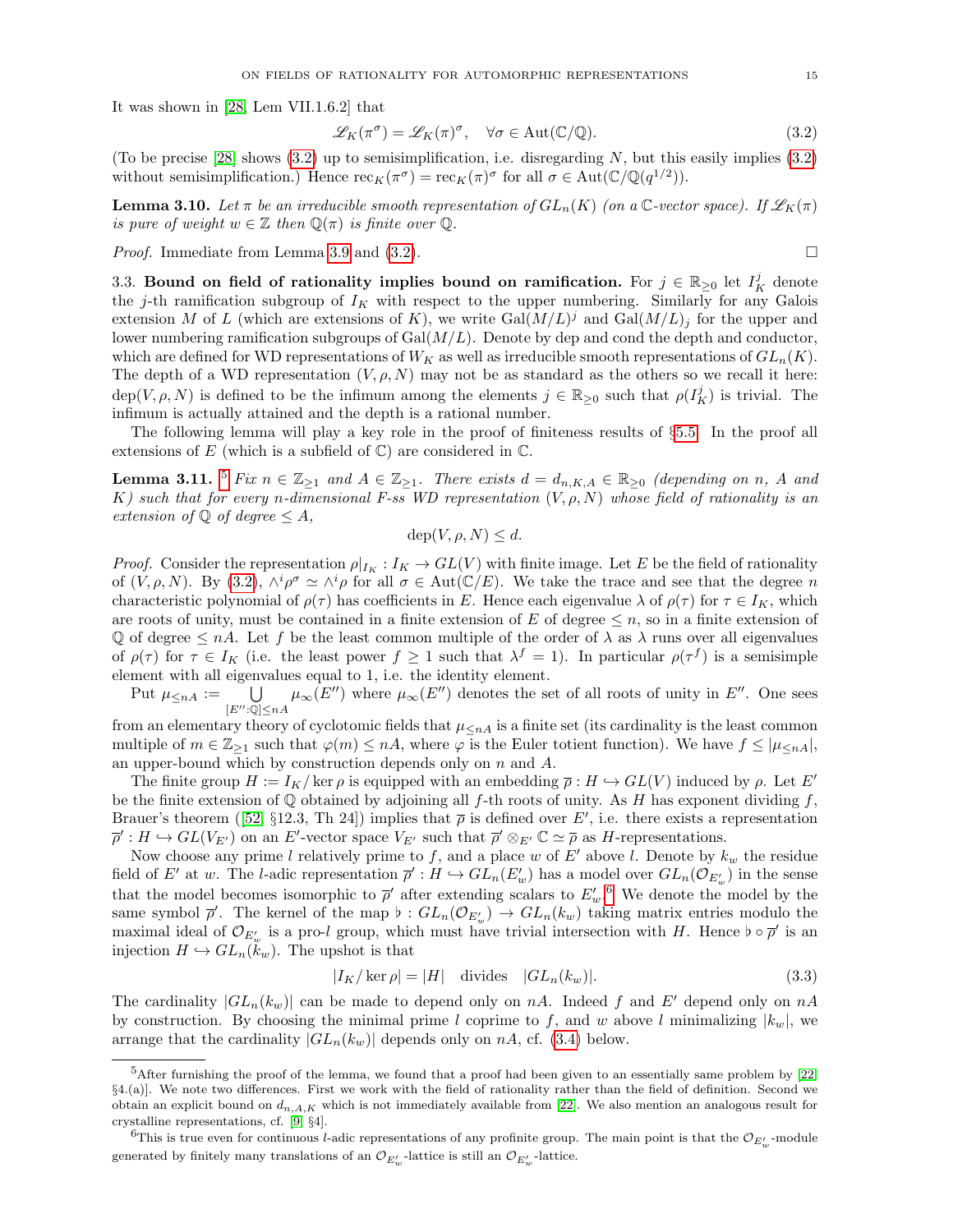Now it is enough to verify the existence of  $d \in \mathbb{Z}_{\geq 0}$  with the following property:

$$
\text{Gal}(L/\widehat{K}^{\text{ur}})^d = \{1\}
$$

for all finite Galois extension L of  $\widehat{K}^{\text{ur}}$  such that  $[L : \widehat{K}^{\text{ur}}]$  divides  $|GL_n(k_w)|$ , where  $\widehat{K}^{\text{ur}}$  denotes the completion of the maximal unramified extension of K. This is a standard exercise. Indeed, writing  $e<sub>L</sub>$ (resp.  $e_K$ ) for the absolute ramification index of L (resp. K) so that elements of  $L^{\times}$  take valuations exactly on  $\frac{1}{e_L}\mathbb{Z}$  (if p is normalized to have valuation 1), we know that  $Gal(L/\hat{K}^{\text{ur}})_{d'} = \{1\}$  for all  $d' > e_L/(p-1)$  by [\[53,](#page-37-9) IV.2, Exercise 3.c]. The same is certainly true for d'-th upper numbering group since the latter is identified with d''-th lower numbering group for some  $d'' \geq d'$ . Since  $e_L \leq |GL_n(k_w)|e_K$ , we conclude that the choice of  $d = |GL_n(k_w)|e_K/(p-1)$  satisfies the desired property.

 $\Box$ 

 $\Box$ 

<span id="page-15-1"></span>**Corollary 3.12.** Fix  $n, A \in \mathbb{Z}_{\geq 1}$ . There exists  $d \in \mathbb{Z}_{\geq 0}$  (depending on n and K) such that for every *C*-algebraic  $\pi \in \text{Irr}(GL_n(K))$  satisfying  $[\mathbb{Q}(\pi):\mathbb{Q}] \leq A$ , we have that

$$
dep(\pi) \le d, cond(\pi) \le dn.
$$

*Proof.* Keeping [\(3.2\)](#page-14-0) in mind, we apply Lemma [3.11](#page-14-3) to find  $d \in \mathbb{Z}_{\geq 0}$  such that for every  $\pi$  as above, the WD representation  $\mathscr{L}_K(\pi) := (V, \rho, N)$  has depth at most  $d_{n,A}$ . Since  $\text{dep}(\pi) = \text{dep}(V, \rho, N)$  by [\[70,](#page-37-10) Th 2.3.6.4], we see that dep( $\pi$ )  $\leq d$ . The assertion on conductor holds true with  $f := dn$  thanks to Lemma [3.13](#page-15-0) below.

The following lemma may be well known but we present a proof here.

<span id="page-15-0"></span>**Lemma 3.13.** For every  $\pi \in \text{Irr}(GL_n(K))$ , cond $(\pi) \leq n \cdot (\text{dep}(\pi) + 1)$ .

*Proof.* Let  $(V, \rho, N) := \mathscr{L}_K(\pi)$ . Since rec<sub>K</sub> and thus  $\mathscr{L}_K$  preserve conductor, we obtain from the formula for the Artin conductor of  $(V, \rho, N)$  that

$$
\text{cond}(\pi) = \text{codim} (V^{I_K})^{N=0} + \int_0^\infty \text{codim} V^{I_K^j} d j.
$$

Each codimension is certainly less than  $n$  and by definition the integral is supported on the interval  $0 \leq j \leq \text{dep}(V, \rho, N)$ . The inequality again follows.

 $\Box$ 

It is worth emphasizing that the constructive nature of the proof of Lemma [3.11](#page-14-3) makes it possible to find an explicit bound in that lemma (and also in Corollary [3.12\)](#page-15-1). The first step of the proof was to adjoin all roots of unity of degree  $\leq n[E:\mathbb{Q}]$ . This yields the explicit bound  $f \leq |\mu_{n[E:\mathbb{Q}]}| \leq (2n[E:\mathbb{Q}])!$ . To obtain an effective bound of better quality we establish the following result.

<span id="page-15-2"></span>**Lemma 3.14.** For each  $n \geq 1$  there is a constant  $c_n > 0$  such that the following holds. For any number field E let F be the finite extension of E generated by all the roots of unity that are of degree  $\leq n$  over E. Then

$$
[F:E] \le c_n[E:\mathbb{Q}]
$$

*Proof.* We have  $F = E(\zeta_N)$  for some  $N \geq 1$ . Write  $N = \prod$  $p^r||N$  $p^r$ . It is not difficult to show that  $\phi(p^r)$ 

divides  $n![E:\mathbb{Q}]$  but we shall derive a more precise estimate below.

Since the extensions  $E(\zeta_{p^r})$  are linearly disjoint over E,

$$
[F:E] = \prod_{p^r||N} [E(\zeta_{p^r}) : E].
$$

Let  $E(p) := E \cap \mathbb{Q}(\zeta_{p^r})$ . Then similarly  $[E : \mathbb{Q}] \ge \prod_{p \mid N} [E(p) : \mathbb{Q}]$ .

Since  $\mathbb{Q}(\zeta_{p^r})$  is Galois, it is linearly disjoint from E over  $E(p)$ . Thus we have  $\mathbb{Q}(\zeta_{p^r}): E(p) = [E(\zeta_{p^r}) : E(p)]$  $E$  and therefore

$$
\phi(p^r) = [E(\zeta_{p^r}) : E][E(p) : \mathbb{Q}].
$$

Since  $[E(\zeta_{p^r}):E] \leq n$  we can deduce the inequality

$$
\frac{[E(\zeta_{p^r}):E]}{[E(p):\mathbb{Q}]} \le \min\left(\phi(p^r), n, \frac{n^2}{\phi(p^r)}\right)
$$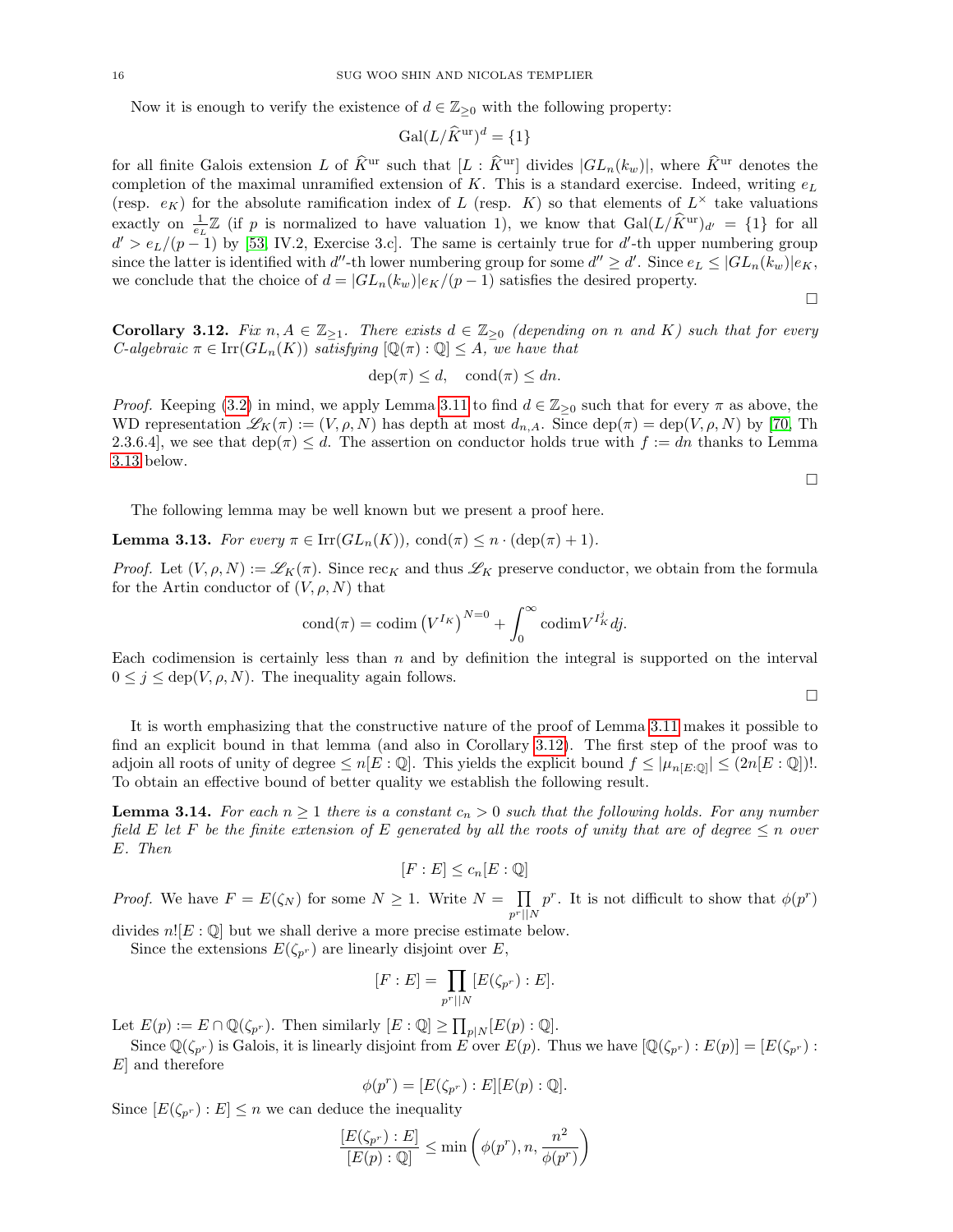Taking a product we deduce the estimate

$$
\frac{[F:E]}{[E:\mathbb{Q}]} \le \prod_{p^r||N} \min\left(\phi(p^r), n, \frac{n^2}{\phi(p^r)}\right) \le c_n.
$$

In the last inequality we could extend the product to all prime numbers and the choice  $c_n = n^n$  is admissible. This concludes the proof.

Using the Lemma [3.14](#page-15-2) we have the bound  $f \leq c_nA$  in the proof of Lemma [3.11.](#page-14-3) Since there is a prime between f and 2f (if  $f \ge 2$ ) by Chebyshev's theorem, we can choose the prime  $l < 2f$ . On the other hand  $[k_w : \mathbb{F}_l] \leq [\mathbb{Q}(\mu_f) : \mathbb{Q}] \leq f$ , hence  $|GL_n(k_w)| \leq n^2 l^f \leq n^2 (2f)^f$ . So a value

$$
d = \frac{e_K}{p-1} A^{O_n(A)}
$$

is admissible for the conclusion of Lemma [3.11](#page-14-3) to hold. Actually we shall establish an improved bound using a more efficient argument:

**Lemma 3.15.** (i) Let H be a finite subgroup of  $GL_n$  whose traces generate a field E with  $[E:\mathbb{Q}] \leq A$ . The order of a p-Sylow of H is at most  $\leq c_{n,p} A^n$  for some constant  $c_{n,p}$  depending only on n and p. (ii) In the statement of Lemma [3.11](#page-14-3) the constant

<span id="page-16-1"></span>
$$
d_{n,K,A} \le c_{n,K} A^n \tag{3.4}
$$

is admissible, where  $c_{n,K}$  depends only on n and K.

*Proof.* (i) Let  $H_p$  be a p-Sylow subgroup of H. By a result of Roquette, the Schur indices of  $H_p$  are 1 if  $p \neq 2$  and 1 or 2 if  $p = 2$  (see [\[69\]](#page-37-11) for a direct proof using the Hasse invariant). Since the traces of elements of  $H_p \subset H$  are in E, this shows that the representation  $H_p \subset GL(V)$  can be realized over E if  $p \neq 2$  and over  $E(\sqrt{-1})$  if  $p = 2$ .

There remains the problem of estimating the order of a finite p-group  $H_p$  inside  $GL_n(E)$  where E is a number field. Minkowski obtained optimal bounds when  $E = \mathbb{Q}$ . The method can be extended to a general number field E and Schur gave a different proof using character theory. Serre [\[55\]](#page-37-12) treated the case of an arbitrary E. If  $p \neq 2$ , then:

$$
\frac{\log |H_p|}{\log p} \le m \left\lfloor \frac{n}{t} \right\rfloor + \left\lfloor \frac{n}{pt} \right\rfloor + \left\lfloor \frac{n}{p^2 t} \right\rfloor + \cdots
$$

where  $t = [E(\zeta_p) : E]$  and  $m \in \mathbb{Z}_{\geq 1}$  is the largest integer such that  $\zeta_{p^m} \in E(\zeta_p)$ . There are some subtle modifications if  $p = 2$  to get a sharp bound, but this is not relevant for us since we are interested in the behavior for A large.

Certainly  $\phi(p^m) \leq [E(\zeta_p) : \mathbb{Q}] \leq tA$ . Therefore there is a constant  $c_n$  depending on n such that  $|H_p| \leq c_n (tA)^{\frac{n}{t}}$ . In particular  $|H_p| \leq c_{n,p} A^n$  for some constant  $c_{n,p}$  depending only on n and p.

(ii) This relies on the basic structure of the inertia group  $I_K$ . For any Galois extension M of L and any integer  $j \geq 1$ , the quotients  $Gal(M/L)<sub>j</sub>/Gal(M/L)<sub>j+1</sub>$  can be identified with an additive subgroup of the residue field of M. Since these are abelian group of p-power order we have that  $Gal(M/L)$ <sub>1</sub> is a p-group ([\[53,](#page-37-9) IV.2, Corollary 3]). We are in position to apply the assertion (i). Then similarly to Lemma [3.11](#page-14-3) we can conclude the proof of the estimate  $(3.4)$ .

# 4. Automorphic representations of classical groups

<span id="page-16-0"></span>In this section we recall the endoscopy and the associated Galois representations for automorphic representations of symplectic, orthogonal and unitary groups. A key input is the integrality proposition in §[4.1](#page-16-2) coming from an arithmetic geometry study of Shimura varieties.

<span id="page-16-2"></span>4.1. Galois representations associated to automorphic representations. Let  $n \in \mathbb{Z}_{\geq 1}$ . Let  $F^+$ be a totally real field and consider the following two cases:

(CM) F is a CM quadratic extension of  $F^+$  with complex conjugation c (so that  $F^+ = F^{c=1}$ ) or  $(TR)$   $F = F^+$ .

Let  $\Pi$  be a regular C-algebraic cuspidal automorphic representation of  $GL_n(\mathbb{A}_F)$  such that  $\Pi_{\infty}$  has the same infinitesimal character as an irreducible algebraic representation  $\Xi$  of  $\text{Res}_{F/\mathbb{Q}}GL_n$ . The highest weight for  $\Xi$  may be written as  $a(\Xi) = (a_{\sigma,i})_{\sigma \in \text{Hom}_{\mathbb{Q}}(F,\mathbb{C}), 1 \leq i \leq n}$  with  $a_{\sigma,i} \in \mathbb{Z}$ , viewed as a character of the standard diagonal torus of  $\text{Res}_{F/\mathbb{Q}}GL_n$ . We further assume in each of the above cases that

(CM)  $\Pi^{\vee} \simeq \Pi \circ c.$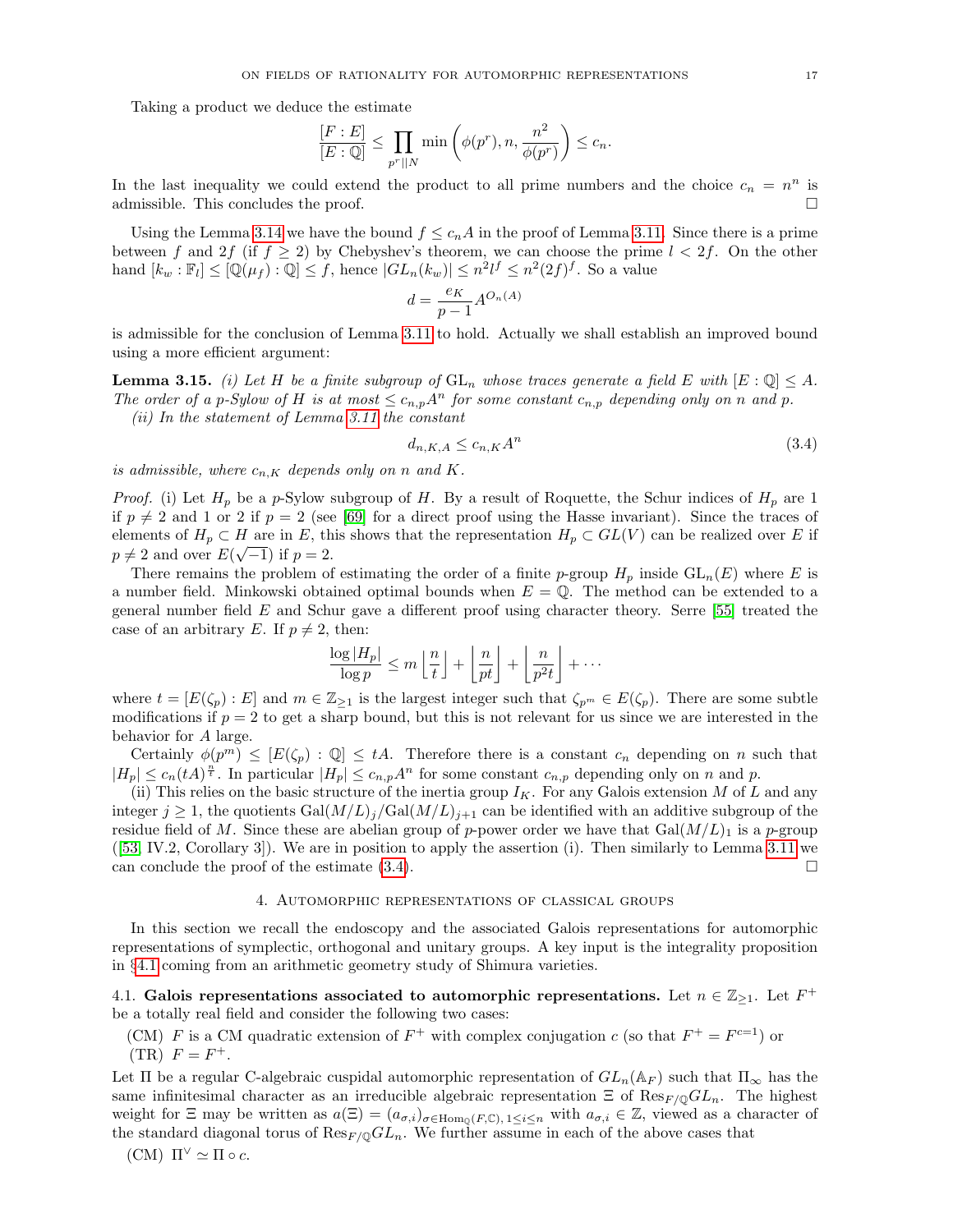(TR)  $\Pi^{\vee} \simeq \Pi \otimes (\det \circ \chi)$  for  $\chi : F^{\times} \backslash \mathbb{A}_F^{\times} \to \mathbb{C}^{\times}$  such that  $\chi_v(-1)$  is the same for every  $v \in S_{\infty}$ .

In case (CM), fix a subset  $\Phi^+ \subset \text{Hom}_{\mathbb{Q}}(F, \mathbb{C})$  such that  $\Phi^+ \coprod \Phi^+ \circ c = \text{Hom}_{\mathbb{Q}}(F, \mathbb{C})$  (called a CM-type). Recall that various notation and notion about WD representations were introduced in §[3.1](#page-11-1) and the twist of the local Langlands correspondence  $\mathscr{L}_{F_v}(\Pi_v)$  in §[3.2.](#page-13-1)

<span id="page-17-0"></span>**Proposition 4.1.** There exists a family of l-adic representations (for varying l)

$$
\{R_{l,\iota_l}(\Pi) : \mathrm{Gal}(\overline{F}/F) \to GL_n(\overline{\mathbb{Q}}_l)\}_{l,\iota_l}, \quad l \text{ is a prime and } \iota_l : \overline{\mathbb{Q}}_l \simeq \mathbb{C}
$$

such that for every finite place  $v$  of  $F$ ,

$$
\mathscr{L}_{F_v}(\Pi_v) = \iota_l WD(R_{l,\iota_l}(\Pi)|_{Gal(\overline{F}_v/F_v)})^{\text{F-ss}},
$$

 $\mathscr{L}_{F_v}(\Pi_v)$  is a pure Weil-Deligne representation of weight n−1, and  $\Pi_v$  are essentially tempered. Moreover there exists  $s(\Pi_{\infty}) \in \mathbb{Z}$  (depending only on  $\Pi_{\infty}$  and F) such that for every finite v,  $\mathscr{L}_{F_v}(\Pi_v)|\cdot|^{-s(\Pi_{\infty})/2}$ is integral.

<span id="page-17-1"></span>Remark 4.2. When  $v \notin S$  and  $v \nmid l$ , the proposition tells us that  $\mathscr{L}_{F_v}(\Pi_v)$  is unramified, strictly pure of weight  $n-1$  and the eigenvalues of Frob<sub>v</sub> on  $\mathscr{L}_{F_v}(\Pi_v)$  are  $q_v$ -Weil numbers of weight  $n-1$  which become algebraic integers after multiplying  $q_v^{s(\Pi_\infty)}$ .

Remark 4.3. A more elementary method seems available in some cases by exploiting the integral structure on the space of algebraic modular forms (cf. [\[25\]](#page-36-17)) on classical groups which are compact at infinity, without the need of arithmetic geometry and Galois representations. We have not adopted it here as we do not know how to cover all cases with that approach.

Proof. Except for the last assertion the proposition is a result of combined effort: See [\[3,](#page-35-6) Th A] as well as [\[56,](#page-37-13) Th 1.2], [\[12,](#page-35-7) Th 1.4], [\[11,](#page-35-8) Th 1.1] and [\[10,](#page-35-9) Th 1.1].

The last assertion on integrality remains to be justified. The main idea is that the Galois representation  $R_l(\Pi) = R_{l,\iota_l}(\Pi)$  of the proposition is essentially realized in the cohomology of a certain  $(n-1)$ -dimensional compact Shimura variety Sh to which some general results in arithmetic geometry (such as  $[47, \text{Cor } 0.6.(1)]$ ) apply. A precise argument requires us to import lots of notation and various pieces of results. For any difficulty caused by this to read our proof we apologize. We will recall at least some of the important notation and facts as we go along.

In case (TR) it is possible to choose a CM quadratic extension  $L$  of  $F$  and an algebraic Hecke character  $\phi: L^{\times}\backslash \mathbb{A}_{L}^{\times} \to \mathbb{C}^{\times}$  such that  $\phi\phi^{c} = \chi\chi^{c}$  and  $BC_{L/F}(\Pi)$  is cuspidal. (One can make a choice to ensure cuspidality by arguing as in §1 of [\[14\]](#page-36-18).) Then  $\Pi' := BC_{L/F}(\Pi) \otimes \phi$  is conjugate self-dual, regular and C-algebraic. Thus the proof of the integrality assertion is reduced to case (CM) for L and  $\Pi'$  via Lemma [3.7.](#page-12-3)

From now on we put ourselves in case  $(CM)$ . Starting with the case where n is odd, we will derive the integrality result as a consequence of [\[56\]](#page-37-13) and [\[60\]](#page-37-6). It is desirable to reconcile notation with [\[56\]](#page-37-13) at the outset to avoid confusion. Only in this proof  $G$  denotes the unitary similitude group as in [\[56\]](#page-37-13). Our II corresponds to  $\Pi^1$  in that paper. The notation Π there, designating a representation of  $G(\mathbb{A}_E)$ , will be written as Π' here. (So the finite part of the representation  $\Pi'$  of  $G(\mathbb{A}_E) \simeq GL_1(\mathbb{A}_E) \times GL_n(\mathbb{A}_F)$ descends to the finite part of an automorphic representation of  $G(A)$ .)

Since integrality may be checked after a series of finite cyclic base changes (Lemma [3.7\)](#page-12-3) we may and will assume that conditions (i)-(v) of  $\S6.1$  and the five assumptions at the start of  $\S7.1$  in [\[56\]](#page-37-13) are satisfied. In particular F contains an imaginary quadratic field E. Fix an embedding  $\tau_E : E \hookrightarrow \mathbb{C}$  and choose  $\Phi^+$ to be the set of  $F \hookrightarrow \mathbb{C}$  extending  $\tau_E$ . Recall that  $(a_{\sigma,i})_{\sigma \in \text{Hom}(F,\mathbb{C}),1\leq i\leq n}$  is associated with Ξ. Choose a Hecke character  $\psi : E^{\times} \backslash \mathbb{A}_{E}^{\times} \to \mathbb{C}^{\times}$  as in [\[56,](#page-37-13) Lem 7.2], cf. [\[28,](#page-36-15) Lem VI.2.10]. The proof in the latter reference shows that  $\psi_{\infty}(z) = \tau_E(z)^{a_0}$ , where  $a_0 := -\sum_{\sigma \in \Phi^+, 1 \leq i \leq n} a_{\sigma,i}$ . Let  $\xi$  be the irreducible algebraic representation of  $G \times_{\mathbb{Q}} \mathbb{C} \simeq GL_1(\mathbb{C}) \times \prod_{\sigma \in \Phi^+} GL_n(F_{\sigma})$  of highest weight  $(a_0, (a_{\sigma,i})_{\sigma \in \Phi^+, 1 \leq i \leq n})$ . Put

$$
d_{\sigma} := \max_{1 \leq i \leq k} (\max(0, a_{\sigma,i})), \quad s_{\sigma} := \sum_{1 \leq i \leq k} |a_{\sigma,i} - d_{\sigma}|, \quad t_{\xi} := a_0 + \sum_{\sigma \in \Phi^+} k d_{\sigma}, \quad m_{\xi} = \sum_{\sigma \in \Phi^+} (s_{\sigma} + k d_{\sigma}),
$$

and  $s(\Pi_{\infty}) := 2t_{\xi} - \min(0, a_0)$ . Note that  $s(\Pi_{\infty})$  depends only on the data defining  $\Pi_{\infty}$ . One can check that  $2t_{\xi} - m_{\xi} = 2a_0 + \sum_{\sigma,i} a_{\sigma,i}$ , cf. [\[28,](#page-36-15) p.98], [\[60,](#page-37-6) p.476].

Consider the étale cohomology

$$
H^{n-1}_{\text{\'et}}(\text{Sh},\mathcal{L}_{\xi}) := \varinjlim_{U \subset \overrightarrow{G(\mathbb{A}^{\infty})}} H^{n-1}_{\text{\'et}}(\text{Sh}_U \times_F \overline{F},\mathcal{L}_{\xi})
$$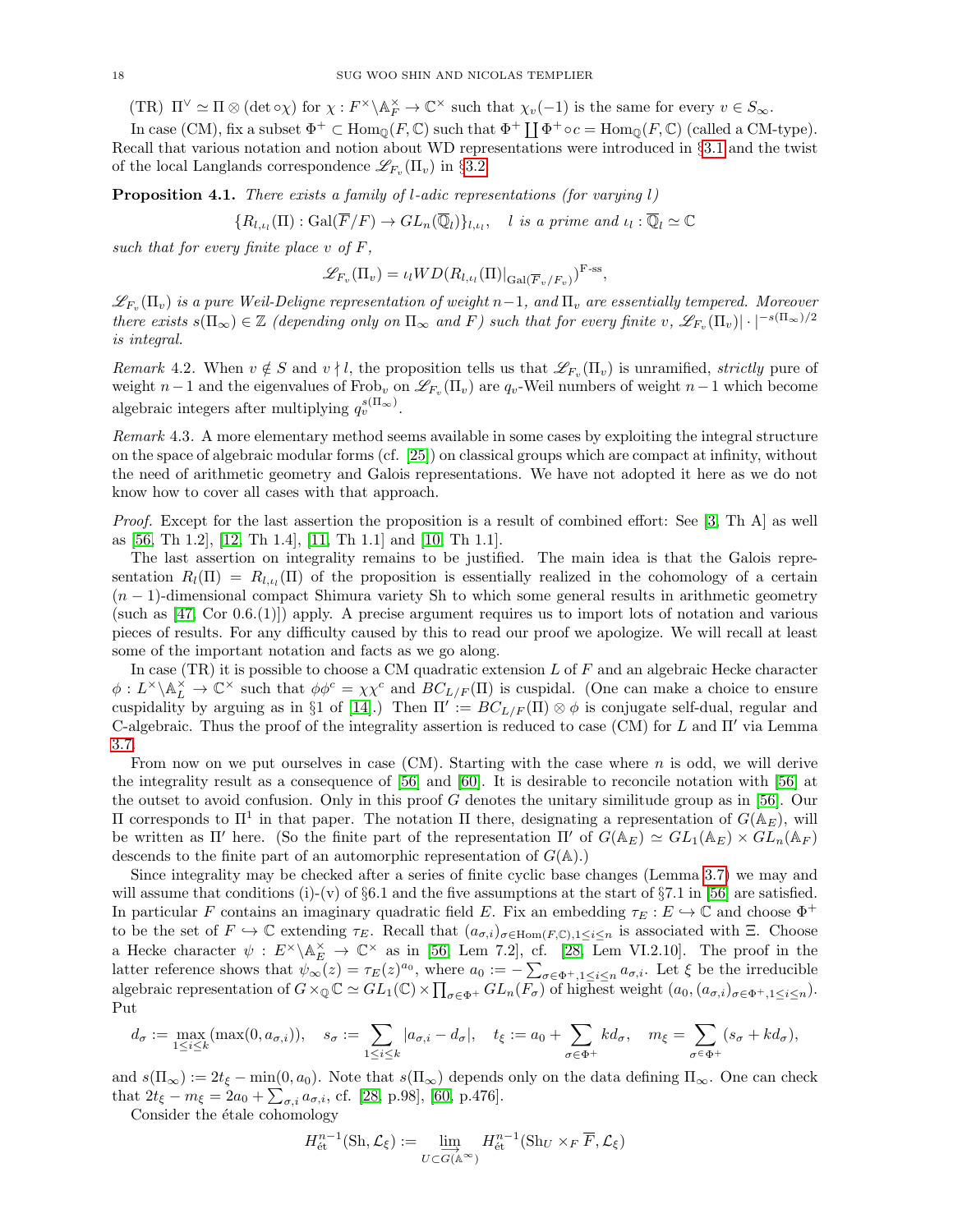as U runs over sufficiently small open compact subgroups of  $G(\mathbb{A}^{\infty})$ . The limit is a  $\overline{\mathbb{Q}}_l[G(\mathbb{A}^{\infty})\times \mathrm{Gal}(\overline{F}/F)]$ module, which is admissible (resp. continuous) with respect to the  $G(\mathbb{A}^{\infty})$ - (resp. Gal( $\overline{F}/F$ )-)action. For small enough  $U$ ,  $H_{\text{\'et}}^{n-1}(\text{Sh}_U \times_F \overline{F}, \mathcal{L}_\xi)$  is finite dimensional and

$$
H_{\text{\'et}}^{n-1}(\text{Sh}_U \times_F \overline{F}, \mathcal{L}_\xi) = a_\xi H_{\text{\'et}}^{n-1+m_\xi}(\mathcal{A}^{m_\xi} \times_F \overline{F}, \overline{\mathbb{Q}}_l(t_\xi))
$$

where  $a_{\xi}$  is an idempotent of [\[60,](#page-37-6) pp.476-477], which gives rise to an element of the Chow group  $CH^{n-1+m_{\xi}}(\mathrm{Sh}_{U}\times_{F}\mathrm{Sh}_{U})_{\mathbb{Q}}.$  (The subscript  $\mathbb{Q}$  indicates that the coefficient ring is taken to be  $\mathbb{Q}$ .) On the other hand,  $H_{\text{\'et}}^{n-1}(\text{Sh}_U \times_F \overline{F}, \mathcal{L}_\xi)$  is the direct sum

<span id="page-18-0"></span>
$$
\left(\bigoplus_{BC(\pi^{S,\infty})\simeq(\Pi')^{S,\infty}}R_l^{n-1}(\pi^{\infty})\otimes(\pi^{\infty})^U\right)\oplus\left(\bigoplus_{BC(\pi^{S,\infty})\not\cong(\Pi')^{S,\infty}}R_l^{n-1}(\pi^{\infty})\otimes(\pi^{\infty})^U\right)\qquad(4.1)
$$

where the first (resp. second) sum runs over  $\pi^{\infty}$ , the finite part of discrete automorphic representations of  $G(\mathbb{A})$ , such that  $BC(\pi^{S,\infty}) \simeq (\Pi')^{S,\infty}$  holds (resp. does not hold). According to [\[56,](#page-37-13) Cor 6.8], there is a positive integer  $C_G$  and a  $Gal(\overline{F}/F)$ -representation  $\widetilde{R}'_l(\Pi')$  such that  $C_G\widetilde{R}'_l(\Pi') = \bigoplus_{\pi \in \mathbb{N}} R_l^{n-1}(\pi^{\infty})$ where the sum is taken over the same set as in the first sum of  $(4.1)$ . The corollary 6.10 of [\[56\]](#page-37-13) tells us that  $R_l(\Pi)$  in the proposition is given by

<span id="page-18-2"></span>
$$
R_l(\Pi) := \widetilde{R}'_l(\Pi') \otimes \text{rec}_l(\psi).
$$
\n(4.2)

The decomposition [\(4.1\)](#page-18-0) allows us to find an idempotent  $b_{\xi}$  in the Chow group  $\mathrm{CH}^{n-1}(\mathrm{Sh}_U \times_F \mathrm{Sh}_U)_{\mathbb{Q}}$ such that  $C_G \cdot \widetilde{R}'_l(\Pi') \simeq b_{\xi} H_{\text{\'et}}^{n-1}(\text{Sh}_U \times_F \overline{F}, \mathcal{L}_{\xi})$ , equivariant for the Gal( $\overline{F}/F$ )-action. (First, find an idempotent separating each  $\pi^{\infty}$ -part as in the proof of the lemma 2.3 in [\[60\]](#page-37-6). Then one uses a Hecke algebra element which acts with trace 1 on each  $\pi^{\infty}$  such that  $BC(\pi^{S,\infty}) \simeq (\Pi')^{S,\infty}$ .) Write  $c_{\xi}$  for the pullback of  $b_{\xi}$  along the projection from  $\mathcal{A}_{U}^{m_{\xi}} \times \mathcal{A}_{U}^{m_{\xi}}$  to  $\text{Sh}_{U} \times \text{Sh}_{U}$ . Since  $H_{\text{\'et}}^{j}(\text{Sh}_{U} \times_{F} \overline{F}, \mathcal{L}_{\xi})$  for  $j \neq n - 1$  is linearly independent from  $(\pi^{\infty})^K$  for any  $\pi^{\infty}$  as in [\(4.1\)](#page-18-0) by [\[56,](#page-37-13) Cor 6.5.(i)], we may construct a correspondence  $\Gamma$  coming from  $\mathrm{CH}(\mathcal{A}^{m_{\xi}} \times \mathcal{A}^{m_{\xi}})_{\mathbb{Q}}$  such that  $\Gamma$  acts on  $H^j_{\text{\'et}}(\mathcal{A}^{m_{\xi}} \times_F \overline{F}, \overline{\mathbb{Q}}_l(t_{\xi}))$ as  $c_{\xi} \circ a_{\xi}$  if  $j = n - 1 + m_{\xi}$  and 0 if  $j \neq n - 1 + m_{\xi}$ . By construction we have an isomorphism of  $Gal(\overline{F}/F)$ -representations

$$
C_G \cdot \widetilde{R}'_l(\Pi')(-t_{\xi}) \simeq \Gamma \cdot H_{\text{\'et}}^{n-1+m_{\xi}}(\mathcal{A}^{m_{\xi}} \times_F \overline{F}, \overline{\mathbb{Q}}_l).
$$

Finally we apply the argument of [\[47,](#page-36-13) Prop 3.5],<sup>[7](#page-18-1)</sup> noting that his condition (3) is satisfied for  $\Gamma$  as above. The conclusion is that any lift  $\phi_v$  of Frob<sub>v</sub> on  $H^{n-1+m_{\xi}}_{\text{\'et}}(\mathcal{A}^{m_{\xi}}_{U} \times_F \overline{F}, \overline{\mathbb{Q}}_l)$  has algebraic *integers* as eigenvalues. Hence the WD-representations associated with  $H_{\text{\'et}}^{n-1}(\text{Sh}_U \times_{F_v} \overline{F}_v, \mathcal{L}_\xi)(-t_\xi)$  as well as  $\widetilde{R}'_l(\Pi')(-t_{\xi})|_{Gal(\overline{F}_v/F_v)}$  are integral. By [\(4.2\)](#page-18-2),  $WD(R_l(\Pi)(-t_{\xi})\otimes \text{rec}(\psi)^{-1}|_{Gal(\overline{F}_v/F_v)})$  is integral. We have

$$
\mathscr{L}_{F_v}(\Pi_v) \vert \cdot \vert_v^{-s(\Pi_{\infty})/2} = \iota_l WD(R_{l,\iota_l}(\Pi) \vert_{\mathrm{Gal}(\overline{F}_v/F_v)})^{\mathrm{F-ss}} \vert \cdot \vert_v^{-s(\Pi_{\infty})/2}
$$
  
=  $\iota_l WD(R_l(\Pi) (-t_{\xi}) \otimes \mathrm{rec}(\psi)^{-1} \vert_{\mathrm{Gal}(\overline{F}_v/F_v)}) \otimes \iota_l WD(\mathrm{rec}(\psi_v)^{-1} \vert \cdot \vert_v^{\min(0, a_0)}).$ 

Since  $WD(\text{rec}(\psi_v)^{-1}|\cdot|_v^{-\max(0,a)})$  is integral by Lemma [4.4](#page-18-3) below we are done with verifying the integrality of  $\mathscr{L}_{F_v}(\Pi_v)|\cdot|_v^{-s(\Pi_\infty)/2}$  when *n* is odd.

It remains to justify integrality when  $n$  is even. The argument is essentially the same as above, so it would suffice to point out what modifications are needed. In this case we put ourselves in the setting of [\[11\]](#page-35-8), which shows that  $R_l(\Pi)^{\otimes 2}$  is realized up to an explicit twist in  $H^{2n-2}_{\text{\'et}}(X,\mathcal{L}_\xi)$  for the  $(2n-2)$ -dimensional Shimura varieties therein. By arguing as above, we obtain  $s(\Pi_{\infty}) \in \mathbb{Z}$  such that  $WD(R_l(\Pi)^{\otimes2}|_{Gal(\overline{F}_v/F_v)})|\cdot|_v^{-s(\Pi_{\infty})}$  is integral at every finite place v. But the latter implies that  $WD(R_l(\Pi)|_{Gal(\overline{F}_v/F_v)})|\cdot|_v^{-s(\Pi_{\infty})/2}$  is integral as well.

<span id="page-18-3"></span>**Lemma 4.4.** Let F be any number field and  $\psi : F^{\times} \backslash \mathbb{A}_F^{\times} \to \mathbb{C}^{\times}$  a Hecke character. At each infinite place v, suppose that there are some  $m_v \in \mathbb{Z}_{\leq 0}$  and some continuous character  $F_v^{\times} \to \mathbb{C}^{\times}$  such that  $\psi_v(z) = \tau_v(z)^{m_v}$  for all  $z \in (F_v^{\times})^0$ . Then for every finite place v and every uniformizer  $\varpi_v$  of  $F_v$ ,  $\psi_v(\varpi_v)$  is an algebraic integer.

 $\Box$ 

<span id="page-18-1"></span><sup>&</sup>lt;sup>7</sup>The difference is that Saito considers the whole  $H_{\text{\'et}}^{n-1+m_{\xi}}$  of  $\mathcal{A}_{U}^{m_{\xi}} \times_{F} \overline{F}$  whereas we argue only on its subrepresentation. Still it is easy to adapt his argument to our situation.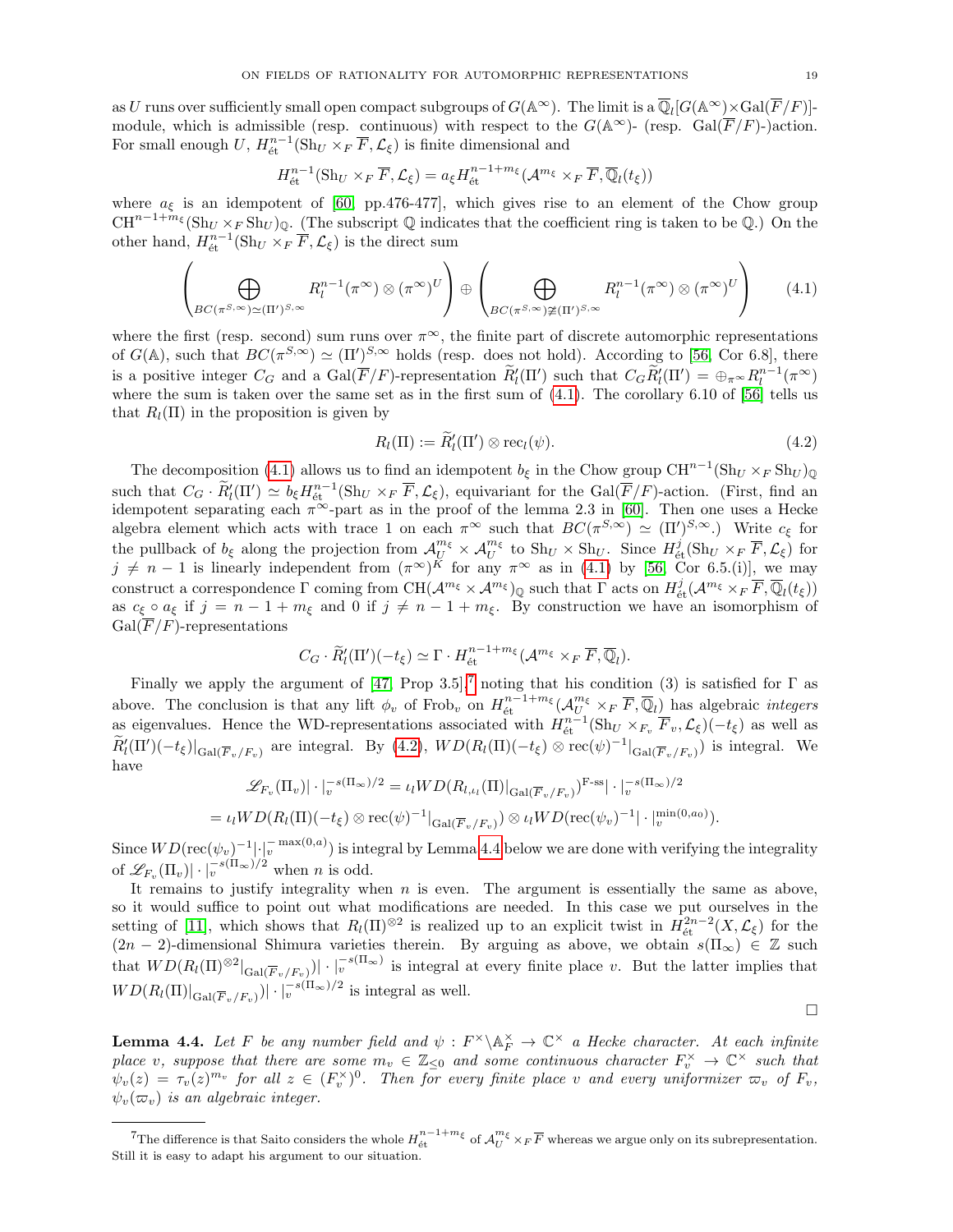*Proof.* There exists an open compact subgroup U of  $\hat{\mathcal{O}}_F = \prod_{w \nmid \infty} \mathcal{O}_w^{\times}$  such that  $\psi|_U \equiv 1$ . Fix a finite place v and a uniformizer  $\varpi_v$ . By strong approximation there exists  $a \in F^\times$  such that  $a \in \varpi_v U$  in  $(\mathbb{A}_F^{\infty})^{\times}$ . Since  $a \in \widehat{\mathcal{O}}_F$ , a is an algebraic integer. Now

$$
\psi_v(\varpi_v) = \psi^{\infty}(a) = \psi_{\infty}(a)^{-1} = \pm \prod_{w \mid \infty} \tau_w(a)^{-m_v}
$$

where the sign comes from the character  $F_{\infty}^{\times}/(F_{\infty}^{\times})^0$  with values in  $\{\pm 1\}$ . The lemma follows.

<span id="page-19-0"></span>4.2. Quasi-split classical groups. Later on several results will be established concerning automorphic representations of quasi-split<sup>[8](#page-19-1)</sup> classical groups. To this end we would like to introduce basic data for symplectic, orthogonal, and unitary groups. Let  $F^+$  be a totally real field. We take F to be  $F^+$  in the symplectic and orthogonal cases and a CM quadratic extension of  $F^+$  in the unitary case. Both G and G below will be connected reductive *quasi-split* groups over  $F^+$ . Let us suppress the choice of the symplectic, symmetric, or hermitian pairings.

Define  $c \in \text{Gal}(F/F^+)$  to be the identity if  $F = F^+$  and the nontrivial element if  $F \neq F^+$ . For  $n \geq 1$  let  $J_n$  denote the matrix with  $(-1)^i$  in  $(i, n + 1 - i)$ -th entry for  $1 \leq i \leq n$  and zeros off the anti-diagonal. Write  $\theta_n$  (resp.  $\widehat{\theta}_n$ ) for the automorphism  $g \mapsto J_n^t g^{-c} J_n^{-1}$  of  $\text{Res}_{F/F^+} GL_n$  over  $F^+$  (resp.  $g \mapsto J_n^{\ t}g^{-1}J_n^{-1}$  of  $GL_n(\mathbb{C})$ ). The standard embedding of a symplectic, special orthogonal, or general linear group will be denoted std.

In all cases below  $n \in \mathbb{Z}_{\geq 1}$ ,  $\mathbf{G} = \text{Res}_{F/F} \cdot GL_n$  (which is just  $GL_n$  except the unitary case),  $\theta = \theta_n \in$  $\text{Aut}_{F^+}(\mathbf{G}), \hat{\theta} = \hat{\theta}_n \in \text{Aut}_{F^+}(\hat{\mathbf{G}}), s \in \hat{G}, \text{ and } \eta : {}^L G \hookrightarrow {}^L \mathbf{G} \text{ is an } L\text{-morphism. We will describe } G, s, \text{ and }$  $\eta$  case-by-case. Only for even orthogonal groups, we use the Weil group form of an  $L$ -group in order to accommodate a half-integral twist, which is needed for  $\eta$  to be C-preserving.

(i) symplectic groups: *n* is odd,  $G = Sp_{n-1}, s = 1$ ,

$$
\eta = (\text{std}, \text{id}) : SO_n(\mathbb{C}) \times \Gamma_F \hookrightarrow GL_n(\mathbb{C}) \times \Gamma_F.
$$

- (ii) orthogonal groups: *n* is even,  $s = 1$ ,
	- (a) type  $B: G = SO_{n+1}, s = 1$ ,

$$
\eta = (\text{std}, \text{id}) : Sp_n(\mathbb{C}) \times \Gamma_F \hookrightarrow GL_n(\mathbb{C}) \times \Gamma_F.
$$

- (b) type D: let  $\delta \in F^{\times}/(F^{\times})^2$  be the discriminant of the underlying quadratic form and  $F_{\delta} := F(\delta^{1/2}).$ 
	- $G = SO_n$ ,  $\delta = 1$  so that G is a split group,  $s = 1$ ,  $\eta_0 = (std, id) : Sp_n(\mathbb{C}) \times \Gamma_F \hookrightarrow$  $GL_n(\mathbb{C}) \times \Gamma_F$  and define

$$
\eta: SO_n(\mathbb{C}) \times W_F \hookrightarrow GL_n(\mathbb{C}) \times W_F, \quad \eta := \eta_0 |\cdot|^{1/2}
$$

where  $|\cdot|$  is the modulus character on  $W_F$ .

•  $G = SO_n$ ,  $\delta \neq 1$  so that G is a non-split group,  $^L G = SO_n(\mathbb{C}) \rtimes \Gamma_F$  (with  $\Gamma_F$  acting through Gal( $F_\delta/F$ ) on  $SO_n(\mathbb{C})$  via order 2 outer automorphism);  $s = \text{diag}(-I_n, I_n)$ ,  $\eta_0 : SO_n(\mathbb{C}) \rtimes \Gamma_F \hookrightarrow GL_n(\mathbb{C}) \times \Gamma_F$  is an extension of the standard embedding  $SO_n(\mathbb{C}) \hookrightarrow GL_n(\mathbb{C})$  defined on page 51 of [\[68\]](#page-37-14) (the map  $^L \xi$  in case  $d^- = n$ ,  $d^+ = 1$ , and  $\delta^- = \delta \neq 1$ ). Define

$$
\eta: SO_n(\mathbb{C}) \rtimes W_F \hookrightarrow GL_n(\mathbb{C}) \times W_F, \quad \eta := \eta_0 |\cdot|^{1/2}.
$$

- (ii)' This is a subcase of (ii); in case (ii)(a) it is the same as above; in case (ii)(b) further assume that  $\delta = 1$  if  $n/2$  is even and  $\delta \neq 1$  if  $n/2$  is odd.
- (iii) unitary groups:  $G = U_n$ ,  $s = 1$ ,  ${}^L G = GL_n(\mathbb{C}) \rtimes \Gamma_{F^+}$  (with  $\Gamma_{F^+}$  acting through  $Gal(F/F^+) =$  $\{1, c\}$ , the c-action being  $\hat{\theta}_n$ ,  $\theta = \theta_n$ ,

$$
\eta: GL_n(\mathbb{C}) \times \Gamma_F \hookrightarrow (GL_n(\mathbb{C}) \times GL_n(\mathbb{C}) \rtimes \Gamma_F, \quad g \times \gamma \mapsto (g, J_n{}^t g^{-1} J_n^{-1}) \rtimes \gamma.
$$

Set  $\epsilon := 0$  in case (i), (ii)(a) and (iii) and  $\epsilon := 1$  in case (ii)(b). This auxiliary constant accounts for the modulus character in the definition of  $\eta$ .

The reason for introducing (ii)' is the following: a classical group  $G$  over  $F^+$  admits discrete series at real places (equivalently admits compact maximal tori) exactly when G belongs to (i), (ii)' or (iii). In

<span id="page-19-1"></span><sup>8</sup>The analogous results for non quasi-split groups are sketched in the last chapter of [\[2\]](#page-35-1) but might require a few more years for a complete proof.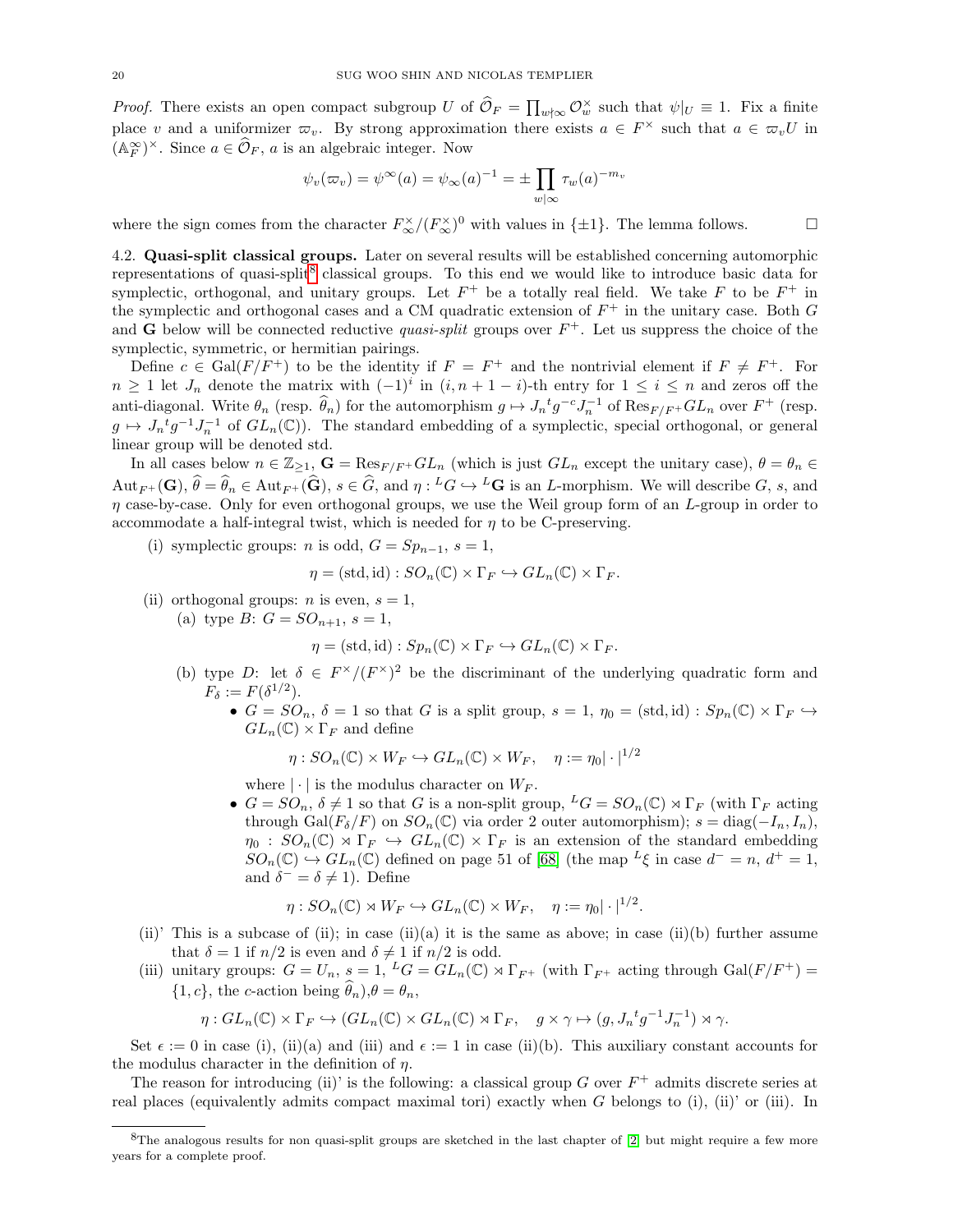each of (i), (ii) and (iii),  $(G, s, \eta)$  is a twisted endoscopic datum for  $\mathbf{G} \rtimes \langle \theta \rangle$  in the sense of [\[35\]](#page-36-19), cf. [\[2,](#page-35-1) §1.2] for symplectic and orthogonal groups. Observe that in all cases

$$
\mathbf{G}(\mathbb{A}_{F^+})=GL_n(\mathbb{A}_F).
$$

<span id="page-20-1"></span>**Lemma 4.5.** Put ourselves in (i), (ii) or (iii) as above. Let v be an infinite place of  $F^+$  as above.

- If  $\varphi_v: W_{F_v^+} \to {}^L G$  is regular (i.e. the restriction  $\varphi_v|_{W_{F_v^+}}$  is not invariant under any nontrivial Weyl element, cf. Definition [2.1\)](#page-5-3) then  $\eta \varphi_v$  is also regular.
- η is C-preserving (Definition [2.21\)](#page-9-2).

Proof. Both assertions are checked by explicit computations with root data. We will verify the first assertion in case (i) and leave it to the reader in the other cases. We may choose maximal tori  $\hat{T}$  and  $\hat{\mathbf{T}}$  of G and  $GL_n$  and  $\mathbb{Z}$ -bases  $\{e_i\}$  and  $\{f_j\}$  for the cocharacter groups  $(1 \leq i \leq \frac{n-1}{2}, 1 \leq j \leq n)$  and such that  $\eta$  restricts to  $\hat{T} \hookrightarrow \hat{T}$  inducing  $e_i \to f_i - f_{n+1-i}$  on the cocharacter groups. It suffices to show that every regular element of  $X_*(\hat{T}) \otimes_{\mathbb{Z}} \mathbb{C}^\times$  maps to a regular element of  $X_*(\hat{T}) \otimes_{\mathbb{Z}} \mathbb{C}^\times$ . Let  $\sum_i a_i e_i$  with  $a_i \in \mathbb{C}^\times$  be regular. Since the Weyl group is generated by permutation of the indices i and sign changes  $e_i \to -e_i$ , the regularity means that  $a_i$ 's are distinct and that  $a_i \neq 0$ . Then the image  $\sum_i a_i (f_i - f_{n+1-i})$ has the property that the coefficients of  $f_i$ 's are all distinct, i.e. has trivial stabilizer under the Weyl group action in  $GL_n$ . This shows that regularity is preserved under  $\eta$  in case (i).

It is easy to compute the half sum of positive roots to verify C-preservation in each case. We only deal with case (ii)(b) to explain the role of the extra half-power twist there. Choose  $\hat{T}, \hat{T}, \{e_i\}$  and  $\{f_i\}$  $(1 \leq i \leq n/2, 1 \leq j \leq n)$  similarly such that  $\eta_0$  induces  $e_i \to f_i - f_{n+1-i}$  on  $X_*(\widehat{T}) \to X_*(\widehat{T})$ . The Borel subgroups can be chosen such that the half sum of positive roots is  $\rho_G = (n/2 - 1)e_1 + (n/2 - 2)e_2 +$  $\cdots + e_{n/2-1}$  for G (resp.  $\rho_{GL_n} = \frac{n-1}{2}f_1 + \frac{n-3}{2}f_2 + \cdots + \frac{1-n}{2}f_n$ ). So  $\eta_0(\rho_G) = (n/2-1)(f_1 - f_n) +$  $\cdots + (f_{n/2-1} - f_{n/2+1}),$  and  $\eta(\rho_G) = \eta_0(\rho_G) + \frac{1}{2}(f_1 + f_2 + \cdots + f_n).$  Hence  $\rho_{GL_n} - \eta(\rho_G)$  has integral coefficients in  $f_j$ 's, showing that  $\eta$  is C-preserving (but note that  $\eta_0$  is not).

 $\Box$ 

**Lemma 4.6.** Assertions (i), (ii) and (iii) of Lemma [2.25](#page-10-1) hold true in the even orthogonal case (ii)(b) (even though  $\eta$  does not satisfy the hypothesis in that lemma).

*Proof.* The same argument in the proof of (i) in Lemma [2.25](#page-10-1) for  $\eta_0: {}^L G \to {}^L G$ 

4.3. Twisted endoscopic transfer for classical groups. We would like to recall elements of local twisted endoscopy at a *non-archimedean* place v of  $F^+$  as these will be important to us. (The corresponding theory at archimedean places is well known.) Kottwitz, Langlands and Shelstad([\[38\]](#page-36-20), [\[35\]](#page-36-19)) defined transfer factors  $\Delta_v(\gamma_G, \gamma_G)$  for all strongly regular semisimple elements  $\gamma_G \in G(F_v^+)$  and  $\gamma_G \in G(F_v^+)$ at every place v of  $F^+$ . In fact we will use the Whittaker normalization of transfer factors, to be denoted  $\Delta_v^{\text{Wh}}$ , which were defined in [\[35,](#page-36-19) §5.3] in the quasi-split case.<sup>[9](#page-20-0)</sup> We say that  $\phi_v \in C_c^{\infty}(G(F_v^+))$  is a  $\Delta_v^{\text{Wh}}$ -transfer of  $f_v \in C_c^{\infty}(\mathbf{G}(F_v^+))$  if

<span id="page-20-3"></span>
$$
STO_{\delta}^{\mathbf{G}(F_{v}^{+})}(f_{v}) = \sum_{\gamma \sim_{\text{st}} \delta} \Delta_{v}^{\text{Wh}}(\gamma, \delta) O_{\gamma}^{G(F_{v}^{+})}(\phi_{v}). \tag{4.3}
$$

for every pair ( $\gamma_G$ ,  $\gamma_G$ ) of strongly regular semisimple elements. The proof of the fundamental lemma by Ngô, Waldspurger and others (see [\[43\]](#page-36-21), [\[64\]](#page-37-15), [\[66\]](#page-37-16), [\[67\]](#page-37-17)) ensures that a  $\Delta_v^{\text{Wh}}$ -transfer of  $f_v$  exists for every  $f_v$  as above.

<span id="page-20-2"></span>**Proposition 4.7.** In cases  $(i)$ ,  $(ii)$  and  $(iii)$  of the previous subsection,

$$
\Delta_v^{\text{Wh}}(\gamma_G, \gamma_G) \in \mathbb{Q}
$$
\n(4.4)

for all strongly regular semisimple elements  $\gamma_G \in G(F_v^+)$  and  $\gamma_G \in G(F_v^+)$ . (In fact  $\Delta_v^{\text{Wh}}(\gamma_G, \gamma_G) \in$  $\{0, \pm 1\}$  with the exception of  $(ii)(b)$ .)

*Proof.*We will only sketch the argument. Since  $\Delta_v^{\text{Wh}}$  differs from  $\Delta_0$  of [\[35,](#page-36-19) §5.3] by  $\pm 1$  ([\[35,](#page-36-19) p.65]) it suffices to prove the claim for  $\Delta_0$ . The transfer factors for classical groups were computed in [\[68\]](#page-37-14). In the cases of interest, it is shown that the transfer factor  $\Delta_I\Delta_{II}\Delta_{III}$  belongs to  $\{0,\pm 1\}$  for  $(G, s, \eta)$  as in (i), (ii)(a), (iii) and for  $(G, s, \eta_0)$  as in (ii)(b). (See the cases of twisted linear groups in [\[68,](#page-37-14) §1.10],

<span id="page-20-0"></span> $9\Delta_v^{Wh}$  depends on the extra choice of Whittaker data of §5.3 of [\[35\]](#page-36-19), which will be chosen globally. The reference to this choice will be suppressed as the transfer factors are only affected by sign, cf. page 65 of loc. cit., and do not affect the asserted rationality of transfer factors.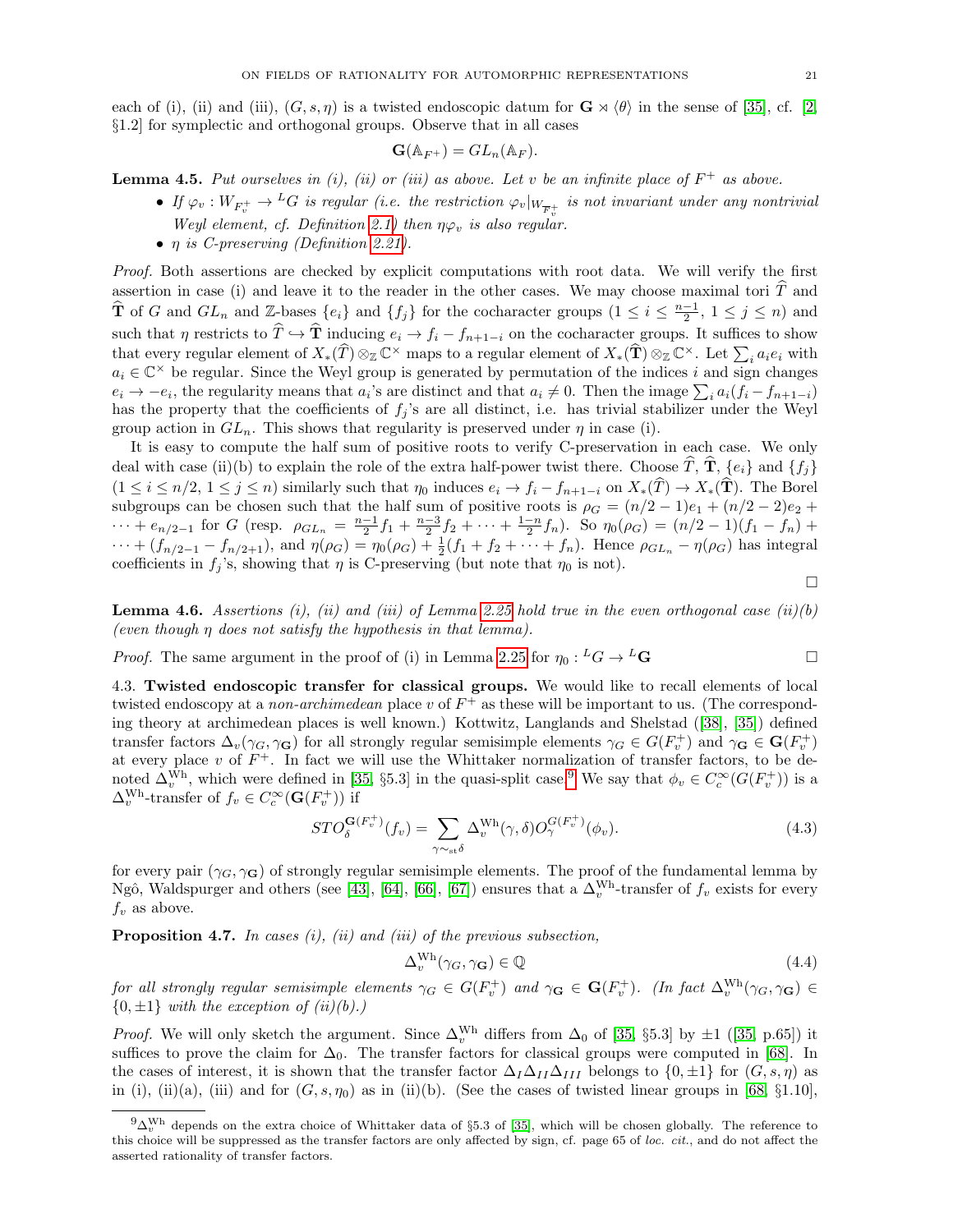noting that  $\chi$  is a character of order dividing 2 in the odd twisted linear case and that  $\mu^-$  and  $\mu^+$  may be chosen to be trivial in the case of base change for unitary groups.) Note that Waldspurger suppressed  $\Delta_{IV}$  in his formulas but the transfer factor  $\Delta_0$  is  $\Delta_I\Delta_{II}\Delta_{III}\Delta_{IV}$ . In case (i), (ii)(a) and (iii) we see  $\Delta_{IV} = 1$  following the definition of [\[35,](#page-36-19) §4.5], so the values of  $\Delta_0$  range in {0, ±1}. In case (ii)(b)  $\Delta_{IV}$  is a nontrivial function involving a half-power of the modulus character (cf. [\[35,](#page-36-19) (4.5.1)]) so  $\Delta_0$  for  $(G, s, \eta_0)$ takes values in  $\mathbb{Q}(q_v^{1/2})$  but replacing  $\eta_0$  with  $\eta$  twists the transfer factor by an extra half-power of the modulus character. As a result  $\Delta_0$  with respect to  $(G, s, \eta)$  has values in  $\mathbb{Q}$ .

From here until §[6.5](#page-35-10) we will restrict our attention to cases (i) and (ii) above. Case (iii) is excluded until there only because our understanding of representations of unitary groups is still limited. Nevertheless we will treat all three kinds of classical groups on an equal footing at the expense of burdening notation (e.g. we distinguish between  $F$  and  $F^+$ , which is unnecessary in (i) and (ii)) so that the results in this article apply to unitary groups as soon as the analogue of [\[2\]](#page-35-1) for unitary groups is worked out. In fact our results already produce some partial results in the case of unitary groups by appealing to the progress on twisted endoscopy (base change) for unitary groups in [\[34\]](#page-36-22), [\[41\]](#page-36-23), and [\[36\]](#page-36-6) among others.

To use results for automorphic representations on quasi-split classical groups as in [\[2\]](#page-35-1) (symplectic and orthogonal) and  $[42]$  (unitary), we assume<sup>[10](#page-21-1)</sup>

<span id="page-21-0"></span>**Hypothesis** 4.8. Suppose that the twisted trace formula for  $GL_n$  and twisted even orthogonal groups can be stabilized in the sense of [\[2,](#page-35-1) Hypo 3.2.1] and [\[42,](#page-36-5) Hypo 4.2.1].

Even though we do not to strive to extract an optimal partial result from the current knowledge, see §[6.5](#page-35-10) for some unconditional results not replying on the above hypothesis in case G is unitary. Now recall from §[4.2](#page-19-0) that  $\epsilon = 0$  unless in case (ii)(b) where  $\epsilon = 1$ .

<span id="page-21-3"></span>**Proposition 4.9.** For every (finite and infinite) place v of  $F^+$ , every  $f_v \in C_c^{\infty}(\mathbf{G}(F_v^+))$ , every  $\Delta_v^{\text{Wh}}$ transfer  $\phi_v \in C_c^{\infty}(G(F_v^+))$  of  $f_v$ , and every tempered L-parameter  $\varphi_v : W_{F_v^+} \times SL_2(\mathbb{C}) \to {}^L G$ , we have an identity

<span id="page-21-2"></span>
$$
\sum_{\pi_v \in \widetilde{LP}(\varphi_v)} \Theta_{\pi_v}(\phi_v) = \Theta_{\Pi_v, \theta}(f_v), \quad \text{where } \Pi_v = \text{rec}^{-1}(\eta \varphi_v) | \cdot |^{\epsilon/2}
$$
\n(4.5)

for a unique finite subset  $\widetilde{LP}(\varphi_v)$  of  $\mathrm{Irr}^{\mathrm{temp}}(G(F_v^+))$  (independent of  $f_v$  and  $\phi_v$ ). The subsets  $\widetilde{LP}(\varphi_v)$ give a partition of  $\text{Irr}^{\text{temp}}(G(F_v^+))$  where  $\widetilde{LP}(\varphi_v)$  and  $\widetilde{LP}(\varphi_v')$  coincide exactly when  $\eta\varphi_v$  is equivalent to  $\eta \varphi'_v$  as L-parameters for  $\mathbf{G}(F_v^+)$  (and are disjoint otherwise).

Remark 4.10. Even though this would be clear to the reader, let us clarify the meaning of  $\Pi_v$  in the proposition when v splits as  $ww^c$  in F, which can only happen in the unitary case (then  $G(F_v^+)$ ) is a general linear group). Then  $F_v = F \otimes_{F^+} F_v^+ \simeq F_w \times F_{w^c}$ , thereby one may write  $\Pi_v = \Pi_w \otimes \Pi_{w^c}$ . On the other hand,  $\eta \varphi_v : W_{F_v^+} \times SL_2(\mathbb{C}) \to GL_n(\mathbb{C})^{\text{Hom}_{F^+}(F,\mathbb{C})}$  determines an L-parameter  $\Phi_w$  for  $GL_n(F_w)$ and an L-parameter  $\Phi_{w^c}$  for  $GL_n(F_{w^c})$ . Then  $\Pi_v = \text{rec}^{-1}(\eta \varphi_v)$  is defined by  $\Pi_w = \text{rec}^{-1}(\Phi_w)$  and  $\Pi_{w^c} = \text{rec}^{-1}(\Phi_w)$  in the usual sense. Actually in this case,  $\Pi_v = \pi_v \otimes \pi_v$  where  $\pi_v$  is the unique member of  $LP(\varphi_v)$ . Similarly if  $v = ww^c$  in F in the setting of Corollary [4.16,](#page-23-0) we interpret  $\mathscr{L}_{F_v}(\Pi_v)$  and  $|\cdot|_v$  as  $\mathscr{L}_{F_w}(\Pi_w) \otimes \mathscr{L}_{F_{w^c}}(\Pi_{w^c})$  and  $|\cdot|_w|\cdot|_{w^c}$ , respectively.

Remark 4.11. The set  $\overline{LP}(\varphi_v)$  is the local L-packet for  $\varphi_v$  except when G is an even orthogonal group, in which case it is a union of one or two L-packets. See the discussion above and below the theorem 1.5.1 of [\[2\]](#page-35-1). Our notation  $LP(\varphi_v)$  corresponds to his  $\Pi_{\phi}$ .

Remark 4.12. Arthur also proved that when  $\varphi_v$  is a non-tempered A-parameter, the analogue of [\(4.5\)](#page-21-2) holds true if  $\Theta_{\pi_v}(\phi_v)$  are summed with suitable signs. We will not need this for our theorems.

<span id="page-21-1"></span> $10$ One can be optimistic that the hypothesis will become unnecessary before long. At the time of revision, Waldspurger has released a series of five preprints (more to come) on the stabilization of the general twisted trace formula. For an extra careful reader, we remark that both [\[2\]](#page-35-1) and [\[42\]](#page-36-5) depend on the papers [A25] and [A26] of [\[2\]](#page-35-1), which have not appeared up to now, and that the proof of the weighted fundamental lemma has not been completely written up, cf. footnote in Appendix A of [\[4\]](#page-35-2). Proposition 8.2.5 of [\[42\]](#page-36-5) asserts that Ban's result, cited as [Ban] there and proved only for split groups, extends to quasi-split unitary groups but this appears to be a nontrivial point to be justified. Arthur, as well as Mok, refers to work in progress by Mezo and Shelstad on twisted endoscopy for real groups and by Waldspurger on the local twisted trace formula. This seems fine: The former is basically addressed in the preprints cited as [Me] and [S8] in [\[2\]](#page-35-1); they have been updated or expanded since Arthur's book was published. The latter appeared in the preprint "La formule des traces locales tordue".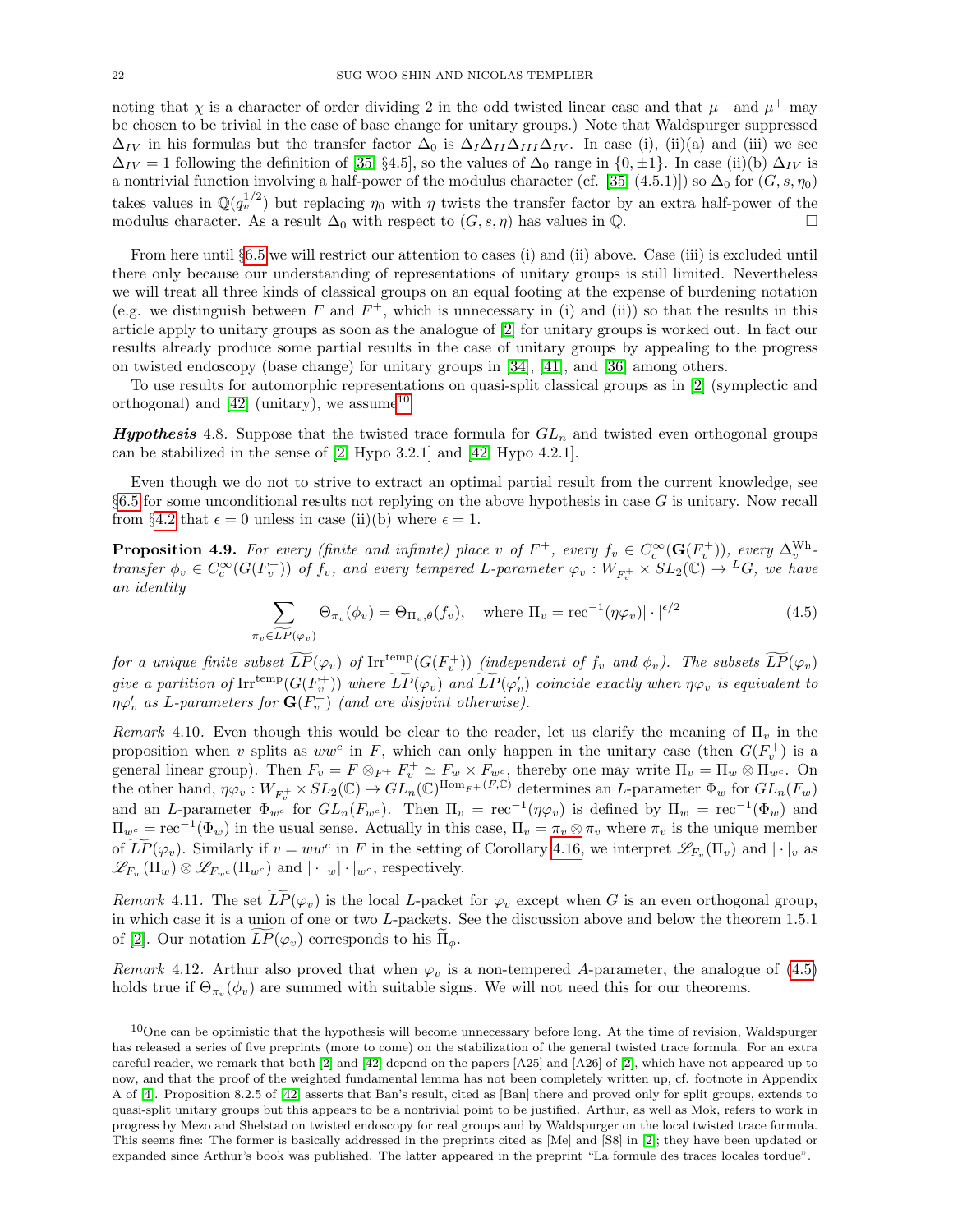$\Box$ 

The above proposition tells us that for each  $\pi_v \in \text{Irr}^{\text{temp}}(G(F_v^+))$  there is a unique (up to equivalence) tempered L-parameter  $\varphi_v$  such that  $\pi_v \in LP(\varphi_v)$ . In this case we will write

$$
\eta_*(\pi_v) := \text{rec}^{-1}(\eta \varphi_v) \cdot | \cdot |^{2}, \tag{4.6}
$$

cf. [\(4.5\)](#page-21-2). Namely  $\eta_*: \text{Irr}^{\text{temp}}(G(F_v^+)) \to \text{Irr}^{\text{temp}}(\mathbf{G}(F_v^+))$  denotes the local functorial lifting given by  $\eta$ .

<span id="page-22-0"></span>**Proposition 4.13.** There exists  $m_G \in \mathbb{Z}_{\geq 1}$  such that for every finite place v and every tempered Lparameter  $\varphi_v$ ,  $|\overline{LP}(\varphi_v)| \leq m_G$ . To be explicit, one can choose  $m_G = 2^n$ .

*Proof.* When G is symplectic or orthogonal, the theorem 2.2.1.(b) of  $[2]$  says that there is a bijection between  $LP(\varphi_v)$  and the set of characters on the group  $\mathcal{S}_{\varphi_v}$  (denoted  $\mathcal{S}_{\psi}$  in therein). According to [\[2,](#page-35-1) (1.4.9)]  $\mathcal{S}_{\varphi_v}$  is an abelian group whose order divides  $2^n$  so the proposition follows. In the case of unitary groups one argues similarly using  $[42, (2.4.14)].$ 

Now we summarize some results on the global functoriality for classical groups that we will need. (A good number of cases also follow from the method of converse theorem and integral representations but we do not discuss them here). We will cite only [\[2\]](#page-35-1) (which treats symplectic/orthogonal groups) in the remainder of this subsection without further comments on the unitary group case, believing that the reader understands by now that the completely analogous results in the latter case can be found easily in [\[42\]](#page-36-5).

Let us introduce some new notation, which is mostly consistent with that of [\[2\]](#page-35-1) but not always. Write  $\widetilde{\Psi}_{\text{ell}}(GL_n)$  for the set of quadruples

$$
\psi = (r, \{(n_i, \Pi_i, \nu_i)\}_{i=1}^r)
$$

(in which  $(n_i, \Pi_i, \nu_i)$  are unordered relative to the index i) where

- $r \in \mathbb{Z}_{\geq 1}, n_i \in \mathbb{Z}_{\geq 1}, \nu_i \in \mathbb{Z}_{\geq 1}, \sum_{i=1}^r n_i \nu_i = n,$
- $\Pi_i$  are cuspidal automorphic representations of  $GL_{n_i}(\mathbb{A}_F)$ , and such that  $\Pi_i^{\vee} \simeq \Pi_i^c$  for every i and  $\Pi_i \ncong \Pi_j$  for ever pair  $i \neq j$ .

Let  $\widetilde{\mathcal{E}}^{ell}(GL_n)$  denote the set of isomorphism classes of (twisted) endoscopic data for  $\mathbf{G} \rtimes \langle \theta \rangle$  as defined in [\[2,](#page-35-1) §1.2]. Whether we are in case (i), (ii) or (iii),  $(G, s, \eta)$  belongs to  $\widetilde{\mathcal{E}}^{ell}(GL_n)$ . (In case (iii) our  $\eta$ corresponds to the L-morphism  $\xi_{\chi_+}$  of [\[42\]](#page-36-5). His  $\xi_{\chi_-}$  is not used in our paper.) According to a classification of self-dual parameters as in [\[2,](#page-35-1) §1.2], there is a natural decomposition

$$
\widetilde{\Psi}_{\text{ell}}(GL_n) = \coprod_{H \in \widetilde{\mathcal{E}}^{\text{ell}}(GL_n)} \widetilde{\Psi}_2(H)
$$

so that  $\psi$  belongs to  $\Psi_2(H)$  if, loosely speaking, it satisfies the characterizing properties of the parameters coming from  $H$ . See the paragraph preceding  $[2, (1.4.7)].$ 

Let us explain the construction of local parameters from  $\psi \in \tilde{\Psi}_{ell}(GL_n)$ . Put  $\mathcal{L}_{F_v^+} := W_{F_v^+} \times SL_2(\mathbb{C})$ if  $v \nmid \infty$  and  $\mathcal{L}_{F^+_v} := W_{F^+_v}$  if  $v \mid \infty$ . Define

$$
\psi_v : \mathcal{L}_{F^+_v} \times SL_2(\mathbb{C}) \to {}^L\mathbf{G}
$$

to be the L-parameter for  $\mathbf{G}(F_v^+)$  given by  $\oplus_{i=1}^r \text{rec}(\Pi_i) \otimes \text{Sym}^{\nu_i-1}(\mathbb{C}^2)$ , where each direct summand is the exterior tensor product of  $\text{rec}(\Pi_i)$  on  $\mathcal{L}_{F_v^+}$  and  $\text{Sym}^{\nu_i-1}(\mathbb{C}^2)$  on  $SL_2(\mathbb{C})$ . If  $\psi \in \widetilde{\Psi}_2(G)$  then it is a nontrivial theorem that  $\psi_v$  (or an isomorphic parameter thereof) factors through only  $\eta: {}^L G \hookrightarrow {}^L G$  and no embedding of other elliptic endoscopic groups. (See the theorem 1.4.2 and the discussion above (1.5.3) in [\[2\]](#page-35-1).) This determines  $\psi_v^{\flat}: \mathcal{L}_{F_v^+} \times SL_2(\mathbb{C}) \to {}^L G$  such that  $\eta \psi_v^{\flat} \simeq \psi_v$  canonically up to  $Out(G)$ -action. (The outer automorphism group has order 1 or 2. See [\[2,](#page-35-1)  $\S1.2$ ] for details.) It turns out that  $\psi_v$  always lands in  $\widetilde{\Psi}_{\rm unit}^+(G(F_v^+))$  in the notation of Arthur, which is designed to accommodate local components of discrete automorphic representations of G. The precise definition of  $\widetilde{\Psi}^+_{\text{unit}}(G(F_v^+))$  is not needed for our purpose so not recalled here.

Now we turn to the purely local setting and explain some local inputs beyond the tempered objects to be used in this paper. Arthur associates to each  $\psi_v \in \widetilde{\Psi}^+_{\text{unit}}(G(F_v^+))$  (which may not come from a global parameter  $\psi$ ) a finite set  $\overline{\Pi}_{\psi_v}$  consisting of finite length  $G(F_v^+)$ -representations by extending the definition of tempered L-packets, i.e.  $\Pi_{\psi_v}$  is the tempered L-packet (cf. paragraph above Proposition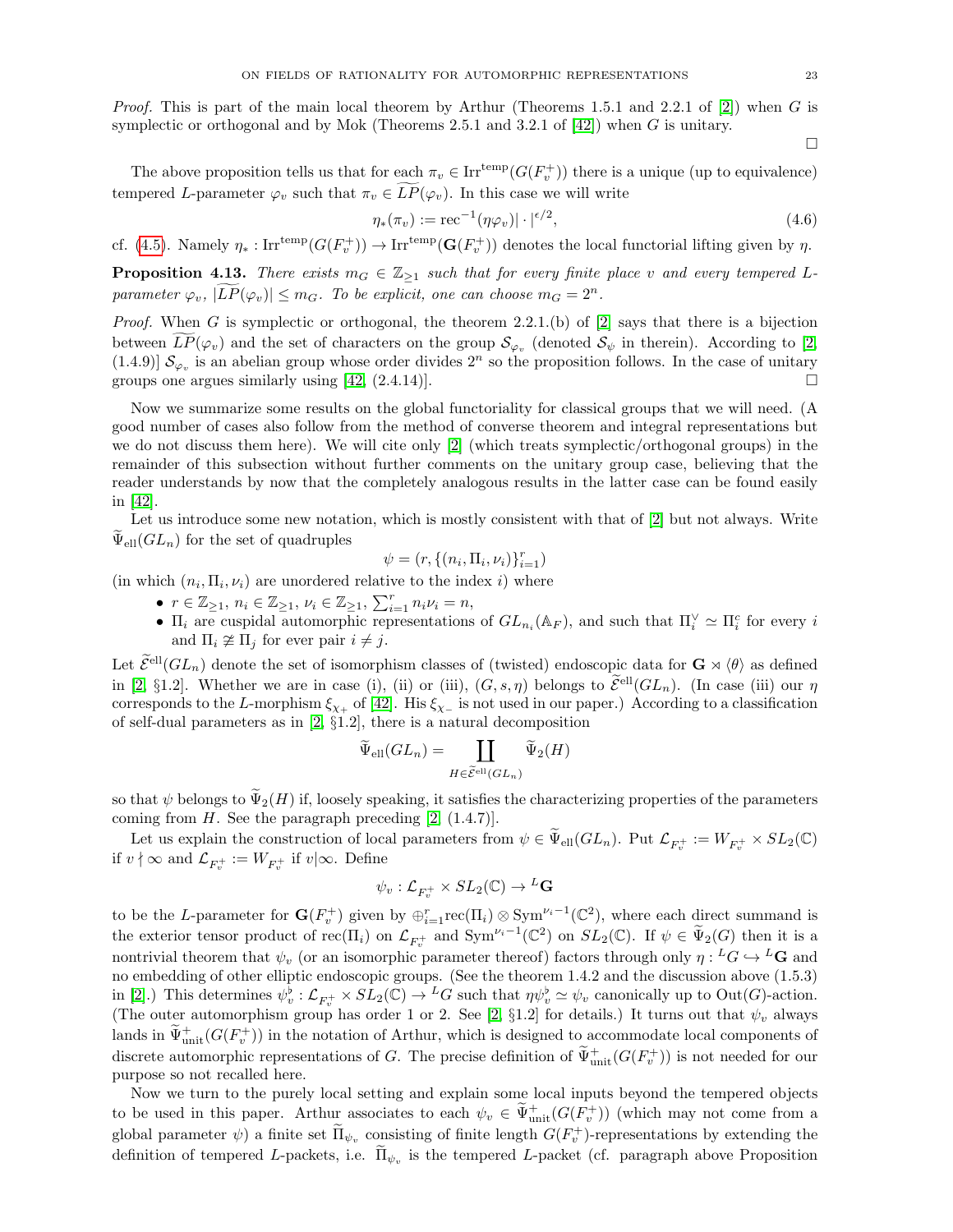[4.13\)](#page-22-0) if  $\psi_v$  is a tempered L-parameter. Although  $\Pi_{\psi_v}$  is designed to play the role of local A-packets, it should be noted that members of  $\Pi_{\psi_v}$  may be reducible or non-unitary. Let us define  $\widetilde{AP}(\psi_v)$  to be the set consisting of irreducible subquotients of the members of  $\Pi_{\psi_v}$ .

<span id="page-23-1"></span>**Proposition 4.14.** Consider cases (i), (ii), or (iii) of  $\S4.2$ . Suppose that  $\pi$  is a discrete automorphic representation of  $G(\mathbb{A}_{F+})$  unramified outside a finite set S. Then there exists a unique  $\psi =$  $(r, \{(n_i, \Pi_i, \nu_i)\}_{i=1}^r) \in \widetilde{\Psi}_2(G)$  such that

- (i)  $\pi_v \in \overline{AP}(\psi_v)$  at every place v of  $F^+,$
- (ii) If  $\pi_v$  is tempered and all  $\nu_i$  are trivial then  $\eta_*(\pi_v) = \boxplus_{i=1}^r \Pi_{i,v} |\cdot|^{e/2}$  at each place v of  $F^+$ ,
- (iii) at every finite place  $v \notin S$ ,  $\pi_v$  is isomorphic to the unramified member of  $\overline{AP}(\psi_v)$ , which is unique (relative to the fixed hyperspecial subgroup  $U_v^{\text{hs}}$ ).

<span id="page-23-2"></span>Remark 4.15. In case some  $\nu_i$  is nontrivial so that we are in the nontempered case, one knows from [\[2\]](#page-35-1) only an equality of infinitesimal characters (i.e. supercuspidal support when  $v$  is a finite place) in (ii). If we knew the Ramanujan conjecture for general linear groups, it would be enough assume in (ii) only that  $\nu_i$  are trivial.

*Proof.* The first assertion is implied by [\[2,](#page-35-1) Th 1.5.2]. In (ii)  $\eta_*(\pi_v)$  is characterized by Proposition [4.9,](#page-21-3) so the assertion follows from (2.2.3) of [\[2\]](#page-35-1).

The last assertion is deduced from the theorem 1.5.1 of [\[2\]](#page-35-1), which implies that  $AP(\psi_n)$  possesses at most one unramified representation. (One can identify  $\pi_n$  a little more explicitly. When  $\pi_n$  is unramified,  $\psi_v$  is also unramified (i.e. all  $\Pi_i$  are unramified at v). Then  $\widetilde{AP}(\psi_v)$  contains a local L-packet for the unramified L-parameter given by  $\psi$ , cf. [\[2,](#page-35-1) Prop 7.4.1], so  $\pi_v$  is the one corresponding to the latter L-parameter via the unramified Langlands correspondence.)

<span id="page-23-0"></span>**Corollary 4.16.** In the setting of Proposition [4.14,](#page-23-1) let  $\psi = (r, \{(n_i, \Pi_i, \nu_i)\}_{i=1}^r)$  be the associated data to π and suppose that  $\pi$  is  $\xi$ -cohomological. Then there exists  $s(\xi) \in \mathbb{Z}_{\geq 0}$  depending only on G and  $\xi$  such that

• for every finite place v,  $\mathscr{L}_{F_v}(\Pi_{i,v}|\cdot|^{\frac{\epsilon+n_i-n}{2}})|\cdot|_v^{-s(\xi)/2}$  is pure of weight  $s(\xi)+n-1-\epsilon$  and integral. If moreover the highest weight of  $\xi$  is regular then

- $\pi_v$  are tempered at all places v,
- $\eta \varphi_{\pi_v}$  are pure WD representations of weight  $-\epsilon$  for all finite places v,
- $\eta \varphi_{\pi_v}$  are unramified and strictly pure of weight  $-\epsilon$  if  $v \notin S$ .

Proof. Let us begin by proving the first assertion. Proposition [4.14.](#page-23-1)(i) at infinite places implies, by the comparison of infinitesimal characters, that  $\eta \psi_w|_{W_{\overline{F_w}}}$  is isomorphic to the direct sum over all infinite places w of F of the L-parameter for  $\Pi_{i,w}$  restricted to  $W_{\overline{F_w}}$ . (Of course  $\overline{F_w} \simeq \mathbb{C}$  for  $w|\infty$ .) Since  $\pi$ is ξ-cohomological thus regular and C-algebraic, Lemma [4.5](#page-20-1) implies that  $\eta \psi_w$  is a regular C-algebraic parameter. From this it follows that  $\Pi_{i,w}$   $\cdot$   $\mid \frac{e+n_i-n}{2}$  at  $w|\infty$  are regular and C-algebraic. One deduces from Proposition [4.1](#page-17-0) that there exists  $s(\Pi_{i,\infty}) \in \mathbb{Z}_{\geq 0}$  depending only on the infinite component  $\Pi_{i,\infty}$  of  $\Pi_i$  such that  $\mathscr{L}_{F_y}(\Pi_{i,y}|\cdot|^{\frac{\epsilon+n_i-n}{2}})|\cdot|_y^{-s(\Pi_{i,\infty})/2}$  is pure of weight  $s(\Pi_{i,\infty})+n-1-\epsilon$  and integral for each  $1 \leq i \leq r$  for every finite place y of F. Clearly there are only finitely many  $W_{\overline{F_w}}$ -subrepresentation of  $\eta \psi_w|_{W_{\overline{F_w}}}$ , so the number of all possible infinitesimal characters for  $\Pi_{1,w},...,\Pi_{r,w}$  is finite at each  $w|\infty$ . Since there are only finitely many irreducible representations of  $GL_m(\mathbb{R})$  or  $GL_m(\mathbb{R})$  with fixed  $m \in \mathbb{Z}_{\geq 1}$ and fixed infinitesimal character, there are only finitely many possibilities for  $\Pi_{i,\infty}$ . The proof of the first assertion is complete as soon as  $s(\xi)$  is taken to be the maximum of  $s(\Pi_{i,\infty})$  over all possible  $\{\Pi_{i,\infty}\}_{1\leq i\leq r}$ .

Now suppose that the highest weight of  $\xi$  is regular. According to a standard result on Lie algebra cohomology,  $\pi_v$  at  $v|\infty$  must be discrete series to be  $\xi$ -cohomological. Considering infinitesimal characters for  $\psi_v$  at  $v|\infty$ , we see that  $\nu_i = 1$  for all  $1 \leq i \leq r$ . Since  $\Pi_i | \cdot |^{\frac{\epsilon + n_i - n}{2}}$  is of type (TR) or (CM) for each i, Proposition [4.1](#page-17-0) tells us that  $\Pi_{i,v}$  are essentially tempered at all finite places v. Since  $\Pi_{i,v}$  is already known to be unitary,  $\Pi_{i,v}$  is tempered. Hence  $\psi_v$  is tempered and  $AP(\psi_v)$  is nothing but the tempered L-packet  $\widetilde{LP}(\psi_v|_{\mathcal{L}_{F_v^+}})$  at each  $v \nmid \infty$ , cf. Proposition [4.9.](#page-21-3) In particular  $\pi_v \in \widetilde{AP}(\psi_v)$  is tempered. Since

$$
\eta \varphi_{\pi_v} = \bigoplus_{i=1}^r \text{rec}(\Pi_{i,v}) |\cdot|^{\epsilon/2} = \bigoplus_{i=1}^r \mathscr{L}_{F_v^+}(\Pi_{i,v} |\cdot|^{\frac{\epsilon+n_i-n}{2}}) |\cdot|^{\frac{n-1}{2}}, \quad v \nmid \infty,
$$

Proposition [4.1](#page-17-0) and Remark [4.2](#page-17-1) allow us to verify the properties of  $\eta \varphi_{\pi_v}$  in the corollary.

 $\Box$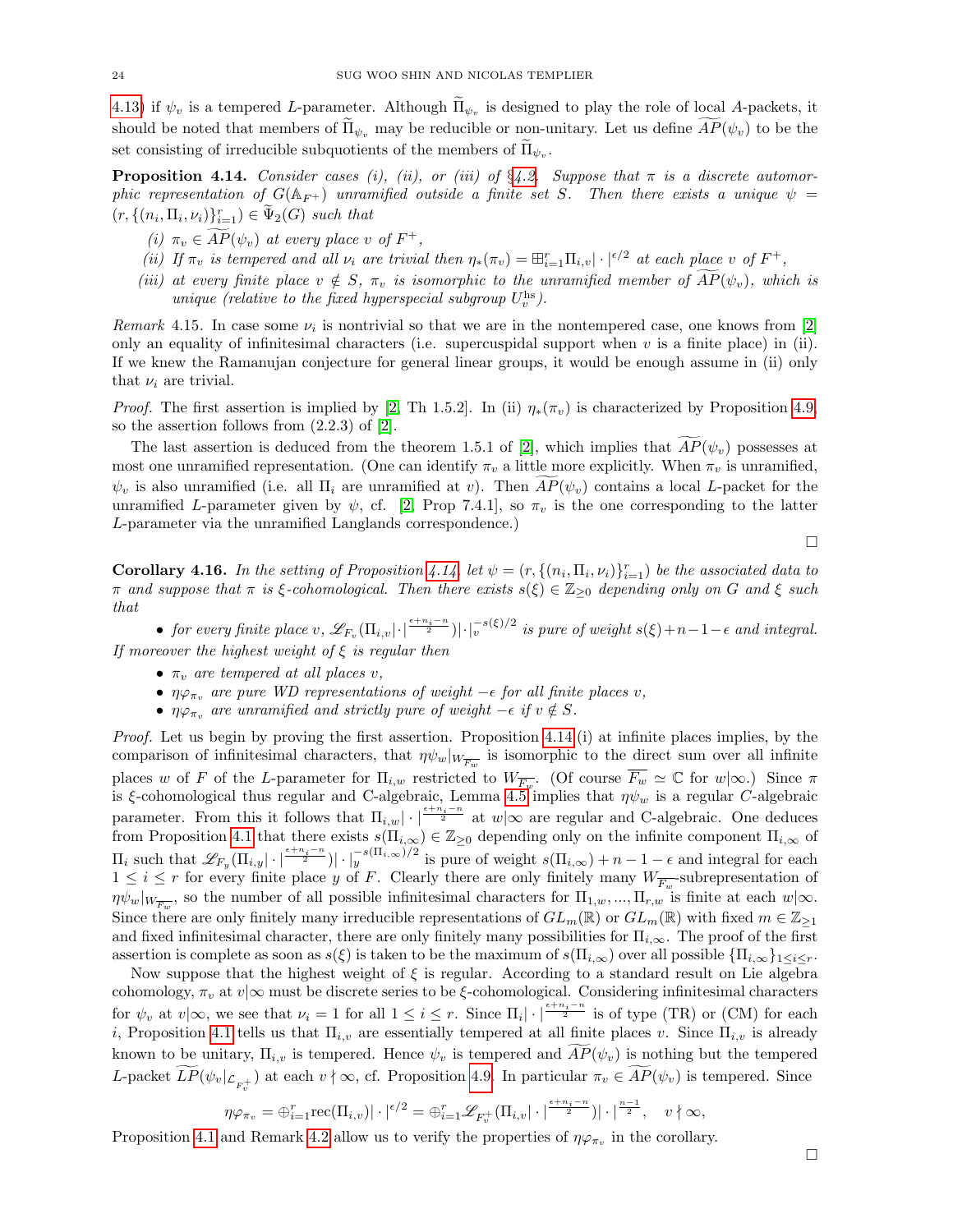#### 5. Finiteness results

<span id="page-24-0"></span>The first two subsections prove local finiteness results for unramified and arbitrary representations. After stating a global finiteness conjecture (Conjecture [5.10](#page-27-3) below) for C-algebraic representations with bounded coefficient fields in a fairly general setting, we establish the conjecture for general linear groups and quasi-split classical groups.

## 5.1. Finiteness for unramified representations. Put ourselves in the setting of §[4.2.](#page-19-0)

<span id="page-24-5"></span>**Lemma 5.1.** Fix  $s \in \mathbb{Z}_{\geq 0}$ ,  $A \in \mathbb{Z}_{\geq 1}$ , and a finite place v of  $F^+$ . There are only finitely many  $\pi_v \in$  $\text{Irr}^{\text{ur}}(G(F_v^+))$  such that

•  $\mathscr{L}_{F^+_v}(\eta_* \pi_v) | \cdot |_v^{-s/2}$  is strictly pure of weight  $n-1+s-\epsilon$  and integral and •  $[\overline{\mathbb{Q}}(\pi_v) : \mathbb{Q}] \leq A.$ 

*Proof.* Since the map  $\eta_* : \text{Irr}^{\text{ur}}(G(F_v^+)) \to \text{Irr}^{\text{ur}}(\mathbf{G}(F_v^+))$  has finite fibers (Lemma [2.23\)](#page-9-0) it suffices to prove the finiteness of the set of  $\Pi_v \in \text{Irr}^{\text{ur}}(GL_n(F_v))$  such that  $\mathscr{L}_{F_v^+}(\Pi_v)|\cdot|_v^{-s/2}$  is strictly pure of weight  $n-1+s$  and integral with  $[\mathbb{Q}(\Pi_v) : \mathbb{Q}] \leq A$ . A first observation is that any  $\Pi_v = \eta_* \pi_v$  for  $\pi_v$  as in the lemma lands in the set just defined, where the inequality follows from Lemma [2.25.](#page-10-1)(ii). Next consider the bijection  $\mathscr{S}: \text{Irr}^{\text{ur}}(GL_n(F_v)) \to (\mathbb{C}^{\times})^n/S_n$  coming from the Satake isomorphism for  $GL_n$ . Then each complex number appearing in  $\mathscr{S}(\Pi_v|\cdot|\frac{-(n-1+s-\epsilon)}{2})$  must be a root of an (irreducible) monic polynomial  $x^m + a_{m-1}x^{m-1} + \cdots + a_0$  with

<span id="page-24-2"></span>
$$
1 \le m \le A, \quad a_{m-1}, \dots, a_0 \in \mathbb{Z} \tag{5.1}
$$

by integrality and the bound on  $[\mathbb{Q}(\Pi_v) : \mathbb{Q}]$ . The condition on purity and weight ("Weil bounds") implies that  $|\lambda|_v \leq q_v^{\frac{-(n-1+s-\epsilon)}{2}}$  for all roots  $\lambda \in \mathbb{C}$  of the above polynomial, imposing a constraint

<span id="page-24-3"></span>
$$
|a_i|_v \le \binom{m}{i} q_v^{\frac{-(n-1+s-\epsilon)}{2}}, \quad \forall 0 \le i \le m-1.
$$
\n
$$
(5.2)
$$

As there are only finitely many polynomials satisfying  $(5.1)$  and  $(5.2)$ , we are done.

<span id="page-24-1"></span>5.2. Rationality of endoscopic transfer. Keep the notation of the previous subsection. We start by studying the behavior of the functorial lifting  $\eta_*$  relative to automorphisms of  $\mathbb C$ .

<span id="page-24-6"></span>**Proposition 5.2.** Let  $\pi_v \in \text{Irr}^{\text{temp}}(G(F_v^+))$ . Then

<span id="page-24-4"></span>
$$
\eta_*(\pi_v^{\sigma}) = (\eta_* \pi_v)^{\sigma}, \quad \forall \sigma \in \text{Aut}(\mathbb{C}).
$$
\n(5.3)

If moreover  $\mathbb{Q}(\pi_v)$  is finite over  $\mathbb Q$  then

- (i)  $\mathbb{Q}(\eta_*\pi_v)$  is also finite over  $\mathbb{Q}$ .
- (ii)  $\mathbb{Q}(\pi_v)$  contains  $\mathbb{Q}(\eta_*\pi_v)$  and is contained in a finite extension of  $\mathbb{Q}(\eta_*\pi_v)$  of degree at most  $m_G!$ . In particular  $[\mathbb{Q}(\eta_* \pi_v) : \mathbb{Q}] \leq [\mathbb{Q}(\pi_v) : \mathbb{Q}] \leq m_G! [\mathbb{Q}(\eta_* \pi_v) : \mathbb{Q}].$

Remark 5.3. Only the left inequality in (ii) will be needed in our main results. The proposition extends Lemma [2.25](#page-10-1) from unramified (possibly non-tempered) representations to tempered representations in the case of classical groups.

*Proof.* Put  $\Pi_v := \eta_* \pi_v$ . Since (i) is an immediate consequence of (ii), it suffices to verify (ii).

When  $\pi_v$  is tempered, we would like to verify [\(5.3\)](#page-24-4). For any  $f_v \in C_c^{\infty}(\mathbf{G}(F_v^+))$  let  $\phi_v \in C_c^{\infty}(G(F_v^+))$ be its  $\Delta_v^{\text{Wh}}$ -transfer. For every  $\sigma \in \text{Aut}(\mathbb{C})$  we obtain from Proposition [4.7](#page-20-2) and [\(4.3\)](#page-20-3) that

$$
STO_{\delta}^{\mathbf{G}(F_{v}^{+})}(f_{v}^{\sigma}) = \sum_{\gamma \sim_{\text{st}} \delta} \Delta_{v}^{\text{Wh}}(\gamma, \delta) O_{\gamma}^{G(F_{v}^{+})}(\phi_{v}^{\sigma}).
$$

Hence  $\phi_v^{\sigma}$  is a KLS-transfer of  $f_v^{\sigma}$ . On the other hand, twisting [\(4.5\)](#page-21-2) by  $\sigma$  leads to an identity

$$
\Theta_{\Pi_v^{\sigma},\theta}(f_v^{\sigma}) = \sum_{\eta_*(\rho_v)=\Pi_v} \Theta_{\rho_v^{\sigma}}(\phi_v^{\sigma}).
$$
\n(5.4)

Plugging in  $f_v^{\sigma^{-1}}$  and  $\phi_v^{\sigma^{-1}}$  in place of  $f_v$  and  $\phi_v$  (noting that  $f_v^{\sigma^{-1}}$  is a  $\Delta_v^{\text{Wh}}$ -transfer of  $\phi_v^{\sigma^{-1}}$ ) we derive

$$
\Theta_{\Pi_v^{\sigma},\theta}(f_v) = \sum_{\eta_*(\rho_v) = \Pi_v} \Theta_{\rho_v^{\sigma}}(\phi_v). \tag{5.5}
$$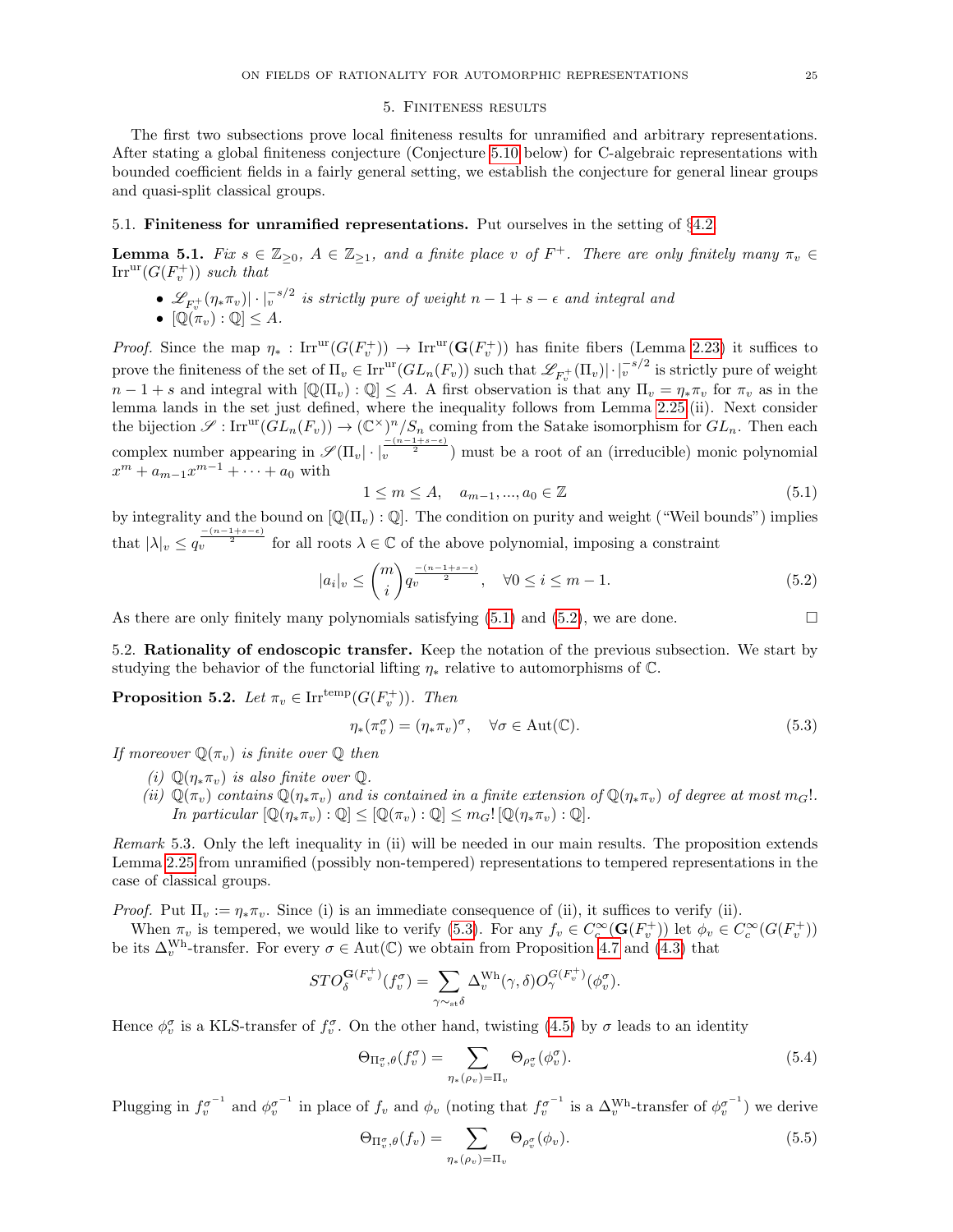Comparing with  $\Theta_{\Pi_v^{\sigma},\theta}(f_v) = \sum_{\eta_*(\rho_v)=\Pi_v^{\sigma}} \Theta_{\rho_v}(\phi_v)$ , cf. [\(4.5\)](#page-21-2), we obtain an equality of stable characters (evaluated on elements of  $C_c^{\infty}(G(F_v^+)))$ 

<span id="page-25-1"></span>
$$
\sum_{\mu(\rho_v)=\Pi_v} \Theta_{\rho_v^{\sigma}} = \sum_{\eta_{\mu}(\rho_v)=\Pi_v^{\sigma}} \Theta_{\rho_v}
$$
\n(5.6)

since  $\Delta_v^{\text{Wh}}$ -transfers of  $C_c^{\infty}(\mathbf{G}(F_v^+))$  generate the space of stable distributions on  $G(F_v^+)$ . (In the language of Remark 1 below Theorem 2.2.1 of [\[2\]](#page-35-1), the map  $\tilde{f} \mapsto \tilde{f}^G$  is *onto.*) Then [\(5.6\)](#page-25-1) holds true also as the equality of finite character sums. Since  $\Theta_{\pi_v^{\sigma}}$  appears as a summand on the left hand side, it should also on the other side by linear independence of characters. We have established [\(5.3\)](#page-24-4).

 $\eta$ 

Formula [\(5.3\)](#page-24-4) readily implies that if  $\sigma \in \text{Aut}(\mathbb{C}/\mathbb{Q}(\pi_v))$  then  $\Pi_v^{\sigma} = \eta_*(\pi_v^{\sigma}) = \eta_*\pi_v = \Pi_v$ . Therefore  $\mathbb{Q}(\Pi_v) \subset \mathbb{Q}(\pi_v)$  and in particular  $\mathbb{Q}(\Pi_v)$  is finite over  $\mathbb{Q}$ .

Now if  $\sigma \in \text{Aut}(\mathbb{C}/\mathbb{Q}(\Pi_v))$  then  $\eta_*(\pi_v^{\sigma}) = \Pi_v^{\sigma} = \Pi_v$ . One deduces from [\(5.6\)](#page-25-1) that  $\pi_v, \pi_v^{\sigma} \in \eta_*^{-1}(\Pi_v)$ . Thereby one obtains a group homomorphism

$$
\Upsilon: \mathrm{Aut}(\mathbb{C}/\mathbb{Q}(\Pi_v)) \to \mathrm{Perm}(\eta_*^{-1}(\Pi_v)), \quad \Upsilon(\sigma): \pi_v \mapsto \pi_v^{\sigma}
$$

where Perm(·) denotes the permutation group. Since  $|\eta_*^{-1}(\Pi_v)| \leq m_G$  by Proposition [4.13,](#page-22-0) the kernel of  $\Upsilon$  has index  $\leq m_G!$  in Aut $(\mathbb{C}/\mathbb{Q}(\Pi_v))$ . Then the fixed field of ker  $\Upsilon$  is a finite extension of  $\mathbb{Q}(\Pi_v)$  of degree  $\leq m_G!$  and contains  $\mathbb{Q}(\pi_v)$ . The proof of (ii) is finished.

Remark 5.4. Alternatively [\(5.3\)](#page-24-4) may be proved using a global argument (explained to us by Wee Teck Gan): Reduce to the case where  $\pi_v$  is a discrete series. When  $\pi_v$  is discrete, globalize  $\pi_v$  to a  $\pi$ . Consider  $\eta_*(\pi)$  and  $\eta_*(\pi^{\sigma})$  (assumed isobaric). By comparing  $\eta_*(\pi)^{\sigma}$  and  $\eta_*(\pi^{\sigma})$  at almost all unramified places, one deduces from strong multiplicity one that  $\eta_*(\pi_v)^\sigma = \eta_*(\pi_v^\sigma)$  at the place v of interest. (Use Clozel's result that the Langlands quotient is compatible with  $\sigma$ .)

# <span id="page-25-0"></span>5.3. Sparsity of arithmetic points in the unitary dual.

<span id="page-25-4"></span>**Proposition 5.5.** Fix  $A \geq 1$ , a finite place v of  $F^+$ , an open compact subgroup  $K_v \subset G(F_v^+)$  and an irreducible algebraic  $\mathbf{G}_{\infty}$ -representation  $\Xi$ . The set of  $\Pi_{v} \in \text{Irr}(\mathbf{G}(F_{v}^{+}))$  satisfying (i) and (ii) below is finite:

(i)  $\Pi_v$  appears as the v-component of some  $\Xi$ -cohomological isobaric representation  $\Pi = \boxplus_{i=1}^s \Pi_i$  of  $\mathbf{G}(\mathbb{A}_{F^+})$  such that  $\Pi_i$  are cuspidal and  $\Pi_i^{\vee} \simeq \Pi_i^c \otimes (\det \circ \chi_i)$  for  $\chi : F^{\times} \backslash \mathbb{A}_F^{\times} \to \mathbb{C}^{\times}$  such that  $\chi_v(-1)$  is the same for every  $v \in S_{\infty}$ ,

(ii)  $[\mathbb{Q}(\Pi_v) : \mathbb{Q}] \leq A$ .

<span id="page-25-2"></span>Remark 5.6. Since C-algebraicity is incompatible with  $\boxplus$  (which is locally the Langlands quotient for the normalized induction),  $\Pi$  being C-algebraic implies not  $\Pi_i$  but  $\Pi_i | \cdot |^{\frac{n_i - n}{2}}$  is C-algebraic in condition (i).

*Proof.* By (ii) and Corollary 3.13 the depth (or conductor) of  $\Pi_v$  is bounded, so the set of  $\Pi_v$  is contained in finitely many Bernstein components. We may show that the set of  $\Pi_v$  satisfying (i) and (ii) is finite in each Bernstein component  $\mathcal{B}$ . Suppose  $\Pi_v^0 \in \mathcal{B}$  satisfies (i) and (ii). Write  $\mathscr{L}_{F_v^+}(\mathrm{sc}(\Pi_v^0)) = \bigoplus_{i=1}^k V_i$  where  $V_i$  are irreducible WD representations. For any other  $\Pi_v \in \mathcal{B}$ ,

$$
\mathscr{L}_{F^+_v}(\mathrm{sc}(\Pi_v)) = \bigoplus_{i=1}^k V_i \otimes \mathrm{unr}(\lambda_i)
$$

where  $unr(\lambda_i): GL_1(F_v^+) \to \mathbb{C}^\times$  is the unramified character mapping every uniformizer of  $F_v^+$  to  $\lambda_i \in \mathbb{C}^\times$ . Since  $\mathbb{Q}(\bigoplus_{i=1}^k V_i) \subset \mathbb{Q}(\Pi_v^0)$  (cf. [\(3.2\)](#page-14-0)), we have  $[\mathbb{Q}(\bigoplus_{i=1}^k V_i) : \mathbb{Q}] \leq A$ . Put  $E := \mathbb{Q}(V_1)\mathbb{Q}(V_2)\cdots\mathbb{Q}(V_k)$ . Since Gal $(\overline{\mathbb{Q}}/\mathbb{Q}(\bigoplus_{i=1}^k V_i))$  acts on  $\{V_1, ..., V_k\}$  (a multi-set) as permutations,

$$
[E:\mathbb{Q}]\leq k!A\leq n!A.
$$

Consider the action of  $Gal(\overline{\mathbb{Q}}/E)$  on the unordered set  ${V_i \otimes \text{unr}(\lambda_i)}_{i=1}^k$ . Clearly there exists an extension  $E'/E$  of degree  $\leq k!$  such that  $Gal(\overline{\mathbb{Q}}/E')$  fixes the isomorphism class of  $V_i \otimes \text{unr}(\lambda_i)$  for every i. Observe that every  $\lambda \in \mathbb{C}^\times$  such that  $V_i \otimes \text{unr}(\lambda) \simeq V_i$  satisfies  $\lambda^n = 1$ . (For this consider the equality of the determinants.) Setting  $E'' := E(\mu_n)$ , we conclude that  $Gal(\overline{\mathbb{Q}}/E'')$  fixes  $\lambda_i$  for every i. In particular

<span id="page-25-3"></span>
$$
[\mathbb{Q}(\lambda_i) : \mathbb{Q}] \le k!n!\varphi(n)A, \quad \forall 1 \le i \le k. \tag{5.7}
$$

By (i) and Proposition [4.1](#page-17-0) there exists  $s > 0$  (depending on  $\Xi$ ) such that for every  $\Pi_v \in \mathcal{B}$  satisfying (i) and (ii),  $\mathscr{L}_{F_v^+}(\mathrm{sc}(\Pi_v))|\cdot|^{-s/2}$  is pure of weight  $s+(n-1)$  and integral. (To deduce this, apply Proposition [4.1](#page-17-0) to each  $\Pi_i |\cdot|^{\frac{n_i-n}{2}}$ , cf. Remark [5.6.](#page-25-2)) As Lemma [3.8](#page-12-2) applies to the present situation with all  $s_i$  in the lemma equal to 1, we see that both  $V_i |\cdot|^{-s}$  and  $V_i |\cdot|^{-s} \otimes \text{unr}(\lambda_i)$  are strictly pure of weight in  $s+(n-1)$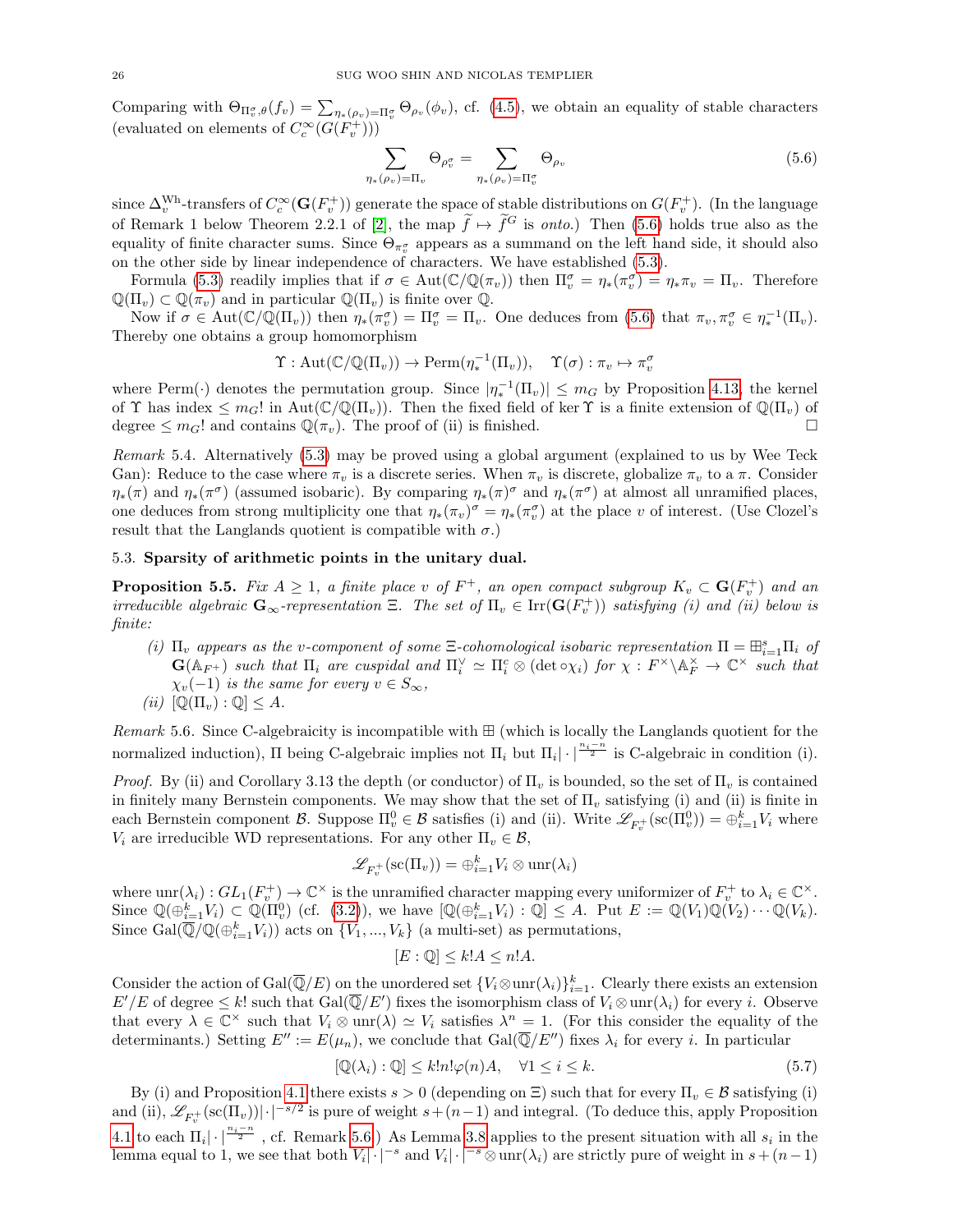and integral. We claim that  $\lambda_i$  is a Weil  $q_v$ -number of weight 0 such that  $q_v^{s+(n-1)}\lambda_i$  is integral. Indeed, for any any eigenvalue  $\omega$  of a lift of geometric Frobenius on  $V_i$ , we know from the above that  $q_v^{\frac{s+n-1}{2}}/\omega$ and  $\omega\lambda_i$  are integral. In view of the integrality of  $q_v^{s+(n-1)}\lambda_i$  and [\(5.7\)](#page-25-3), an argument as in Lemma [5.1](#page-24-5) shows that there are only finitely many  $\lambda_i$  with these properties. Therefore the set of  $\Pi_v$  as above is finite.

Let G be as in (i), (ii) or (iii) of §[4.2.](#page-19-0) Recall that Arthur and Mok associate to  $\pi_v \in \text{Irr}^{\text{temp}}(G(F_v^+))$  a tempered L-parameter  $\varphi_{\pi_v}: W_{F_v^+} \times SL_2(\mathbb{C}) \to {}^L G$ . In a standard manner this extends to the construction of all L-packets via Langlands quotients. Now we are about to state a result providing a crucial input for the main results of §[6.1.](#page-28-0)

<span id="page-26-0"></span>**Corollary 5.7.** Fix  $A \geq 1$  and an irreducible algebraic  $\text{Res}_{F^+}/\text{O}G$ -representation  $\xi$ . Suppose that  $\xi$  has regular highest weight. Then the set of  $\pi_v \in \text{Irr}^{\text{temp}}(G(F_v^+))$  satisfying the two properties below is finite.

- (i)  $\pi_v$  appears as the v-component of some ξ-cohomological discrete automorphic representation  $\pi$ of  $G(\mathbb{A}_{F+}),$
- (ii)  $[\mathbb{Q}(\pi_v) : \mathbb{Q}] \leq A$ .

Remark 5.8. In particular the set of such  $\pi_v$  is measurable with respect to the Plancherel measure on  $G(F_v^+)^{\wedge}$ . We caution the reader that its measure may not be zero. Indeed it has positive Plancherel measure precisely when it contains discrete series.

<span id="page-26-1"></span>Remark 5.9. The regularity assumption on  $\xi$  should be unnecessary for the corollary to be true. We imposed it for simplicity and also for the reason that the same hypothesis will be in place for applications in Section [6.](#page-28-1)

*Proof.* Let  $C(\xi, A)$  be the set of  $\pi_v$  as above. We need to show  $|C(\xi, A)| < \infty$ . Since  $\eta_*$  is a finite-to-one map, we will be done if  $\eta_*$  is shown to map  $C(\xi, A)$  into the union of the sets of Proposition [5.5](#page-25-4) for some Ξ, where Ξ depends only on ξ.

Each  $\pi_v \in C(\xi, A)$  is the v-component of some  $\pi$  as in the corollary. Let  $\psi = (r, \{(n_i, \Pi_i, \nu_i)\}_{i=1}^r$  be the data associated with  $\pi$  and put

$$
\Pi:=\boxplus_{i=1}^r \left((\Pi_i\otimes |\cdot|^\frac{1-\nu_i}{2}) \boxplus (\Pi_i\otimes |\cdot|^\frac{3-\nu_i}{2}) \boxplus \cdots \boxplus (\Pi_i\otimes |\cdot|^\frac{\nu_i-1}{2})\right) \otimes |\cdot|^{ \epsilon/2}.
$$

The infinitesimal character of  $\pi_v$  at each infinite place v of  $F^+$  is the same as that of  $\xi_v^{\vee}$ , where  $\xi = \otimes_{v|\infty} \xi_v$ is a tensor product of irreducible representations with regular highest weights. Remark [4.15](#page-23-2) tells us that this infinitesimal character transfers via  $\eta$  to that of  $\Pi_{\nu}$ . The regularity on the former implies via the explicit description of  $\eta$  that the infinitesimal character of  $\Pi_{\eta}$  is the same as that of (the tensor product of two) irreducible algebraic representations of **G** of regular highest weight. In particular  $\nu_i$  must be all trivial in  $\psi$ .

So  $\Pi = \boxplus_{i=1}^r \Pi_i |\cdot|^{(\epsilon/2)}$  and  $\Pi_v = \eta_*(\pi_v)$  by (ii) of Proposition [4.14,](#page-23-1) cf. Remark [4.15.](#page-23-2) Thanks to Proposition [5.2](#page-24-6) we know  $[\mathbb{Q}(\Pi_v) : \mathbb{Q}] \leq A$ , which is (ii) of Proposition [5.5.](#page-25-4) It remains to verify (i) of that proposition. This is clear except possibly the property that  $\Pi$  is cohomological (for some  $\Xi$ ), which we now explain. Since  $\pi_{\infty}$  is ξ-cohomological it is regular C-algebraic. This implies that  $\Pi_{\infty} = \eta_*(\pi_{\infty})$  is also regular C-algebraic (for  $GL_n$ ) by Lemma [4.5](#page-20-1) (and the sentence right below Definition [2.21\)](#page-9-2). Now Lemma [2.12](#page-6-3) tells us that  $\Pi_{\infty}$  is Ξ-cohomological for some Ξ. Moreover Ξ is determined by the infinitesimal character of  $\Pi_{\infty}$  hence also by that of  $\pi_{\infty}$ , or just by  $\xi$ . We are done.

 $\Box$ 

5.4. A finiteness conjecture. We think this is a good place to state an interesting finiteness conjecture on automorphic representations in the spirit of the Shafarevich conjecture (Theorem [1.2\)](#page-0-3). Earlier Fontaine and Mazur proposed the analogue of the Shafarevich conjecture for l-adic Galois representations([\[22,](#page-36-4) I.§3]). While their conjecture is still mostly open in dimension > 1 to our knowledge, we are able to verify our conjecture in many cases including  $G = GL_n$ . This opens up the possibility for an automorphic proof of Fontaine-Mazur's finiteness conjecture via the Langlands correspondence. At the moment we are unable to get many cases of their conjecture since the correspondence is established in only limited cases. We wish to return to this problem in the future.

In the conjecture  $G$  is allowed to be an arbitrary connected reductive group over any number field  $F$ . Let  $S_{\text{ram}}$  be the finite set of finite places v such that  $G \times_F F_v$  is ramified (i.e. either non-quasi-split over  $F_v$  or non-split over any finite unramified extension of  $F_v$ .) Recall that hyperspecial subgroups outside

 $\Box$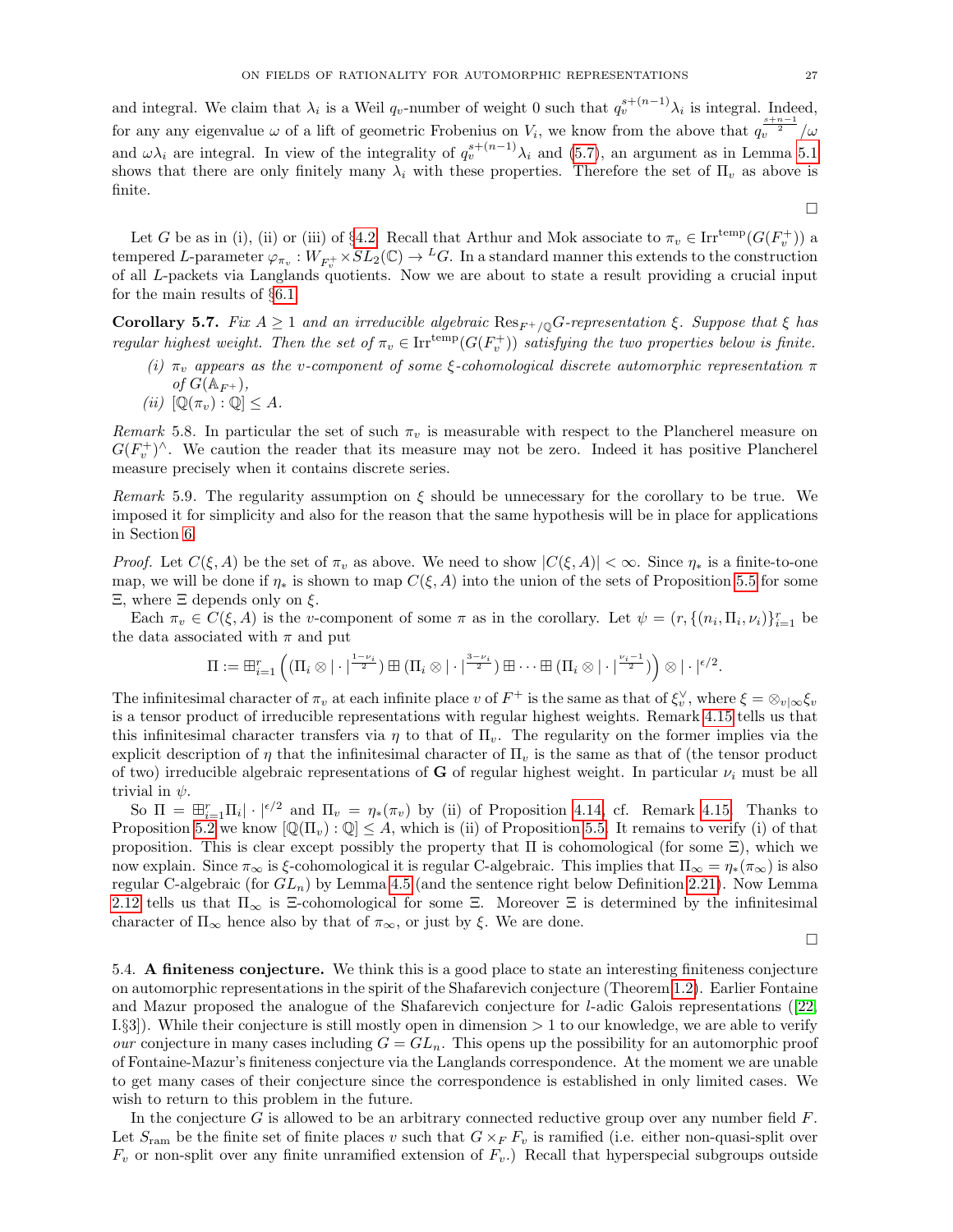$S<sub>ram</sub>$  are fixed as in §[1.7](#page-4-1) once and for all, and unramified representations are considered with respect to this data. Denote by  $Z(\mathfrak{g})$  the center of the universal enveloping algebra of Lie  $G(F \otimes_{\mathbb{O}} \mathbb{C})$ .

<span id="page-27-3"></span>Conjecture 5.10. Fix  $A \in \mathbb{Z}_{\geq 1}$ , S a finite set of places of F containing  $S_{\text{ram}}$  and all infinite places, and a C-algebra character  $\chi_{\infty}: Z(\mathfrak{g}) \to \mathbb{C}$ . Then the set of discrete automorphic representations  $\pi$  of  $G(\mathbb{A}_F)$ with the following properties is finite:

- $\pi^S$  is unramified,
- $\pi_{\infty}$  has infinitesimal character  $\chi_{\infty}$ , and
- $[\mathbb{Q}(\pi):\mathbb{Q}]\leq A.$

<span id="page-27-5"></span>Remark 5.11. To state a more modest conjecture, one may replace the condition  $[\mathbb{Q}(\pi):\mathbb{Q}]\leq A$  by the condition that  $\mathbb{Q}(\pi)$  is contained in a fixed finite extension of  $\mathbb{Q}$  in  $\mathbb{C}$ .

Remark 5.12. Since there are up to isomorphism only finitely many  $\pi_{\infty}$  with a fixed infinitesimal character  $\chi_{\infty}$ , one may replace the above condition on the infinitesimal character by the condition that  $\pi_{\infty}$  is isomorphic to a fixed irreducible  $G(F \otimes_{\mathbb{R}} \mathbb{C})$ -representation  $\pi^0_{\infty}$ .

Remark 5.13. The  $\pi$  as in the conjecture should be C-algebraic according to the "if" part of Conjecture [2.8,](#page-6-1) which may well belong to the realm of transcendental number theory and would be difficult to check. Fortunately we can still verify the conjecture in many cases without a priori knowledge that  $\pi$  is C-algebraic. cf. §[5.5](#page-27-2) below.

Remark 5.14. It should be stressed that no bound on ramification is imposed at places in S. (Otherwise the conjecture would be uninteresting.) Such a bound is only a consequence of the condition that  $\mathbb{Q}(\pi) \subset E$ , at least in the setting of §[5.5](#page-27-2) below. The conjecture is certainly false if the condition  $\mathbb{Q}(\pi) \subset E$ is omitted, as it is often well known that there are infinitely many discrete automorphic representations if arbitrary ramification is allowed at one place, cf. [\[57\]](#page-37-2).

Remark 5.15. On the Galois side (as opposed to the automorphic side) the analogues of the Fontaine-Mazur finiteness conjecture for complex and mod  $l$  Galois representations have been proposed and investigated by [\[1\]](#page-35-11) and [\[33\]](#page-36-24). The result of Anderson-Blasius-Coleman-Zettler [\[1\]](#page-35-11) is as follows: Given a number field K, there are finitely many complex representations of the Weil group  $W_K$  of bounded degree and bounded Artin conductor (their proof uses Jordan theorem that finite subgroups of  $GL(d, \mathbb{C})$  are virtually abelian). Their result confirms some very special cases of the Fontaine-Mazur finiteness conjecture.

<span id="page-27-2"></span>5.5. Results on the finiteness conjecture. The aim of this section is to prove Conjecture [5.10](#page-27-3) in some important cases. Namely the conjecture will be established first in the case of general linear groups taking Lemma [3.3](#page-14-4) and Harish-Chandra's finiteness theorem (Proposition [5.16](#page-27-4) below) as crucial inputs, and next in the case of classical groups via functorial transfer to general linear groups.

<span id="page-27-4"></span>**Proposition 5.16.** For any  $\mathbb{C}$ -algebra character  $\chi_{\infty} : Z(\mathfrak{g}) \to \mathbb{C}$  and for any open compact subgroup U of  $G(\mathbb{A}_F^{\infty})$ , the set of isomorphism classes of discrete automorphic representations  $\pi$  of  $G(\mathbb{A}_F)$  satisfying the following is finite.

- $\pi^{\infty}$  has a nonzero U-fixed vector and
- $\pi_{\infty}$  has infinitesimal character  $\chi_{\infty}$ .

Remark 5.17. We are using a weaker version of Harish-Chandra's theorem in that our attention is restricted to the discrete automorphic spectrum.

Proof. The proposition results immediately from Harish-Chandra's theorem 1 in [\[27\]](#page-36-25). (The proof in loc. *cit.* for semisimple groups is extended to the case of reductive groups as explained in [\[7,](#page-35-12) Th 7.4].)  $\square$ 

<span id="page-27-0"></span>**Theorem 5.18.** Conjecture [5.10](#page-27-3) is true in the case of  $G = GL_n$  for any  $n \in \mathbb{Z}_{\geq 1}$  and any ground field  $F<sub>r</sub>$ 

*Proof.* Suppose that  $\pi$  satisfies the condition of Conjecture [5.10.](#page-27-3) Corollary [3.12](#page-15-1) tells us that  $\pi$ <sub>n</sub> has bounded conductor (depending only on A,  $F_v$  and n) at every  $v \in S$ . Therefore the cardinality of such  $\pi$  is finite by Proposition [5.16.](#page-27-4)

<span id="page-27-1"></span>**Theorem 5.19.** Conjecture [5.10](#page-27-3) is true for quasi-split classical groups as in (i), (ii) and (iii) of  $\S 4.2$  $\S 4.2$  (if Hypothesis [4.8](#page-21-0) is assumed).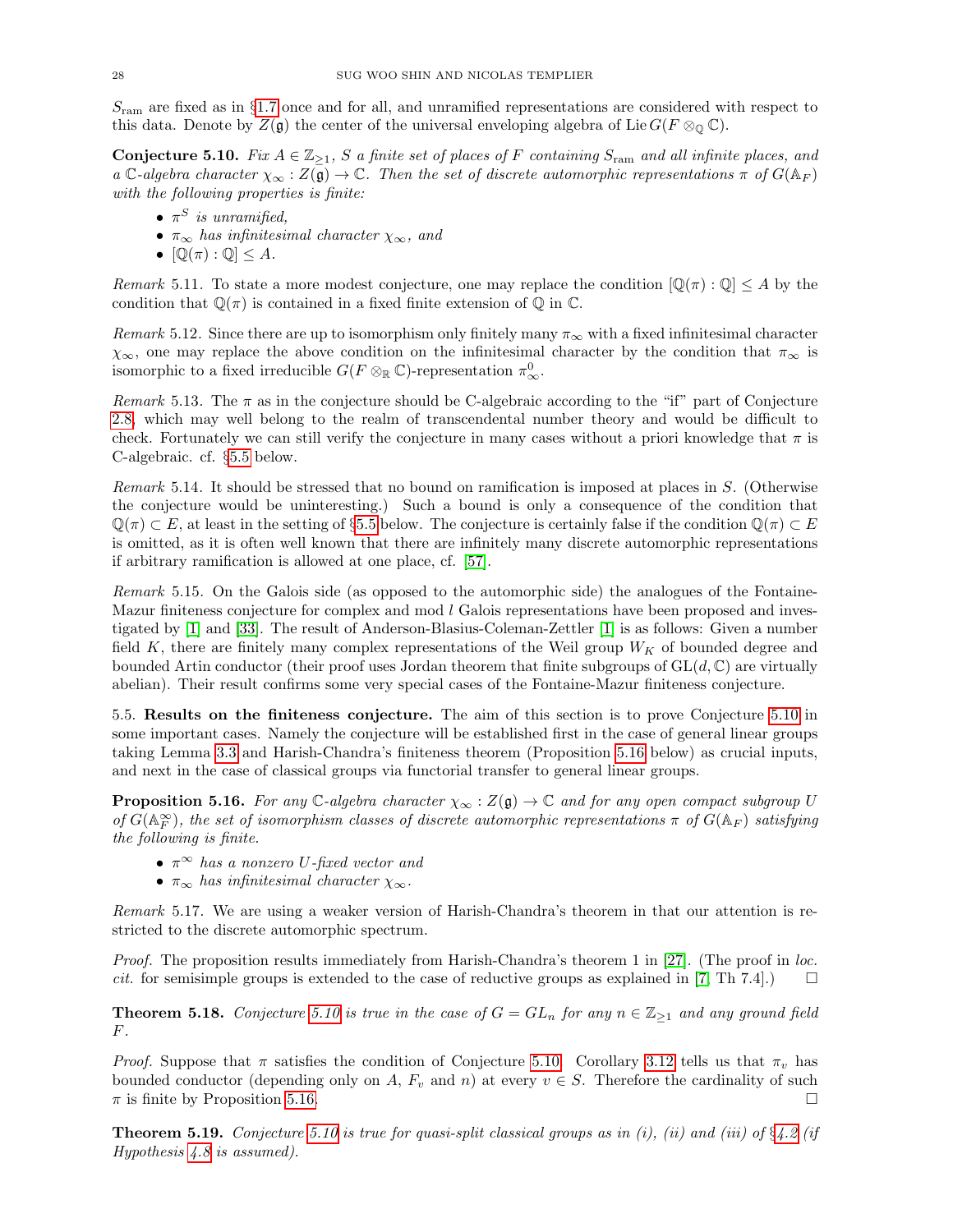*Proof.* Write  $C(G, S, \chi_{\infty}, A)$  for the set of Conjecture [5.10](#page-27-3) (but we adopt the notation of §[4.2](#page-19-0) in this proof, so  $F^+$  plays the role of F in the conjecture). Consider the association

$$
C(G, S, \chi_{\infty}, A) \rightarrow \widetilde{\Psi}_2(G)
$$
  

$$
\pi \mapsto \psi = (r, \{(n_i, \Pi_i, \nu_i)\}_{i=1}^r
$$

as in Proposition [4.14.](#page-23-1) Since  $\pi$  is unramified outside S, the associated  $\Pi_i$  enjoys the same property for every i. Since  $\eta$  is C-preserving by inspection, Lemma [2.25,](#page-10-1) Proposition [4.14.](#page-23-1)(iii), and the strong multiplicity one theorem imply that  $Aut(\mathbb{C}/\mathbb{O}(\pi))$  permutes the set  $\{\Pi_1, ..., \Pi_r\}$ . Hence there exists some  $E \supset \mathbb{Q}(\pi)$  with  $[E : \mathbb{Q}(\pi)] \le r!$  such that  $Aut(\mathbb{C}/E)$  fixes all  $\Pi_1, ..., \Pi_r$ . Note that  $[E : \mathbb{Q}] \le r! [\mathbb{Q}(\pi) :$  $\mathbb{Q} \leq n!A.$ 

Let us make some observation about infinitesimal characters. It is standard that  $\chi_{\infty}$  corresponds to a collection of complex L-parameters  $\varphi_{\chi_{\infty},w}: W_{\mathbb{C}} \to \widehat{G}$  where w runs over the infinite places of F. For each infinite place v of  $F^+$ , it follows from  $\pi_v \in \widehat{AP}(\psi_v)$  that  $\psi_v|_{W_{\overline{F_v^+}}}$  is isomorphic to  $\varphi_{\chi_\infty,w}$  up to Out $(\widehat{G})$ -action when  $v|w$ . Let  $X_v$  be the set of all infinitesimal characters of  $GL_m(F \otimes_F F_v^+)$  with  $1 \leq m \leq n$  corresponding to a  $W_{\overline{F_v^+}}$ -subrepresentation of  $\eta \psi_v|_{W_{\overline{F_v^+}}}$  at each  $v|\infty$ . Clearly  $X := \prod_{v|\infty} X_v$ is a finite set. Proposition [4.14,](#page-23-1) cf. the proof of Corollary [4.16,](#page-23-0) tells us that the infinitesimal character of  $\Pi_{i,v}$  belongs to  $X_v$ .

Let  $D(GL_{\le n}, S, X, n!A)$  be the set of cuspidal automorphic representations  $\Pi$  of  $GL_m(\mathbb{A}_F)$  with  $1 \leq$  $m \leq n$  which are unramified outside S, have the infinitesimal character of  $\Pi_{\infty}$  in X, and satisfy  $[\mathbb{Q}(\Pi)]$ :  $\mathbb{Q} \leq n!A$ . According to Theorem [5.18,](#page-27-0)  $D(GL_{\leq n}, S, X, n!A)$  is a finite set. We have seen that for any  $(r, \{(n_i, \Pi_i, \nu_i)\}_{i=1}^r \in \tilde{\Psi}_2(G)$  coming from  $\pi \in C(G, S, \chi_{\infty}, A)$ , every  $\Pi_i$  belongs to  $D(GL_{\leq n}, S, X, n!A)$ . Hence the image of  $C(G, S, \chi_{\infty}, A)$  in  $\tilde{\Psi}_2(G)$  is finite. The the proof boils down to showing that each fiber of the arrow  $C(G, S, \chi_{\infty}, A) \to \tilde{\Psi}_2(G)$  is finite. This is a consequence of Proposition [4.14.](#page-23-1)(iii): If  $\pi$  is in the preimage of  $\psi$  then  $\pi_v$  at every finite place  $v \notin S$  is determined to the unique unramified member of  $AP(\psi_v)$ . For each  $v \in S$  or  $v | \infty, \pi_v$  must lie in the finite set  $AP(\psi_v)$ .

 $\Box$ 

# 6. Growth of fields of rationality in automorphic families

<span id="page-28-1"></span>Let G be a quasi-split classical group as in (i), (ii)' or (iii) of  $\S 4.2$  $\S 4.2$  from here up to  $\S 6.4$ . In particular  $F^+$  denotes the base field of G. Note that this is different from the convention of [\[58\]](#page-37-1), which will be frequently cited in this section, where  $F$  is the base field. (We restrict from (ii) to (ii)' since we need results from [\[58\]](#page-37-1) established under the assumption that G has discrete series at the real places of  $F^+$ .) In §[6.5](#page-35-10) we concisely explain how the earlier part of this section can be adapted to obtain an unconditional result for (non-quasi-split) unitary groups. Throughout this section it is assumed that  $G$  is nontrivial so that the absolute rank of  $G$  is at least one.

<span id="page-28-0"></span>6.1. Growth of fields of rationality in level aspect. We start by recalling the level-aspect families  $\mathcal{F}_{\xi}(U_x)$  of automorphic representations of  $G(\mathbb{A}_{F^+})$  of weight  $\xi$  and level subgroups  $U_x$  as in [\[58,](#page-37-1) §9.3] or [\[57\]](#page-37-2).

Let  $U_x$  be a sequence of level  $\mathfrak{n}_x$ -subgroups of  $G(\mathbb{A}_{F^+}^{\infty})$ . Here  $\mathfrak{n}_x$  is a sequence of integral ideals of  $\mathcal{O}_{F^+}$ such that  $\mathbb{N}(\mathfrak{n}_x) := [\mathcal{O}_{F^+} : \mathfrak{n}_x] \to \infty$ . When G is a split group over F, the sequence  $U_x$  is defined as

$$
U_x = \ker(G(\mathcal{O}_{F^+}) \to G(\mathcal{O}_{F^+}/\mathfrak{n}_x))
$$

using the Chevalley group scheme for G over  $\mathbb{Z}$ . In general we refer to [\[58,](#page-37-1) §8] for the precise definition via Moy-Prasad filtrations. We have a product decomposition  $U_x = \prod_{v \nmid \infty} U_{x,v}$  such that each  $U_{x,v}$  is a compact open subgroup of  $G(F_v^+)$ . Set  $U_x^v := \prod_{w \nmid \infty, w \neq v} U_{x,w}.$ 

A variant of the level sequence would be a tower of bounded depth in the sense of [\[15\]](#page-36-26), which corresponds to  $U_{x+1} \subset U_x$  or  $\mathfrak{n}_x \mid \mathfrak{n}_{x+1}$ . But here we prefer to work more generally with the condition that  $\mathbb{N}(\mathfrak{n}_x) \to \infty$ .

Let  $\xi$  be an irreducible algebraic representation of  $\text{Res}_{F^+/\mathbb{Q}}G$  over  $\mathbb{C}$ , which can be viewed as a representation of  $\prod_{v|\infty} G \times_{F^+} F^+_v$  where v runs over infinite places of  $F^+$  (see §[2.2\)](#page-6-0). In this section we assume, except for Corollary [6.8,](#page-31-0) that the highest weight for every representation of  $G \times_{F^+} F^+_{v}$  induced by  $\xi$  is regular. The regularity assumption is made mainly because the equidistribution theorems as in [\[57\]](#page-37-2) and [\[58\]](#page-37-1) rely on it. (This is why we also made the assumption earlier for simplicity, cf. Remark [5.9\)](#page-26-1).

Let  $S_0$  be a (possibly empty) finite set of places disjoint from  $\mathfrak{n}_x$  for all x. Let  $f_{S_0}$  be a well-behaved function on the unitary dual of  $G(F_{S_0}^+)$  in the sense of [\[49,](#page-36-27) §7] and [\[58,](#page-37-1) §9.1]. (Such functions are very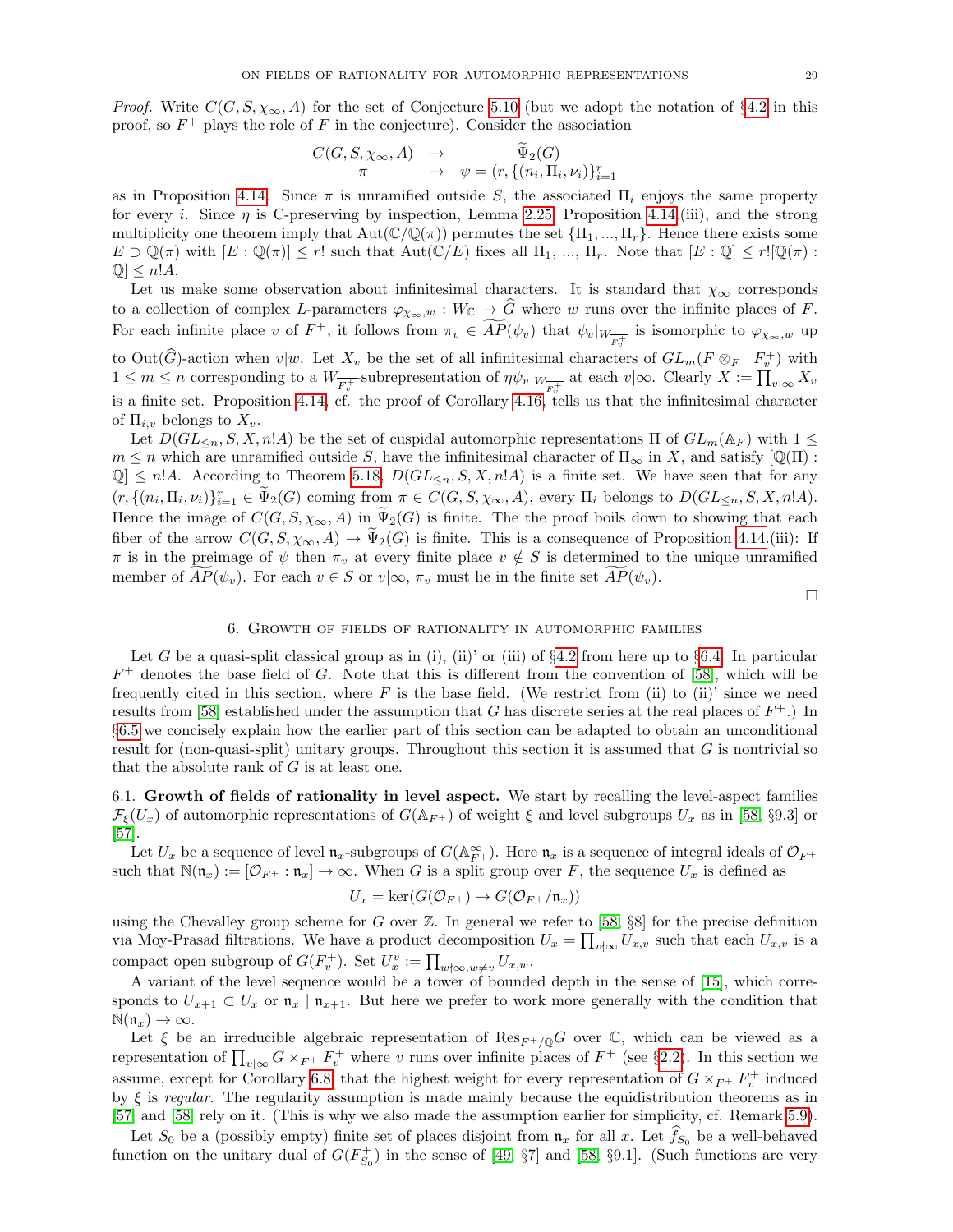useful in prescribing interesting local conditions. Namely we can impose that  $\pi_{S_0}$  belongs to a bounded measurable subset of  $G(F_{S_0}^+)^{\wedge}$  whose boundary has zero Plancherel measure and whose image in the Bernstein variety  $(\Theta(G)$  in [\[49,](#page-36-27) pp.164-165]) has compact closure. In fact there is essentially no loss of generality in assuming that  $f_{S_0}$  is a characteristic function of such a subset.) Henceforth we will assume that  $\hat{\mu}_{S_0}^{\text{pl}}(\hat{f}_{S_0}) > 0$  and that  $\hat{f}_{S_0}$  takes nonnegative real values on the unitary dual.

Let  $\mathcal{F}_x := \mathcal{F}(U_x, \hat{f}_{S_0}, \xi)$  be the set (or family) of discrete automorphic representations  $\pi$  of  $G(\mathbb{A}_{F^+})$ such that

- $\pi_{S_0}$  belongs to the support of  $f_{S_0}$ , i.e.  $f_{S_0}(\pi_{S_0}) \neq 0$ ,
- $\pi^{\infty}$  has a nonzero  $U_x$ -fixed vector and
- $\pi_{\infty}$  is  $\xi$ -cohomological (Definition [2.11\)](#page-6-2).

To be precise this is a multi-set with a density function  $a_{\mathcal{F}_x}(\pi)$  as in [\[45\]](#page-36-28), [\[57,](#page-37-2) §3.3] and [\[58,](#page-37-1) §9.2]. In the present case we have for all  $\pi \in \mathcal{F}_x$ ,

$$
a_{\mathcal{F}_x}(\pi) := m_{\text{disc}}(\pi) \hat{f}_{S_0}(\pi_{S_0}) \dim((\pi^{S_0, \infty})^{U_x^{S_0}})
$$
\n(6.1)

where  $m_{\text{disc}}(\pi)$  is the multiplicity of  $\pi$  in the discrete automorphic spectrum. The exact nature of the formula for  $a_{\mathcal{F}_x}(\pi)$  does not play an explicit role in what follows but is needed in [\[58\]](#page-37-1), which we are going to cite from there. Note that it is non-negative and if  $f_{S_0}$  is a characteristic function, it takes integral values. The cardinality of a subset of the multi-set  $\mathcal{F}_x$  is considered in the obvious sense. For instance  $|\mathcal{F}_x|$  is defined to be the number of  $\pi$ 's in  $\mathcal{F}_x$  counted with multiplicities  $a_{\mathcal{F}_x}(\pi)$ .

<span id="page-29-0"></span>**Theorem 6.1.** Let  $v \notin S_0$  be a fixed place of  $F^+$  such that either

- (i)  $U_{x,v}$  is maximal hyperspecial for all but finitely many x, or
- (ii) ord<sub>v</sub> $(\mathfrak{n}_x) \to \infty$  as  $x \to \infty$ ,

Then  $|\{\pi \in \mathcal{F}_x : [\mathbb{Q}(\pi_v) : \mathbb{Q}] \leq A\}|/|\mathcal{F}_x|$  tends to 0 as  $x \to \infty$ .

Remark 6.2. We recall that the case  $G = GL(2)_\mathbb{Q}$  under assumption (i) is due to Serre [\[54\]](#page-37-0), see Theorem [1.1.](#page-0-1)

*Proof.* We have seen in Corollary [4.16](#page-23-0) that  $\pi_v$  is tempered for all  $\pi \in \mathcal{F}_x$ . We are in position to apply Corollary [5.7](#page-26-0) which implies that the set  $\mathcal{Z}^{\text{ur}}$  (resp.  $\mathcal{Z}$ ) of all  $\pi_v \in G(F_v^+)^{\wedge,\text{ur}}$  (resp.  $\pi_v \in G(F_v^+)^\wedge$ ) for  $\pi \in \mathcal{F}_x$  with  $[\mathbb{Q}(\pi_v) : \mathbb{Q}] \leq A$  is finite. For part (i), concerning  $\mathcal{Z}^{\text{ur}}$ , we could use alternatively the easier fact that there are only finitely many associated Weil numbers (Lemma [5.1\)](#page-24-5). Since  $\mathcal{Z}^{\text{ur}}$  and  $\mathcal{Z}$  are finite, they are certainly a  $\hat{\mu}_v^{\text{pl}}$ -regular relatively compact subset of  $G(F_v^+)^\wedge$ .<br>We will follow the notation of [58] and all measures are shown as i

We will follow the notation of [\[58\]](#page-37-1) and all measures are chosen as in that paper. We have

<span id="page-29-1"></span>
$$
|\{\pi \in \mathcal{F}_x : [\mathbb{Q}(\pi_v) : \mathbb{Q}] \le A\}| = |\{\pi \in \mathcal{F}_x : \pi_v \in \mathcal{Z}^{\text{ur}}\}|
$$
  
= 
$$
\frac{\tau'(G) \dim \xi}{\text{vol}(U_x^v)} \hat{\mu}_x(\mathcal{Z}^{\text{ur}}),
$$
 (6.2)

where  $\tau'(G)$  is the volume of  $G(F^+) \setminus G(\mathbb{A}_{F^+})/A_{G,\infty}$ , and  $\hat{\mu}_x(\mathcal{Z}^{\text{ur}})$  is the automorphic counting measure<br>for  $\mathcal{F} = (\text{So } 86.6, \text{ and } (0.5)$  with  $S_x = \{y\}$  and  $S_y = \emptyset$  in [58]). The same as (6.2) holds for  $\mathcal{F}_x$ . (See §6.6 and (9.5) with  $S_0 = \{v\}$  and  $S_1 = \emptyset$  in [\[58\]](#page-37-1).) The same as [\(6.2\)](#page-29-1) holds true for  $x \gg 1$ with  $\mathcal Z$  in place of  $\mathcal Z^{\text{ur}}$ . (We want  $x \gg 1$  so that every member of  $\mathcal Z$  has level at most  $\mathfrak n_x$  at v.) A key ingredient for both (i) and (ii) is the automorphic Plancherel equidistribution theorem [\[58,](#page-37-1) Cor 9.22] (also see [\[57,](#page-37-2) Thm 4.4]), stating that  $\lim_{x\to\infty} \hat{\mu}_x(\mathcal{Z}^{\text{ur}}) = \hat{\mu}_v^{\text{pl}}(\mathcal{Z}^{\text{ur}})$  and the same for  $\mathcal Z$  in place of  $\mathcal Z^{\text{ur}}$ .

(i) According to [\[58,](#page-37-1) Cor 9.25],  $\lim_{x\to\infty} \frac{\tau'(G) \dim \xi}{\text{vol}(U_x^v) |\mathcal{F}_x|} = 1$ . Hence the limit in the theorem is nothing but  $\hat{\mu}_{\text{p}}^{\text{pl}}(\mathcal{Z}^{\text{ur}})$ , which is zero. (Note that  $\mathcal{Z}^{\text{ur}}$  is a finite subset of the unramified unitary dual which is a torus of positive dimension and the restriction of the Plancherel measure is absolutel of positive dimension and the restriction of the Plancherel measure is absolutely continuous with respect to the Lebesgue measure.)

(ii) By [\[57,](#page-37-2) Prop 5.2] and its extension to the setting of [\[58\]](#page-37-1) by the same argument, we have

<span id="page-29-2"></span>
$$
\lim_{x \to \infty} \frac{\tau'(G) \dim \xi}{\text{vol}(U_x)|\mathcal{F}_x|} = 1.
$$
\n(6.3)

(The corollary 9.25 of [\[58\]](#page-37-1) cannot be applied as it assumes that  $\mathfrak{n}_x$  is prime to v. Note that [\(6.3\)](#page-29-2) is consistent with the formula in the proof of (i), in which case  $vol(U_{x,v}) = 1$ .) Therefore

$$
\lim_{x \to \infty} \frac{\tau'(G) \dim \xi}{\text{vol}(U_x^v)|\mathcal{F}_x|} \hat{\mu}_x(\mathcal{Z}) = \lim_{x \to \infty} \text{vol}(U_{x,v}) \hat{\mu}_x(\mathcal{Z}) = 0
$$

since we have that  $vol(U_{x,v}) \to 0$  from that  $ord_v(\mathfrak{n}_x) \to \infty$ . (Note that  $\hat{\mu}_x(\mathcal{Z})$  tends to  $\hat{\mu}_v^{pl}(\mathcal{Z})$ , which may not be zero due to discrete series in  $\mathcal Z$  but has bounded value.) The proof is concluded.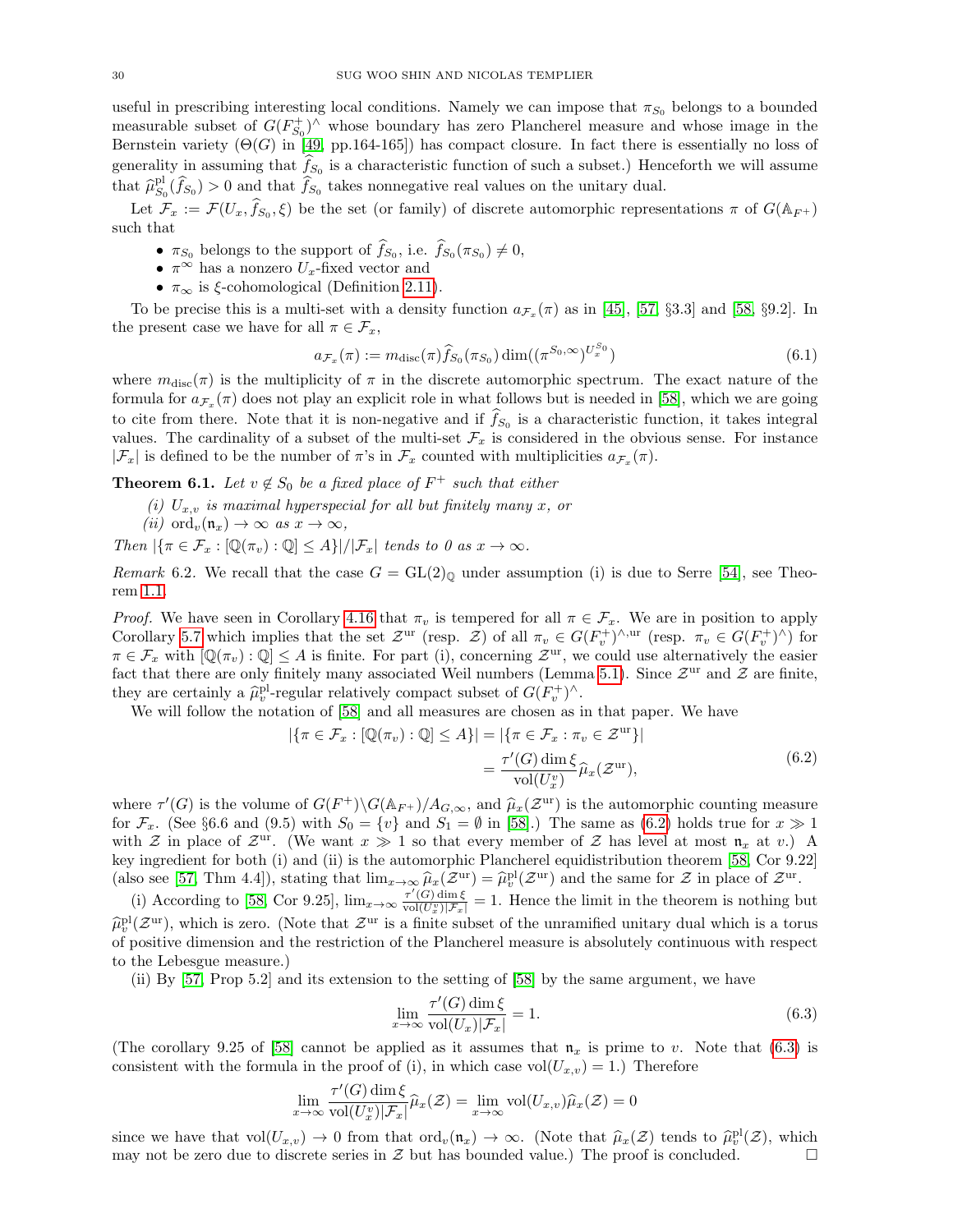<span id="page-30-2"></span>Remark 6.3. It would be interesting to improve on the condition that  $U_{x,v}$  be maximal hyperspecial. This is a question of Serre  $[54, §6.1]$  in the  $GL(2)$  case. The main obstruction is the presence of squareintegrable representations  $\pi_v \in \mathcal{Z}$  with  $\pi \in \mathcal{F}_x$ . The proof doesn't extend to these representations because  $\widehat{\mu}^{\text{pl}}(\pi_v) > 0.$ 

For convenience we introduce the multi-set

$$
\mathcal{F}_x^{\leq A} := \{ \pi \in \mathcal{F}_x : [\mathbb{Q}(\pi) : \mathbb{Q}] \leq A \}.
$$

It is to be understood that if  $\pi \in \mathcal{F}_{x}^{\leq A}$  then  $\pi$  appears with the same multiplicity  $a_{\mathcal{F}_{x}}(\pi)$  in  $\mathcal{F}_{x}^{\leq A}$ . This way we make sense of  $|\mathcal{F}_x^{\leq A}|$ .

**Corollary 6.4.** Under the same assumptions,  $|\mathcal{F}_{x}^{\leq A}|/|\mathcal{F}_{x}|$  tends to 0 as  $x \to \infty$ .

*Proof.* Obviously  $[\mathbb{Q}(\pi_v) : \mathbb{Q}] \leq [\mathbb{Q}(\pi) : \mathbb{Q}].$ 

6.2. **Quantitative estimates.** One may wonder about the precise size of  $\mathcal{F}_x^{\leq A}$  relative to that of  $\mathcal{F}_x$ . For instance, the following generalizes another Serre's question for families of modular forms (Remarques 2 below Théorème 6 of  $[54]$ ).

<span id="page-30-1"></span>Question 6.5. Does there exist  $\delta < 1$  such that  $|\mathcal{F}_{x}^{\leq A}| = O(|\mathcal{F}_{x}|^{\delta})$ ?

As a weaker variant (cf. Remark [5.11\)](#page-27-5), for a fixed finite extension E of  $\mathbb Q$  in  $\mathbb C$  one may ask whether there exist  $\delta < 1$  such that  $|\{\pi \in \mathcal{F}_x : \mathbb{Q}(\pi) \subset E\}| = O(|\mathcal{F}_x|^{\delta})$ . We establish the following estimate towards a positive answer to Question [6.5.](#page-30-1) Define  $S_{\text{unr}}$  to be the set of finite places v of  $F^+$  such that  $U_{x,v}$  is hyperspecial at v for all large enough k. Let  $R_{\text{unr}}$  be the sum of the  $F_v^+$ -ranks of  $G(F_v^+)$  for all  $v \in S_{\text{unr}}$  (it could be infinity).

<span id="page-30-0"></span>**Theorem 6.6.** Suppose that  $S_{\text{unr}}$  is not empty (but it could be an infinite set). Then, as  $x \to \infty$ ,

<span id="page-30-3"></span>
$$
|\mathcal{F}_x^{\leq A}| \ll_R \frac{|\mathcal{F}_x|}{(\log |\mathcal{F}_x|)^R},\tag{6.4}
$$

for all  $R \leq R_{\text{unr}}$ .

**Example 6.7.** In a typical example if  $U_x$  is a principal congruence subgroup of prime level  $\mathfrak{n}_x$  then the set  $S_{\text{unr}}$  contains all finite places and  $R_{\text{unr}}$  is infinite: the statement holds for all  $R > 0$  which is an indication for an affirmative answer to Question [6.5](#page-30-1) in this case. If  $R_{\text{unr}} \geq 1$  is finite then it is best to choose  $R = R_{\text{unr}}$ . Note that the possibility  $R_{\text{unr}} = 0$  is excluded from the proposition because  $S_{\text{unr}}$  is not empty; this is the case discussed in Remark [6.3.](#page-30-2)

*Proof.* We fix a finite set of unramified places  $S_1 \subset S_{\text{unr}}$  disjoint from  $S_0$ . Let R be a rectangle in  $G(F_{S_1}^+)^{\wedge, \text{unr,temp}}$ . Lemma [6.16](#page-34-0) yields the existence of  $\phi_{S_1} \in \mathcal{H}^{\text{unr}}(G(F_{S_1}^+))^{\leq c\kappa}$  which is such that  $\widehat{\phi}_{\kappa}$ approximates the characteristic function of R. (The definition of  $\mathcal{H}^{\text{unr}}(\tilde{G}(F_{S_1}^+))^{\leq c\kappa}$  is recalled in §[6.4](#page-33-0) below. The constant  $c > 0$  depends on a choice fixed once and for all for  $G$ .)

Applying the automorphic Plancherel theorem with error bound [\[58,](#page-37-1) Thm 9.16] to the family  $\mathcal{F}_x$ , we deduce that for all integer  $\kappa \geq 1$ ,

$$
\widehat{\mu}_{\mathcal{F}_x, S_1}(\mathcal{R}) = \widehat{\mu}_{S_1}^{\text{pl}}(\mathcal{R}) + O(q_{S_1}^{A_l + B_l \kappa} |\mathcal{F}_x|^{-C_l}) + O(\kappa^{-R}).
$$

where  $A_l, B_l, C_l > 0$  are absolute constants and  $R \geq 0$  is the sum of the ranks of  $G(F_v^+)$  for  $v \in S_1$ . Note that by choosing  $S_1 \subset S_{\text{unr}}$  arbitrary large, the integer R is arbitrary large subject to the condition that  $R \leq R_{\text{unr}}$ .

The optimal choice is  $\kappa = O(\log |\mathcal{F}_x|)$ , which yields

<span id="page-30-4"></span>
$$
\widehat{\mu}_{\mathcal{F}_x, S_1}(\mathcal{R}) = \widehat{\mu}_{S_1}^{\mathrm{pl}}(\mathcal{R}) + O((\log |\mathcal{F}_x|)^{-R}). \tag{6.5}
$$

Note that the constant in the remainder term does not depend on  $\mathcal{R}$ . In particular  $\mathcal{R}$  can be chosen to be a single element in which case  $\hat{\mu}_{S_1}^{pl}(\mathcal{R}) = 0$  since the Plancherel measure is atomless. We deduce that the following estimate holds for any finite set  $\mathcal{Z}$  in  $G(F_{S_1}^+)^{\wedge,\text{unr,temp}}$ ,

$$
\widehat{\mu}_{\mathcal{F}_x,S_1}(\mathcal{Z}) \ll \frac{|\mathcal{Z}|}{(\log |\mathcal{F}_x|)^R}.
$$

We apply this to the set

$$
\mathcal{Z} := \{ \pi_{S_1} : \ \pi \in \mathcal{F}_x, \ [\mathbb{Q}(\pi) : \mathbb{Q}] \leq A \},
$$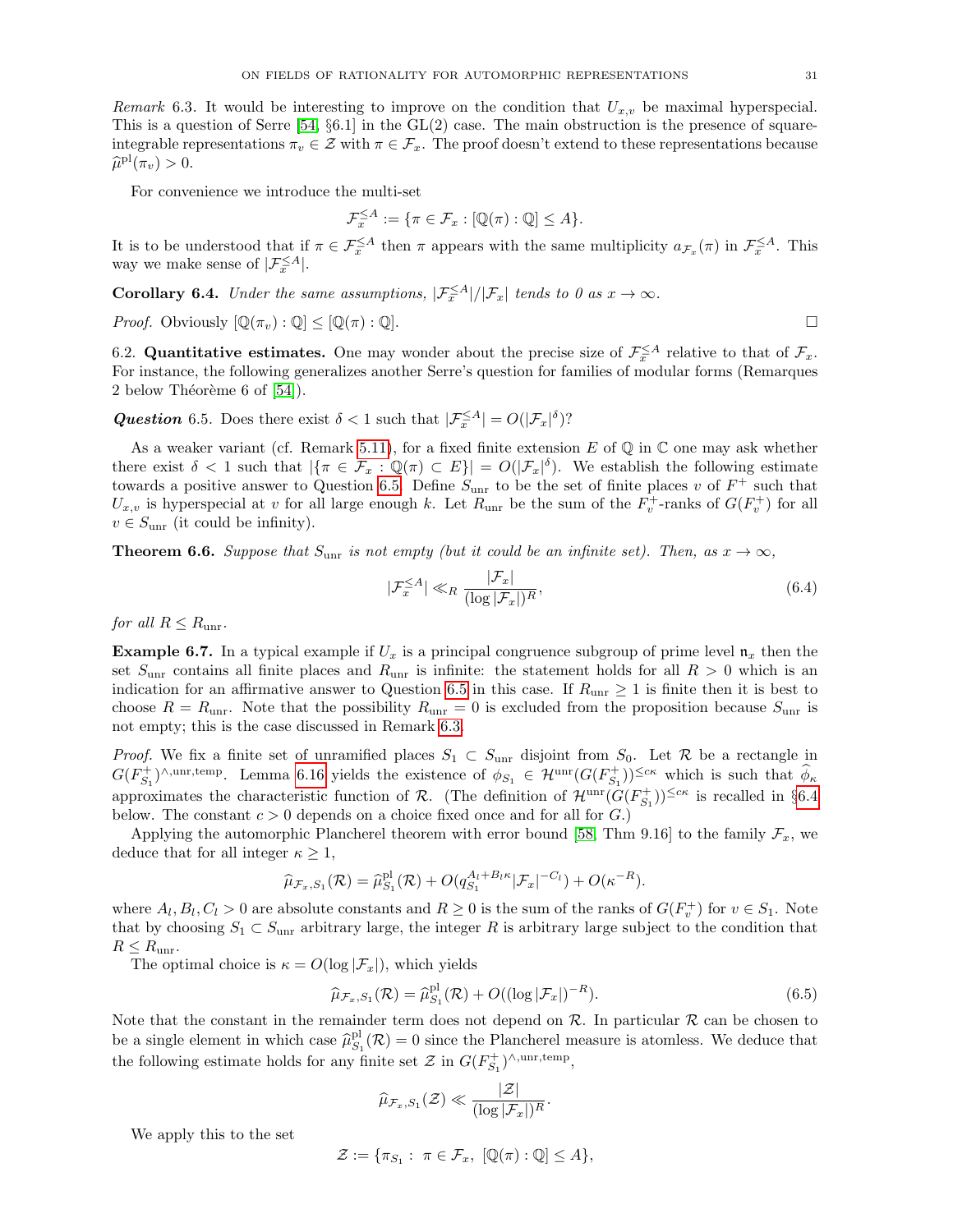since it follows as before from Corollary [5.7](#page-26-0) (or alternatively from Lemma [5.1](#page-24-5) and the first assertion of Corollary [4.16\)](#page-23-0) that  $\mathcal Z$  is a finite set. Thus we can conclude the proof of the proposition since

$$
|\{\pi \in \mathcal{F}_x : [\mathbb{Q}(\pi) : \mathbb{Q}] \le A\}| \ll |\mathcal{F}_x|\widehat{\mu}_{\mathcal{F}_x, S_1}(\mathcal{Z}).
$$

We now consider the case where the automorphic family admits ramification at only finitely many fixed places S. Theorem [6.6](#page-30-0) applies for any  $R > 0$  since  $R_{\text{unr}}$  is infinite, but we can prove a stronger bound. Indeed Theorem [5.18](#page-27-0) may be rephrased as a strong answer to Question [6.5.](#page-30-1) For this it is unnecessary to assume that the highest weight of  $\xi$  is regular (thus  $\pi_{\infty}$  may not be a discrete series). In fact we will prescribe a condition at infinity which is weaker than the  $\xi$ -cohomological condition. For a C-algebra morphism  $Z(\mathfrak{g}) \to \mathbb{C}$  (cf. §[5.5\)](#page-27-2) and an open compact subgroup  $U_x \subset G(\mathbb{A}_{F^+}^{\infty})$ , define  $\mathcal{F}(U_x, \chi_{\infty})$  to be the set of discrete automorphic representations  $\pi$  of  $G(\mathbb{A}_{F+})$  such that (for the corollary it is unimportant to think of  $\mathcal{F}(U_x, \chi_\infty)$  as a multi-set, i.e. the multiplicity of each member may be taken to be one)

- $(\pi^{\infty})^{U_x} \neq 0$ ,
- $\pi_{\infty}$  has infinitesimal character  $\chi_{\infty}$ .

<span id="page-31-0"></span>Corollary 6.8. Fix  $A \in \mathbb{Z}_{\geq 1}$ . Let G be either

- $G = GL_n$  over an arbitrary number field F or
- G is a quasi-split classical group of  $(4.2)$  over a totally real field  $F^{11}$  $F^{11}$  $F^{11}$ .

Suppose that there exists a finite set S such that for every x, the level subgroup  $U_x$  has the form  $U_x =$  $U_{S,x}U^{S,\infty}$ , where  $U^{S,\infty}$  is a product of hyperspecial subgroups of  $G(F_v)$  for all finite  $v \notin S$ . Then there is a constant  $C = C(A, G, \chi_{\infty}, S)$  such that for all x

$$
|\{\pi \in \mathcal{F}(U_x, \chi_{\infty}) : [\mathbb{Q}(\pi) : \mathbb{Q}] \le A\}| \le C.
$$

*Proof.* Immediate from Theorems [5.18](#page-27-0) and [5.19.](#page-27-1) □

For instance when  $G = GL_2$  over  $\mathbb{Q}$ , the theorem applies to C-algebraic automorphic representations arising from Maass forms, namely those with Laplace eigenvalue 1/4. It is worth comparing our results in this subsection with previous work in the case of elliptic curves:

<span id="page-31-4"></span>Remark 6.9. We briefly discuss the most basic case of  $G = GL(2)_\mathbb{Q}$ , weight 2 and  $\mathbb{Q}(\pi) = \mathbb{Q}$  (that is  $A = 1$ . See also the remarks following [\[54,](#page-37-0) Théorème 7]. Modular forms of weight two with integer coefficients are attached to elliptic curves and thus more precise results than [\(6.4\)](#page-30-3) are available.

For an integer  $N \in \mathbb{Z}_{\geq 1}$ , let  $Ell(N)$  be the number of isogeny classes of elliptic curves over Q of conductor N. The following is currently known [\[17,](#page-36-29)  $\S 3.1$ ]:

$$
X^{\frac{5}{6}} \ll \sum_{1 \leq N \leq X} Ell(N) \ll_{\epsilon} X^{1+\epsilon}.
$$

On the other hand, by counting S-integral points on curves of given genus, it is shown by Helfgott– Venkatesh [\[29,](#page-36-30) §4.2] that  $Ell(N) = O(N^{\delta})$  for some  $\delta < \frac{1}{2}$ , improving earlier bounds by Evertse, Silverman and Brumer. The numerical value is improved further in [\[19\]](#page-36-31) into  $\delta = 0.169...$ 

6.3. Order of growth. It follows from Theorem [6.1](#page-29-0) that there are automorphic representations  $\pi_x \in \mathcal{F}_x$ such that  $[\mathbb{Q}(\pi_x) : \mathbb{Q}] \to \infty$  as  $x \to \infty$ . It is interesting to study the order of growth of  $[\mathbb{Q}(\pi_x) : \mathbb{Q}]$  as  $x \to \infty$ . We establish the following which generalizes a result of Royer [\[46,](#page-36-7) Thm 1.1] in the case of  $G = GL(2)_{\mathbb{Q}}$ . By the degree of a Weil number  $\alpha$  (or any algebraic number) we will mean  $[\mathbb{Q}(\alpha):\mathbb{Q}]$ .

<span id="page-31-3"></span>**Proposition 6.10.** Let assumptions be as in (i) in Theorem [6.1.](#page-29-0) Then as  $x \to \infty$  there exists an automorphic representation  $\pi_x \in \mathcal{F}_x$  such that

<span id="page-31-2"></span>
$$
[\mathbb{Q}(\pi_x) : \mathbb{Q}] \gg (\log \log \mathbb{N}(\mathfrak{n}_x))^{\frac{1}{2}}.
$$
\n(6.6)

*Proof.* Consider the set of local representations  $\pi_v \in G(F_v^+)^{\wedge,unr}$  as  $\pi_v$  ranges over  $\mathcal{F}_x$ . We see from [\(6.5\)](#page-30-4) that there are  $\gg \log N(n_x)$  distinct such representations  $\pi_v$ . On the other hand the number of  $q_v$ -Weil integers of weight 1 and degree  $\leq d$  is at most  $q_v^{O(d^2)}$ . (The  $O(d^2)$ -bound is easily seen from the argument of the last paragraph in the proof of Lemma [5.1.](#page-24-5))

<span id="page-31-1"></span><sup>&</sup>lt;sup>11</sup>For uniformity of notation we write F rather than  $F^+$  here.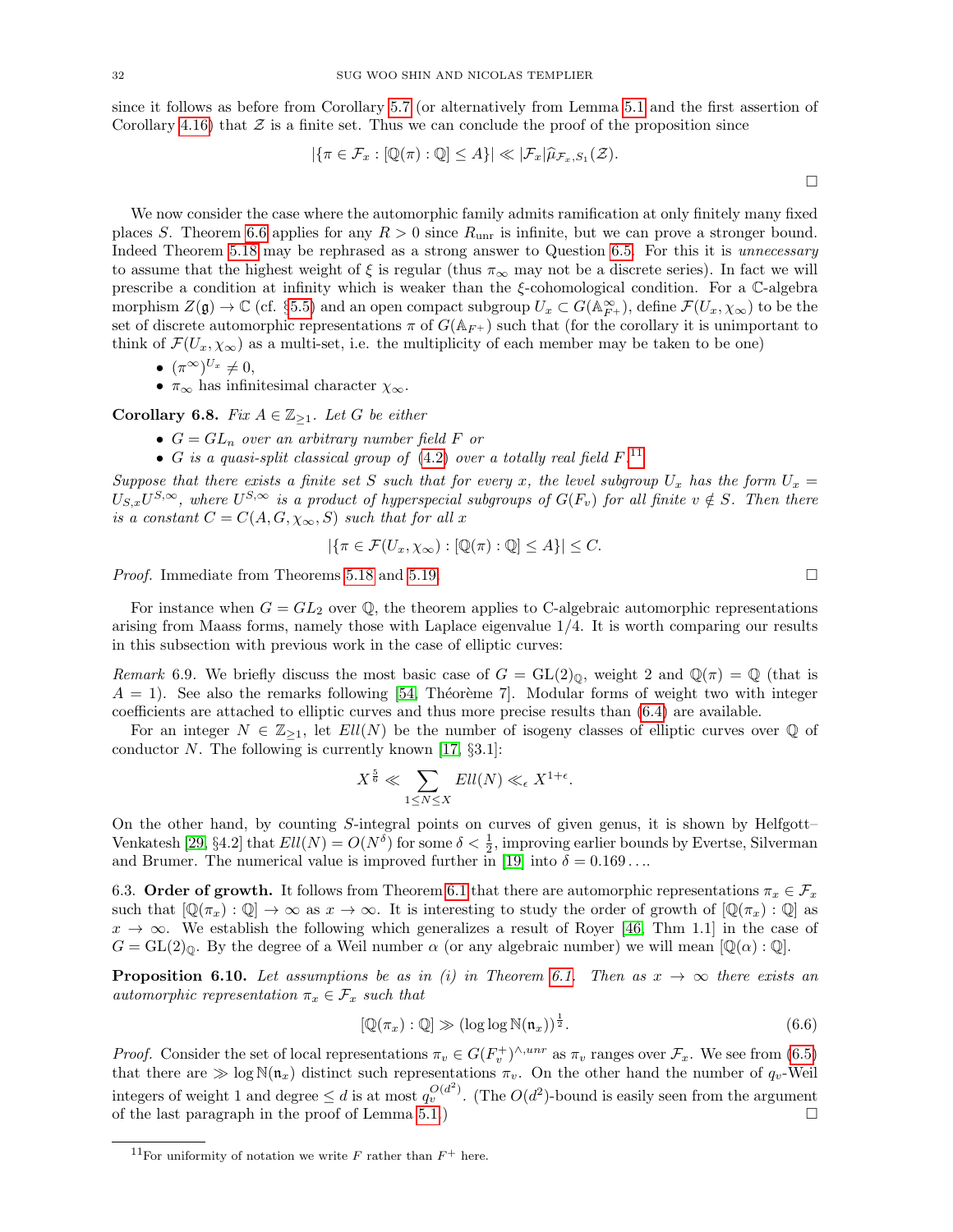In the depth aspect, that is under condition (ii) in Theorem [6.1,](#page-29-0) we can also give a lower bound for the order of growth. Suppose that  $\mathfrak{n}_x$  is supported on a fixed finite set of primes. Then using the estimate in [\(3.4\)](#page-16-1) we can deduce that there exists  $\pi_x \in \mathcal{F}_x$  such that

$$
[\mathbb{Q}(\pi_x):\mathbb{Q}]\gg (\log \mathbb{N}(\mathfrak{n}_x))^{\frac{1}{n}}.
$$

We have removed a logarithm compared with the order of growth [\(6.6\)](#page-31-2) obtained in the level aspect.

The remainder of this subsection is devoted to discuss the case of  $G = GL(2)_{\mathbb{Q}}$  and weight 2 forms, where interestingly there is another method to establish the bound [\(6.6\)](#page-31-2). This is based on the following result about curves over finite fields which is of independent interest.

<span id="page-32-0"></span>**Proposition 6.11** (Serre [\[54,](#page-37-0) §7]). There are only finitely many curves over  $\mathbb{F}_q$  whose Jacobian is isogenous to a product of abelian varieties of dimension at most d.

The method of Serre is effective, see [\[54,](#page-37-0) p. 93] for the example of  $q = 2$  and  $d = 1$ . It doesn't produce immediately an explicit upper-bound in general but there have been several works in this direction, in particular we quote the following.

<span id="page-32-1"></span>**Proposition 6.12** (Elkies–Howe–Ritzenthaler [\[18\]](#page-36-32)). Let  $S \subset [0, \pi]$  be a finite set. If  $C/\mathbb{F}_q$  is a curve of genus g with Frobenius angles in S, then

$$
g \le 23|S|^2 q^{2|S|} \log q.
$$

The proof of Proposition [6.11](#page-32-0) and of the effective bounds such as in Proposition [6.12](#page-32-1) is based on trigonometric inequalities. Precisely one uses the fact that there are  $\theta_j \in [0, \pi]$ ,  $1 \leq j \leq g$ , such that  $q^{\frac{1}{2}}e^{i\theta_j}$  (and also  $q^{\frac{1}{2}}e^{-i\theta_j}$ ) are q-Weil integers of weight 1 and

$$
2q^{\frac{n}{2}}\sum_{j=1}^{g}\cos(n\theta_j) \le q^n + 1, \text{ for any integer } n \ge 1.
$$

(The  $\theta_j$  are the Frobenius angles and this holds because the right-hand side of the inequality minus the left-hand side is equal to  $\#C(\mathbb{F}_{q^n})$ , the number of points of C over  $\mathbb{F}_{q^n}$ .)

The Proposition [6.12](#page-32-1) implies the following effective estimate in the case of simple isogeny factors of dimension at most d.

<span id="page-32-3"></span>**Corollary 6.13.** If the Jacobian of a curve of genus g over  $\mathbb{F}_q$  is isogenous to a product of abelian varieties of dimension at most d, then

$$
g \le q^{q^{O(d^2)}}.
$$

The underlying constant in  $O(d^2)$  is absolute (independent of q and  $d^2$ ).

**Example 6.14.** Let  $q = p$  be a prime number and  $r \in \mathbb{Z}_{\geq 1}$ . The Fermat curve

$$
C_r: X^{p^r+1} + Y^{p^r+1} + Z^{p^r+1} = 0
$$

is such that all eigenvalues of Frobenius are 2r-th roots of  $-p^r$  (see [\[26\]](#page-36-33)). Thus Jac( $C_r$ ) is isogenous to a product of abelian varieties over  $\mathbb{F}_p$  of dimension at most 4r. On the other hand  $C_r$  has genus  $\frac{p^r(p^r-1)}{2}$  $\frac{(n-1)}{2}$ . Also it may be verified that the exponent of the class group  $Jac(C)(\mathbb{F}_p)$  is  $\leq p^r+1$ , which is asymptotically the square-root of the genus and may be compared with  $(6.7)$  below. Note that  $C_r$  is a *hermitian curve* over  $\mathbb{F}_{p^{2r}}$  and it is a maximal curve in the sense that  $C_r(\mathbb{F}_{p^{2r}})$  is of cardinality  $1+p^{2r}+2gp^r$  which achieves equality in the Weil bound.

In fact the same result as in Corollary [6.13](#page-32-3) was established around 2000 by A. de Jong using a different method. We would like to thank de Jong for explaining his result to us which had remained unpublished.

Alternative proof of the Corollary. (de Jong). A theorem of Madan-Madden [\[39\]](#page-36-34) states that the exponent E of the class group of a curve C of genus g over  $\mathbb{F}_q$  satisfies

<span id="page-32-2"></span>
$$
E \gg \left(\frac{g}{\log^3 g}\right)^{\frac{1}{4}}.\tag{6.7}
$$

(Note that their arguments do apply uniformly in  $q$  and thus the above multiplicative constant is absolute, though this is not explicitly stated in their paper. Precisely it can be verified that each estimate in their proof improves when  $q$  gets large)

On the other hand let Fr<sub>q</sub> be the q-th power Frobenius endomorphism of  $Jac(C)$  and let  $P \in \mathbb{Z}[X]$ be its minimal monic polynomial. Note that P has integral coefficients because  $\text{Fr}_q$  is an element of the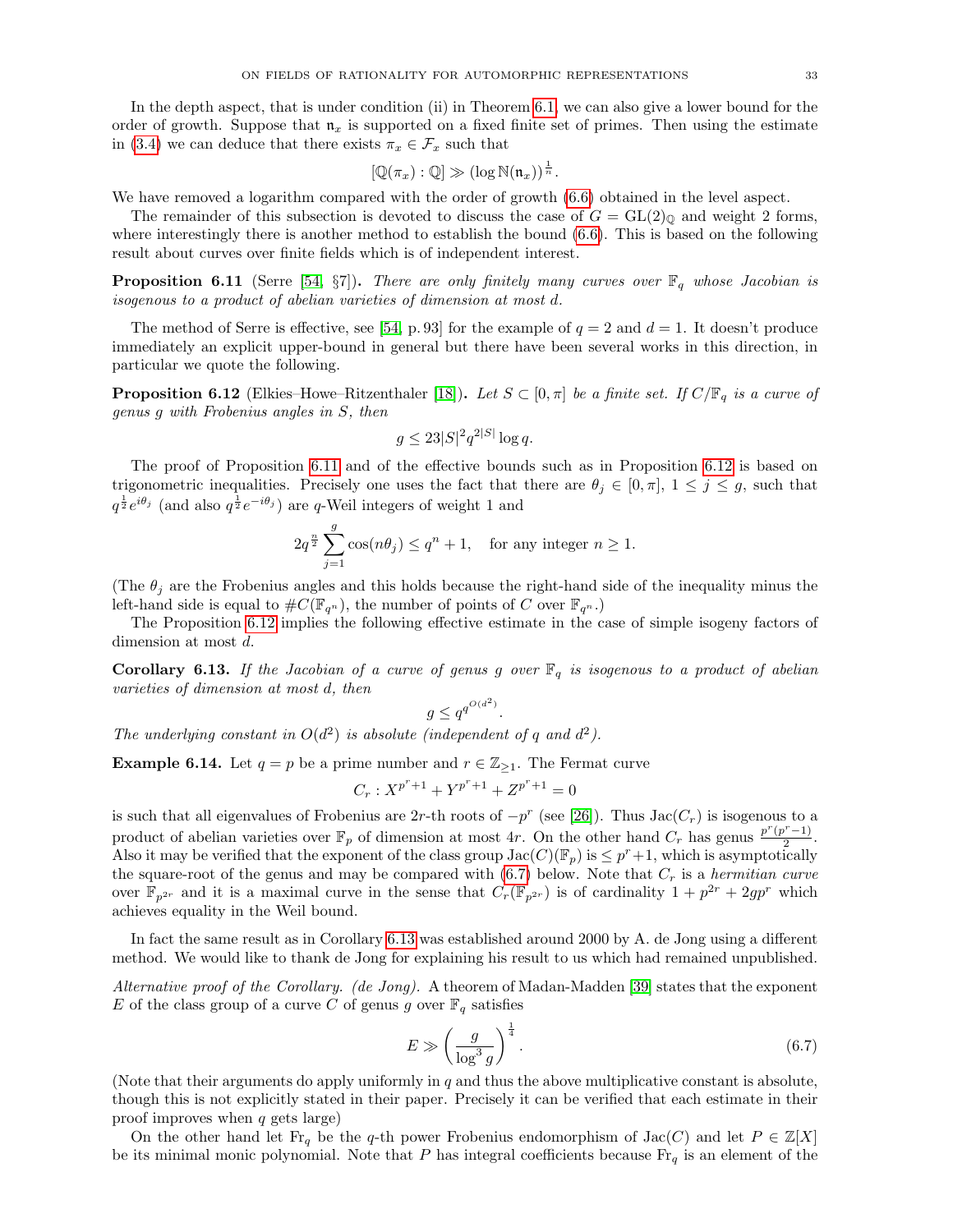endomorphism ring of  $Jac(C)$  which is an order in a semisimple algebra. Since  $Fr_q$  is a semisimple endomorphism by Tate's theorem,  $P(\text{Fr}_q)$  acts as 0 on Jac(C). Since  $\text{Fr}_q$  acts as the identity on Jac(C)( $\mathbb{F}_q$ ), we deduce that  $P(1) \in \mathbb{Z}$  acts as 0 on Jac(C)( $\mathbb{F}_q$ ). Therefore

$$
E \mid P(1).
$$

The polynomial P divides the product of the characteristic polynomials of Frobenius on the abelian varieties which are the simple isogeny factors of  $Jac(C)$ . By assumption these abelian varieties have dimension  $\leq d$  and there are  $q^{O(d^2)}$  isogeny classes of them by counting the Weil q-integers of weight 1 given via Honda-Tate theory, cf. the proof of Proposition [6.10.](#page-31-3) Thus

$$
P(1) \le q^{q^{O(d^2)}}.
$$

Note that  $P(1) \neq 0$  because  $\text{Fr}_q$  is always a non-trivial endomorphism. Combining the three estimates we conclude the proof of the proposition.  $\Box$ 

Alternative proof of Proposition [6.10](#page-31-3) for  $G = GL(2)_{\mathbb{Q}}$  in weight 2. Consider the modular curve  $X_0(N)$ which is a smooth algebraic curve over  $\mathbb Q$  of genus  $g_0(N)$ . Let  $(A_i)_{i\in I}$  be the simple isogeny factors of its Jacobian  $J_0(N)$ , counted with multiplicity, so that there exists an injective isogeny  $\prod_{i\in I} A_i \hookrightarrow J_0(N)$ over Q ([\[40,](#page-36-35) Prop 10.1]). By the theorem of Eichler-Shimura we are reduced to finding a lower bound for the maximal dimension

$$
d := \max_{i \in I} \dim A_i.
$$

Suppose that the fixed prime p does not divide N. From now on we work over  $\mathbb{Q}_p$  and with a small abuse of notation we still write  $X_0(N)$ ,  $J_0(N)$  and  $A_i$  for their base change  $X_0(N) \otimes_{\mathbb{Q}} \mathbb{Q}_p$ ,  $J_0(N) \otimes_{\mathbb{Q}} \mathbb{Q}_p$ and  $A_i \otimes_{\mathbb{Q}} \mathbb{Q}_p$  respectively.

There exists an integral model  $\mathcal{X}_0(N)$  over  $\mathbb{Z}_p$  and its reduction modulo p is smooth irreducible over  $\mathbb{F}_p$ . Also there exists a relative Picard scheme  $\mathcal{J}_0(N)$  which is a smooth abelian group scheme over  $\mathbb{Z}_p$ . The generic fiber  $\mathcal{J}_0(N) \otimes_{\mathbb{Z}_p} \mathbb{Q}_p$  can be identified with  $J_0(N)$ . Since  $J_0(N)$  has good reduction at p, the Néron–Ogg–Shafarevich criterion tells us that  $A_i$  has good reduction at p for each  $i \in I$ . Let  $A_i$ denote the integral model of  $A_i$  over  $\mathbb{Z}_p$  which is an abelian scheme. By the property of a Néron model, the injection  $\prod_{i\in I} A_i \hookrightarrow J_0(N)$  extends to an injection  $\prod_{i\in I} A_i \hookrightarrow J_0(N)$ . (The latter is an injection because the kernel is flat over  $\mathbb{Z}_p$  with trivial group scheme as the generic fiber.) As an injection between abelian schemes of the same dimension, it is also an isogeny.

Reducing modulo p we find that  $\mathcal{J}_0(N) \otimes_{\mathbb{Z}_p} \mathbb{F}_p$  is isogenous to the product  $\prod_{i \in I} \mathcal{A}_i \otimes_{\mathbb{Z}_p} \mathbb{F}_p$ . Each simple isogeny factor of  $\mathcal{J}_0(N) \otimes_{\mathbb{Z}_p} \mathbb{F}_p$  is a factor of  $\mathcal{A}_i \otimes_{\mathbb{Z}_p} \mathbb{F}_p$  for some  $i \in I$ . In particular all isogeny factors of  $\mathcal{J}_0(N) \otimes_{\mathbb{Z}_p} \mathbb{F}_p$  have dimension  $\leq d$ .

Since  $\mathcal{X}_0(N) \otimes_{\mathbb{Z}_p} \mathbb{F}_p$  is an irreducible smooth curve of genus  $g_0(N)$  whose Jacobian can be identified with  $\mathcal{J}_0(N) \otimes_{\mathbb{Z}_p} \mathbb{F}_p$  we are in position to apply Proposition [6.13](#page-32-3) which yields

$$
g_0(N) \le p^{p^{O(d^2)}}
$$

.

Since  $g_0(N) \approx N$  as  $N \to \infty$ , this concludes the proof of Proposition [6.10](#page-31-3) for  $G = GL(2)_{\mathbb{Q}}$ .

<span id="page-33-0"></span>6.4. Uniform approximation in the unitary dual. In this subsection we record some lemmas on approximation by functions in the local Hecke algebra of bounded degree. Only in this subsection let  $G$ be a connected reductive group over a p-adic field K. Write  $U^{\text{hs}}$  for a fixed hyperspecial subgroup of  $G(K)$  and  $\Omega_K$  for the Weyl group for G relative to K.

We begin with the classical problem of approximating periodic functions by trigonometric polynomials. The following result is a version with sharp constants that comes from the work of Beurling in the 1930's and rediscovered by Selberg in the context of the large sieve inequality. We identify  $\mathbb{T} = \mathbb{R}/\mathbb{Z}$  with the unit circle  $S^1$  inside  $\mathbb{C}$ . Thus a trigonometric polynomial is viewed as an element of  $\mathbb{C}[z, z^{-1}]$ .

<span id="page-33-1"></span>**Lemma 6.15** (Vaaler [\[61\]](#page-37-18)). Let f be a function on  $\mathbb{T}$  of bounded variation  $V(f) \in \mathbb{R}_{\geq 0}$ . For every integer  $\kappa \in \mathbb{N}$  there are trigonometric polynomials  $P_{\kappa}^{\pm}$  of degree  $\kappa$  such that  $P_{\kappa}^{-} \leq f \leq P_{\kappa}^{+}$  and

$$
\int_{\mathbb{T}} P_{\kappa}^{+} - P_{\kappa}^{-} = \frac{V(f)}{\kappa + 1}.
$$
\n(6.8)

In particular  $||P_{\kappa}^{\pm}||_1 \leq ||f||_1 + \frac{V(f)}{\kappa+1}$  by the triangle inequality. Also the n-th coefficients of  $P_{\kappa}^{\pm}$  are uniformly bounded by  $\ll \frac{V(f)}{|n|}$  for all  $n \neq 0$ .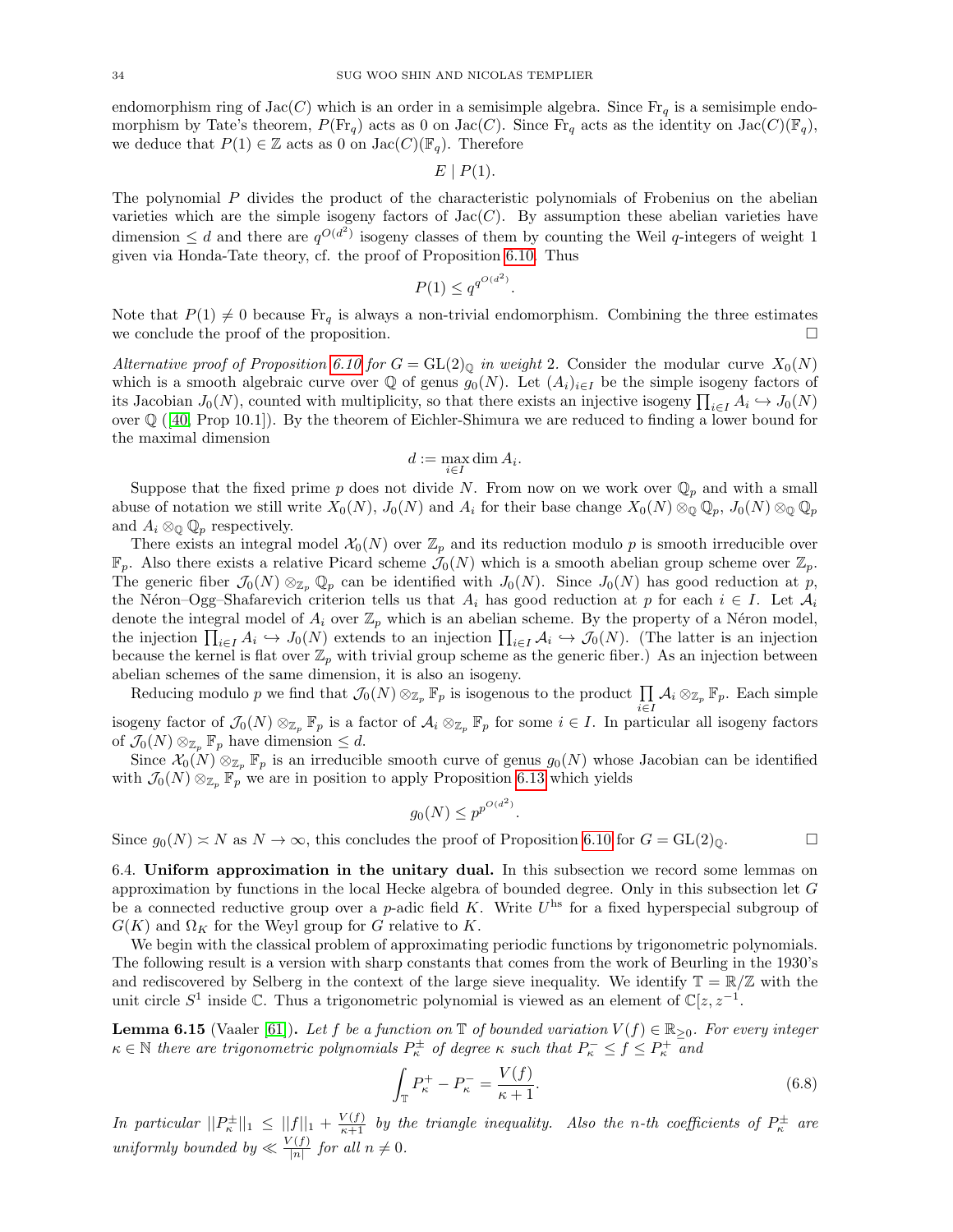*Proof.* This is [\[61,](#page-37-18) Thm 19] where it is also shown that the constants are sharp if f is a sign function. We briefly recall the the construction of the polynomials:

$$
P_{\kappa}^{\pm}(z) = \sum_{|n| \leq \kappa} \left[ \widehat{J}\left(\frac{n}{\kappa+1}\right) \widehat{f}(n) \pm \frac{n}{(2\kappa+2)} \widehat{K}\left(\frac{n}{\kappa+1}\right) \widehat{g}(n) \right] z^n,
$$

for all  $z \in \mathbb{T}$ . Here  $\widehat{f}(n)$  (resp.  $\widehat{g}(n)$ ) are the Fourier coefficients of f (resp. the variation function of f). The Beurling functions J and K are entire of exponential type  $2\pi$  with Fourier transform:

$$
\widehat{J}(t) := \pi t (1 - |t|) \cot(\pi t) + |t|, \quad \widehat{K}(t) := 1 - |t|, \quad |t| < 1.
$$

The properties of  $J$  and  $K$  and some arguments in Fourier analysis imply the first two assertions of the lemma. Since  $\widehat{f}(n), \widehat{g}(n) \ll \frac{V(f)}{|n|}$  for all  $n \neq 0$ , we deduce the third and final assertion on the decay of  $\Box$ coefficients.

The Satake isomorphism induces a topological isomorphism  $G(K)^{\wedge, \text{unr}, \text{temp}} \simeq \widehat{A}_c / \Omega_K$  where  $\widehat{A}_c \simeq \mathbb{T}^r$ is a complex torus with r the K-rank of G. For  $\phi \in \mathcal{H}^{\text{unr}}(G(K))$  we write  $\widehat{\phi}$  for the corresponding function on the real torus  $\widehat{A}_c$  or its quotient  $\widehat{A}_c/\Omega_K$ . The truncated Hecke algebra  $\mathcal{H}^{\text{unr}}(G(K))^{\leq \kappa}$  is defined in [\[58,](#page-37-1)  $\S2$ ] so that the following holds (which is all we need to know here): there exists a constant  $c > 0$ (depending on a fixed choice of basis in the character group of a maximal torus in G over  $\overline{K}$ ) such that for every  $\kappa \in \mathbb{Z}_{>0}$ , the set of  $\phi \in \mathcal{H}^{\text{unr}}(G(K))$  such that  $\widehat{\phi}$  is a  $(\Omega_K$ -invariant) polynomial of degree  $\leq \kappa$ on  $\widehat{A}_c$  contains  $\mathcal{H}^{\text{unr}}(G(K))^{\leq \kappa/c}$  and is contained in  $\mathcal{H}^{\text{unr}}(G(K))^{\leq c\kappa}$ . (Use [\[58,](#page-37-1) §2.4] to see this.)

<span id="page-34-0"></span>**Lemma 6.16.** Let  $c > 0$  be as above. For every integer  $\kappa \geq 1$ , and every rectangle  $\mathcal{R} \subset G(K)^{\wedge, \text{unr,temp}}$ , there is a Hecke function  $\phi_{\kappa} \in \mathcal{H}^{\text{unr}}(G(K))^{\leq c\kappa}$  such that  $\widehat{\phi}_{\kappa} \geq 0$  on  $G(K)^{\wedge, \text{unr,temp}}, \widehat{\phi}_{\kappa} \geq 1$  on  $\mathcal R$  while  $\widehat{\mu}^{\text{pl}}(\widehat{\phi}_{\kappa}) \ll \widehat{\mu}^{\text{pl}}(\mathcal{R}) + \kappa^{-r}$  and  $|\phi_{\kappa}| \ll 1$ . Here r is the rank of  $G(K)$ .

*Proof.* We can apply Lemma [6.15](#page-33-1) to the characteristic function  $\mathbb{1}_I$  of any interval I of  $\mathbb{T}$ , in which case the total variation is  $V(1<sub>I</sub>) = 2$ . Then it is not difficult to deduce the following statement in higher dimension. Let  $\mathcal{R} = I_1 \times \ldots \times I_r$  be a rectangle in  $\mathbb{T}^r$ . There are trigonometric polynomials  $P_{\kappa}^{\pm}$  of degree  $\leq \kappa$  in  $r$  variables such that  $P_\kappa^- \leq \mathbb{1}_{\mathcal{R}} \leq P_\kappa^+$  and

<span id="page-34-1"></span>
$$
\int_{\mathbb{T}^d} P_\kappa^+ - P_\kappa^- \ll \kappa^{-r}.
$$
\n(6.9)

We choose  $\widehat{\phi}_{\kappa}$  to be the  $\Omega_K$ -average of  $P_{\kappa}^+$ . Then  $\phi_{\kappa} \in \mathcal{H}^{\text{unr}}(G(K))$  giving rise to  $\widehat{\phi}_{\kappa}$  via the Satake isomorphism belongs to  $\mathcal{H}^{\text{unr}}(G(K))^{\leq c\kappa}$ . Note that the first two asser  $\mathbb{1}_{\mathcal{R}} \leq P_{\kappa}^+$ .

The estimate of  $\hat{\mu}^{\text{pl}}(\hat{\phi}_{\kappa})$  follows from [\(6.9\)](#page-34-1) and the fact that the Plancherel density on  $G(K)^{\wedge,\text{unr,temp}}$ given by Macdonald formula is uniformly bounded below (see [\[58,](#page-37-1) Prop. 3.3]). In other words we used that the Lebesgue measure on  $\hat{A}_c/\Omega_K$  is absolutely continuous with respect to the Plancherel measure.

The Harish-Chandra Plancherel formula  $\phi(1) = \hat{\mu}^{\text{pl}}(\hat{\phi})$  holds for all smooth functions  $\phi$  thus in par-<br>ular for all  $\phi \in \mathcal{H}^{\text{unr}}(C(K))$ . In the unramified case (see [65, Thm VIII 1 1] for the general case) we ticular for all  $\phi \in \mathcal{H}^{\text{unr}}(G(K))$ . In the unramified case (see [\[65,](#page-37-19) Thm VIII.1.1] for the general case) we have more generally the relation

<span id="page-34-2"></span>
$$
\phi(g) = \int_{G(K)^{\wedge, \text{unr, temp}}} \widehat{\phi}(\pi) M_{\pi}(g) d\widehat{\mu}^{\text{pl}}(\pi), \quad g \in G(K), \tag{6.10}
$$

where  $M_{\pi}(g) = (v_{\circ}, g v_{\circ})$  is a spherical matrix coefficient of  $\pi$ , that is  $v_{\circ}$  is a unit  $U^{\text{hs}}$ -fixed vector in the representation space  $V_{\pi}$ . Let us justify formula [\(6.10\)](#page-34-2) by computing the trace of  $\pi(\phi) \circ \pi(g)^{-1}$  on  $V_{\pi}$  and the Plancherel formula for  $\phi(1)$ . Note that  $\pi(\phi)$  has image in  $\mathbb{C}v_{\circ}$  because  $\phi$  is left U<sup>hs</sup>-invariant. Using also the right  $U^{\text{hs}}$ -invariance, we infer that

$$
\pi(\phi)w = \widetilde{\phi}(\pi)(w, v_{\circ})v_{\circ}
$$

for all vector  $w \in V_{\pi}$ . Thus  $\pi(\phi)g^{-1}v_{\circ} = \hat{\phi}(\pi)M_{\pi}(g)v_{\circ}$ . Since  $\pi(\phi) \circ \pi(g)^{-1}$  maps  $V_{\pi}$  into  $\mathbb{C}v_{\circ}$ , this implies that its trace is  $\phi(\pi)M_{\pi}(g)$ .

From [\(6.10\)](#page-34-2) we deduce that  $|\phi_{\kappa}(g)| \leq \phi_{\kappa}(1)$  for all  $g \in G(K)$ . Thus we deduce from the estimate for  $\widehat{\mu}^{\text{pl}}(\widehat{\phi}_{\kappa})$  that  $|\phi_{\kappa}| \ll 1$ .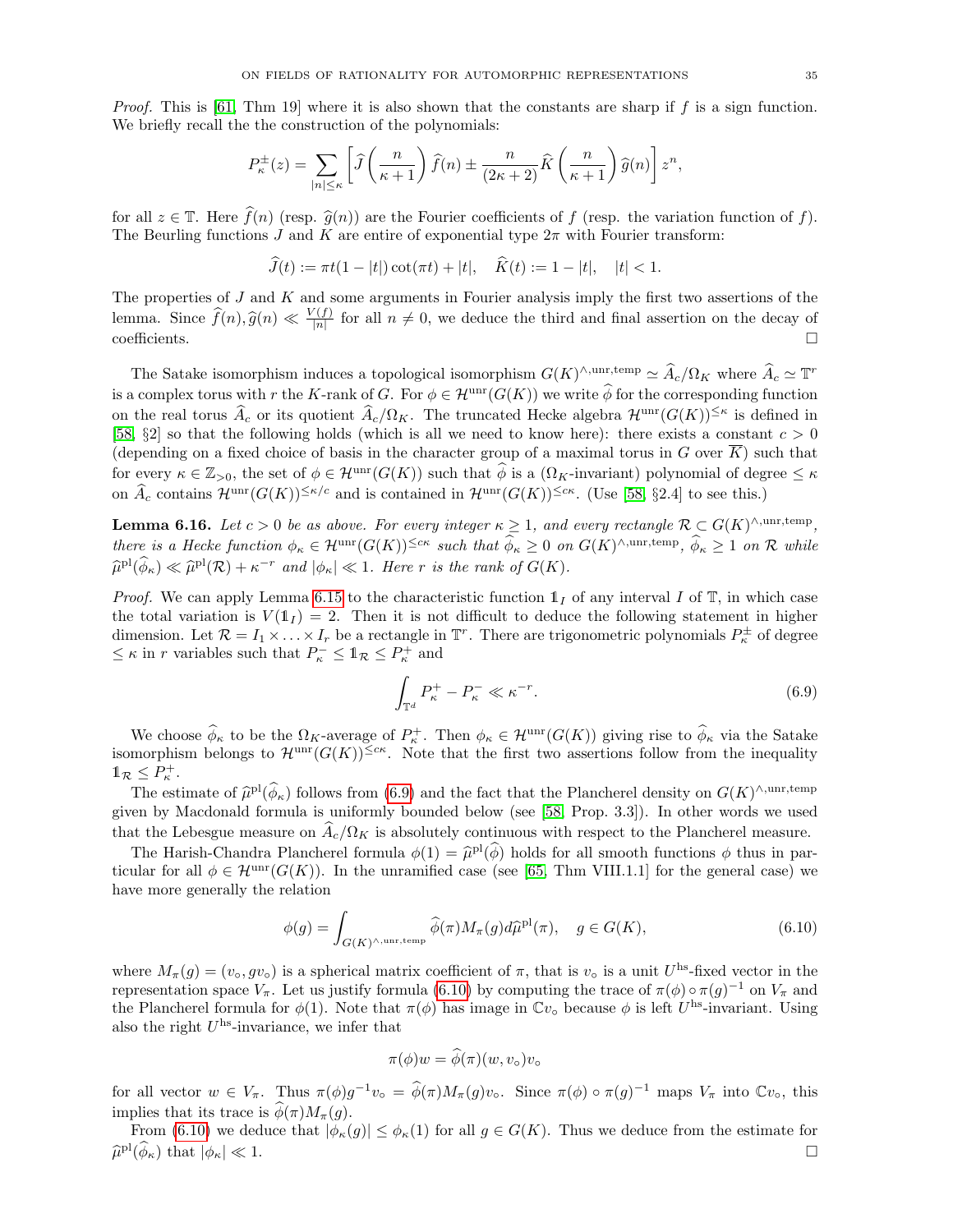<span id="page-35-10"></span>6.5. The case of unitary groups. In this subsection let G be a unitary group as in  $\S 4.2$  $\S 4.2$  or its inner form and assume that  $[F^+ : \mathbb{Q}] \geq 2$ . We would like to explain unconditional results on the growth of field of rationality which are already available from our current knowledge. Let us be brief; eventually complete unconditional results for non quasi-split unitary (resp. symplectic/orthogonal) groups will follow from our earlier arguments once the unitary group analogue of [\[42\]](#page-36-5) (resp. [\[2\]](#page-35-1)) is extended to inner forms and Hypothesis [4.8](#page-21-0) is verified.

We assert below that Theorem [6.1.](#page-29-0)(i) and Theorem [6.6](#page-30-0) hold true for unitary groups without any hypothesis. Let  $\mathcal{F}_x = \mathcal{F}(U_x)$  be a level aspect family constructed for G, now a unitary group, as in §[6.1.](#page-28-0) Let us define  $S_{\text{unr}}$  and  $R_{\text{unr}}$  for G and  $\mathcal{F}_x$  as in Theorem [6.6.](#page-30-0)

<span id="page-35-13"></span>**Theorem 6.17.** Suppose that the highest weight of  $\xi$  is regular, that  $[F^+ : \mathbb{Q}] \geq 2$ , and that  $S_{\text{unr}} \neq \emptyset$  so that  $R_{\text{unr}}$  is defined. Then for all  $R \leq R_{\text{unr}}$ ,

$$
|\mathcal{F}_x^{\leq A}|/|\mathcal{F}_x| \ll_R |\mathcal{F}_x|/(\log |\mathcal{F}_x|)^R, \quad \text{as } x \to \infty.
$$

The argument is the same as in Theorem [6.6](#page-30-0) (also see Theorem [6.1\)](#page-29-0). The theorem relies on some of the earlier results, which we need to justify for unitary groups, but this is not so complicated as we are concerned only with the unramified local components here. The necessary results are provided by [\[36,](#page-36-6) Cor 5.3], especially the weaker analogue of Proposition [4.14](#page-23-1) (here "weaker" means that no information is available at finitely many v where  $\pi$ ,  $\eta$  or the extension  $F/F^+$  is ramified at v). In Corollary [4.16,](#page-23-0) only the first assertion is needed and derived from the latter substitute. Then the methods of proof for Theorems [6.1](#page-29-0) and [6.6](#page-30-0) justify Theorem [6.17](#page-35-13) once it is noted that the final main ingredients, namely Lemma [5.1](#page-24-5) and the level-aspect Plancherel equidistribution theorem with error terms([\[58\]](#page-37-1)), are still valid for unitary groups.

6.6. Concluding remarks. As we have noted earlier, the arguments and main results of this paper should apply to non-quasi-split classical groups as soon as the work [\[2\]](#page-35-1) and [\[42\]](#page-36-5) are extended to those groups. There are several directions in which our work may be generalized. An obvious problem is to deal with other reductive groups. As for the growth of field of rationality, we raised the question of removing the hypotheses from Theorem [1.7](#page-3-0) and power saving in Question [6.5.](#page-30-1) Any quantitative refinement such as power saving would be of arithmetic significance, already in the case of weight 2 modular forms and field of rationality  $\mathbb{Q}$ , cf. Remark [6.9.](#page-31-4) Another widely open question is how much of §[6](#page-28-1) remains valid for families in the weight aspect (for instance as defined in [\[58\]](#page-37-1)). In this respect even the case of modular forms is still unsolved (Maeda's conjecture). Note that the finiteness of Weil numbers in the argument for Theorem [1.1](#page-0-1) fails if weight grows to infinity. Finally we would like to mention Hida's recent study of field of rationality ("Hecke field" in his terminology) for p-adic families of modular forms and arithmetic applications([\[31\]](#page-36-36), [\[32\]](#page-36-37)), providing a perspective different from ours.

### **REFERENCES**

- <span id="page-35-11"></span>[1] G. Anderson, D. Blasius, R. Coleman, and G. Zettler. On representations of the Weil group with bounded conductor. Forum Math., 6(5):537–545, 1994.
- <span id="page-35-1"></span>[2] J. Arthur. The endoscopic classification of representations, volume 61 of American Mathematical Society Colloquium Publications. American Mathematical Society, Providence, RI, 2013. Orthogonal and symplectic groups.
- <span id="page-35-6"></span>T. Barnet-Lamb, T. Gee, D. Geraghty, and R. Taylor. Local-global compatibility for  $l = p$ . II. to appear in Ann. Sci. c. Norm.  $Supr.$ , math.ias.edu/ $\tilde{\tau}$ rtaylor.
- <span id="page-35-2"></span>[4] N. Bergeron, J. Millson, and C. Moeglin. Hodge type theorems for arithmetic manifolds associated to orthogonal groups. preprint, arXiv:1110.3049.
- <span id="page-35-3"></span>[5] D. Blasius, M. Harris, and D. Ramakrishnan. Coherent cohomology, limits of discrete series, and Galois conjugation. Duke Math. J., 73(3):647–685, 1994.
- <span id="page-35-4"></span>[6] A. Borel. Automorphic L-functions. In Automorphic forms, representations and L-functions (Proc. Sympos. Pure Math., Oregon State Univ., Corvallis, Ore., 1977), Part 2, Proc. Sympos. Pure Math., XXXIII, pages 27–61. Amer. Math. Soc., Providence, R.I., 1979.
- <span id="page-35-12"></span>[7] A. Borel. Automorphic forms on reductive groups. In Automorphic forms and applications, volume 12 of IAS/Park City Math. Ser., pages 7–39. Amer. Math. Soc., Providence, RI, 2007.
- <span id="page-35-0"></span>[8] K. Buzzard and T. Gee. The conjectural connections between automorphic representations and Galois representations. to appear in Proceedings of the LMS Durham Symposium 2011.
- <span id="page-35-5"></span>[9] F. Calegari and M. Emerton. The Hecke algebra  $T_k$  has large index. Math. Res. Lett., 11(1):125–137, 2004.
- <span id="page-35-9"></span>[10] A. Caraiani. Monodromy and local-global compatibility for  $l = p$ . Preprint,  $arXiv:1202:4683$ .
- <span id="page-35-8"></span>[11] A. Caraiani. Local-global compatibility and the action of monodromy on nearby cycles. Duke Math. J., 161(12):2311– 2413, 2012.
- <span id="page-35-7"></span>[12] G. Chenevier and M. Harris. Construction of automorphic Galois representations, II. Cambridge Math. Journal, 1:53– 73, 2013.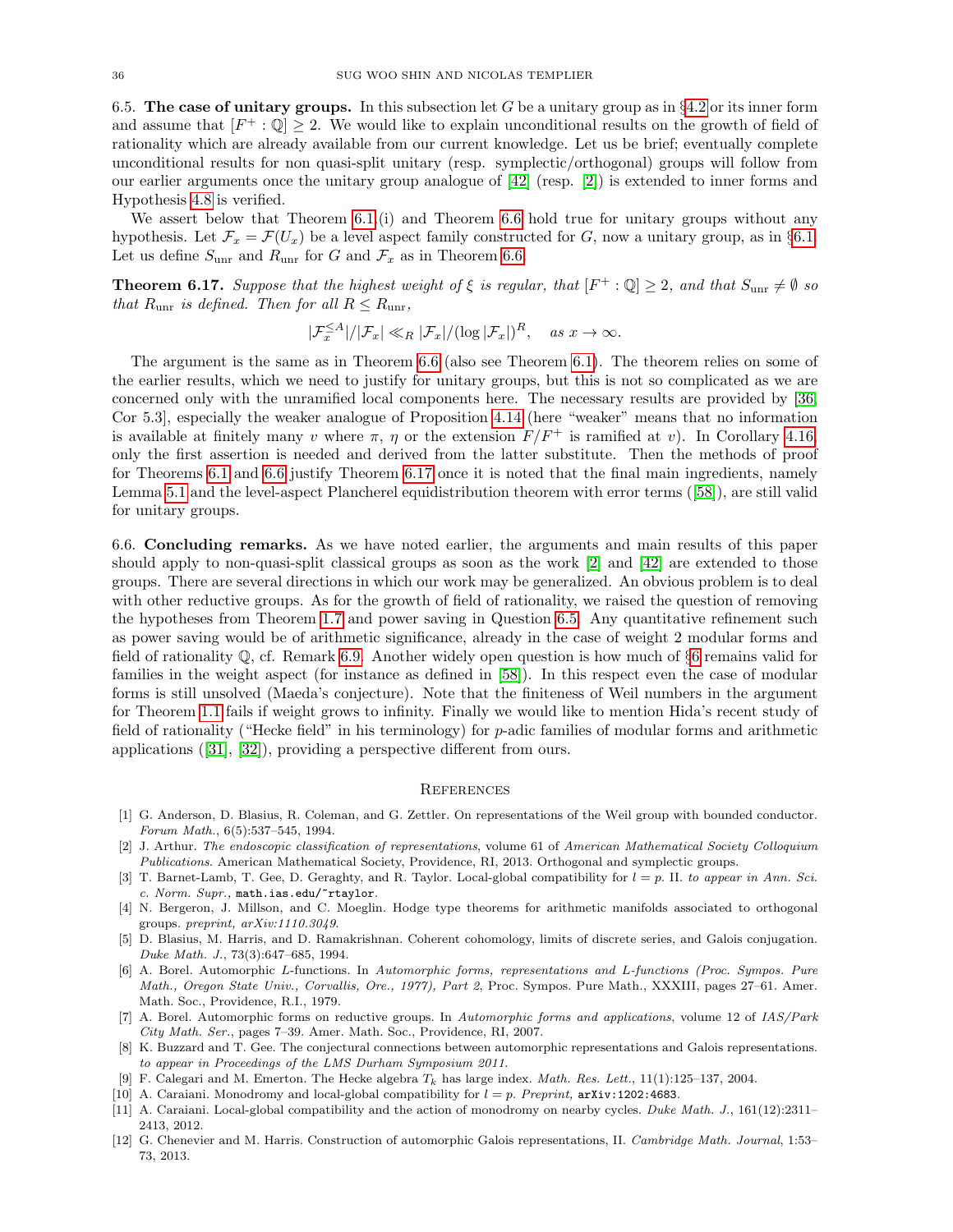- <span id="page-36-1"></span>[13] L. Clozel. Motifs et formes automorphes: applications du principe de fonctorialité. In Automorphic forms, Shimura varieties, and L-functions, Vol. I (Ann Arbor, MI, 1988), volume 10 of Perspect. Math., pages 77–159. Academic Press, Boston, MA, 1990.
- <span id="page-36-18"></span>[14] L. Clozel. Purity reigns supreme. Int. Math. Res. Not. IMRN, (2):328–346, 2013.
- <span id="page-36-26"></span>[15] A. Deitmar and W. Hoffman. Spectral estimates for towers of noncompact quotients. Canad. J. Math., 51(2):266–293, 1999.
- <span id="page-36-12"></span>[16] P. Deligne. Théorie de Hodge. I. In Actes du Congrès International des Mathématiciens (Nice, 1970), Tome 1, pages 425–430. Gauthier-Villars, Paris, 1971.
- <span id="page-36-29"></span>[17] W. Duke and E. Kowalski. A problem of Linnik for elliptic curves and mean-value estimates for automorphic representations. Invent. Math., 139(1):1–39, 2000. With an appendix by Dinakar Ramakrishnan.
- <span id="page-36-32"></span>[18] N. D. Elkies, E. W. Howe, and C. Ritzenthaler. Genus bounds for curves with fixed Frobenius eigenvalues. Proc. Amer. Math. Soc., 142(1):71–84, 2014.
- <span id="page-36-31"></span>[19] J. S. Ellenberg and A. Venkatesh. Reflection principles and bounds for class group torsion. Int. Math. Res. Not. IMRN, (1):Art. ID rnm002, 18, 2007.
- <span id="page-36-0"></span>[20] G. Faltings. Finiteness theorems for abelian varieties over number fields. In Arithmetic geometry (Storrs, Conn., 1984), pages 9–27. Springer, New York, 1986. Translated from the German original [Invent. Math. 73 (1983), no. 3, 349–366; ibid. 75 (1984), no. 2, 381; MR 85g:11026ab] by Edward Shipz.
- <span id="page-36-11"></span>[21] D. Flath. Decomposition of representations into tensor products. volume 33.1 of Proc. of Symp. in Pure Math., pages 179–183, Providence, RI, 1979. AMS, Amer. Math. Soc.
- <span id="page-36-4"></span>[22] J.-M. Fontaine and B. Mazur. Geometric Galois representations. In Elliptic curves, modular forms, & Fermat's last theorem (Hong Kong, 1993), Ser. Number Theory, I, pages 41–78. Int. Press, Cambridge, MA, 1995.
- <span id="page-36-10"></span>[23] J. Franke and J. Schwermer. A decomposition of spaces of automorphic forms, and the Eisenstein cohomology of arithmetic groups. Math. Ann., 311(4):765–790, 1998.
- <span id="page-36-8"></span>[24] A. Gamburd, D. Jakobson, and P. Sarnak. Spectra of elements in the group ring of SU(2). J. Eur. Math. Soc. (JEMS), 1(1):51–85, 1999.
- <span id="page-36-17"></span>[25] B. H. Gross. Algebraic modular forms. Israel J. Math., 113:61–93, 1999.
- <span id="page-36-33"></span>[26] B. H. Gross and D. E. Rohrlich. Some results on the Mordell-Weil group of the Jacobian of the Fermat curve. Invent. Math., 44(3):201–224, 1978.
- <span id="page-36-25"></span>[27] Harish-Chandra. Automorphic forms on semisimple Lie groups. Notes by J. G. M. Mars. Lecture Notes in Mathematics, No. 62. Springer-Verlag, Berlin, 1968.
- <span id="page-36-15"></span>[28] M. Harris and R. Taylor. The geometry and cohomology of some simple Shimura varieties, volume 151 of Annals of Mathematics Studies. Princeton University Press, Princeton, NJ, 2001. With an appendix by Vladimir G. Berkovich.
- <span id="page-36-30"></span>[29] H. A. Helfgott and A. Venkatesh. Integral points on elliptic curves and 3-torsion in class groups. J. Amer. Math. Soc., 19(3):527–550 (electronic), 2006.
- <span id="page-36-16"></span>[30] G. Henniart. Une preuve simple des conjectures de Langlands pour  $GL(n)$  sur un corps p-adiques. Invent. Math., 139:439–455, 2000.
- <span id="page-36-36"></span>[31] H. Hida. Hecke fields of analytic families of modular forms. J. Amer. Math. Soc., 24(1):51–80, 2011.
- <span id="page-36-37"></span>[32] H. Hida. A finiteness property of abelian varieties with potentially ordinary good reduction. J. Amer. Math. Soc., 25, 2012.
- <span id="page-36-24"></span>[33] C. Khare. Conjectures on finiteness of mod p Galois representations. J. Ramanujan Math. Soc., 15(1):23-42, 2000.
- <span id="page-36-22"></span>[34] H. H. Kim and M. Krishnamurthy. Stable base change lift from unitary groups to GL<sub>n</sub>. IMRP Int. Math. Res. Pap., (1):1–52, 2005.
- <span id="page-36-19"></span>[35] R. E. Kottwitz and D. Shelstad. Foundations of twisted endoscopy. Astérisque, (255):vi+190, 1999.
- <span id="page-36-6"></span>[36] J.-P. Labesse. Changement de base CM et séries discrètes. In On the stabilization of the trace formula, volume 1 of Stab. Trace Formula Shimura Var. Arith. Appl., pages 429–470. Int. Press, Somerville, MA, 2011.
- <span id="page-36-9"></span>[37] R. Langlands. The classification of representations of real reductive groups. Number 31 in Math. Surverys and Monographs. AMS, 1988.
- <span id="page-36-20"></span>[38] R. Langlands and D. Shelstad. On the definition of transfer factors. Math. Ann., 278:219–271, 1987.
- <span id="page-36-34"></span>[39] M. L. Madan and D. J. Madden. Note on class groups of algebraic function fields. J. Reine Angew. Math., 295:57–60, 1977.
- <span id="page-36-35"></span>[40] J. S. Milne. Abelian varieties. In Arithmetic geometry (Storrs, Conn., 1984), pages 103–150. Springer, New York, 1986.
- <span id="page-36-23"></span>[41] C. Moeglin. Classification et changement de base pour les séries discrètes des groupes unitaires padiques. Pacific J. Math., 233:159–204, 2007.
- <span id="page-36-5"></span>[42] C. P. Mok. Endoscopic classification of representations of quasi-split unitary groups. to appear in Mem. Amer. Math. Soc.,

http://www.math.mcmaster.ca/~cpmok/unitary.pdf.

- <span id="page-36-21"></span>[43] B. C. Ngô. Le lemme fondamental pour les algèbres de Lie. Publ. Math. Inst. Hautes Études Sci., (111):1–169, 2010.
- <span id="page-36-2"></span>[44] S. Patrikis. Variations on a theorem of Tate.  $arXiv:1207.6724v1$  [math.NT].
- <span id="page-36-28"></span>[45] J. Rohlfs and B. Speh. On limit multiplicities of representations with cohomology in the cuspidal spectrum. Duke Math., 55:199–211, 1987.
- <span id="page-36-7"></span>[46] E. Royer. Facteurs  $\mathbf{Q}$ -simples de  $J_0(N)$  de grande dimension et de grand rang. Bull. Soc. Math. France, 128(2):219–248, 2000.
- <span id="page-36-13"></span>[47] T. Saito. Weight spectral sequences and independence of l. J. Inst. Math. Jussieu, 2(4):583–634, 2003.
- <span id="page-36-3"></span>[48] P. Sarnak. Maass cusp forms with integer coefficients. In A panorama of number theory or the view from Baker's garden (Zürich, 1999), pages 121–127. Cambridge Univ. Press, Cambridge, 2002.
- <span id="page-36-27"></span>[49] F. Sauvageot. Principe de densité pour les groupes réductifs. Compositio Math., 108(2):151–184, 1997.
- <span id="page-36-14"></span>[50] P. Scholze. Perfectoid spaces. Publ. Math. Inst. Hautes Etudes Sci.,  $116:245-313$ ,  $2012$ .